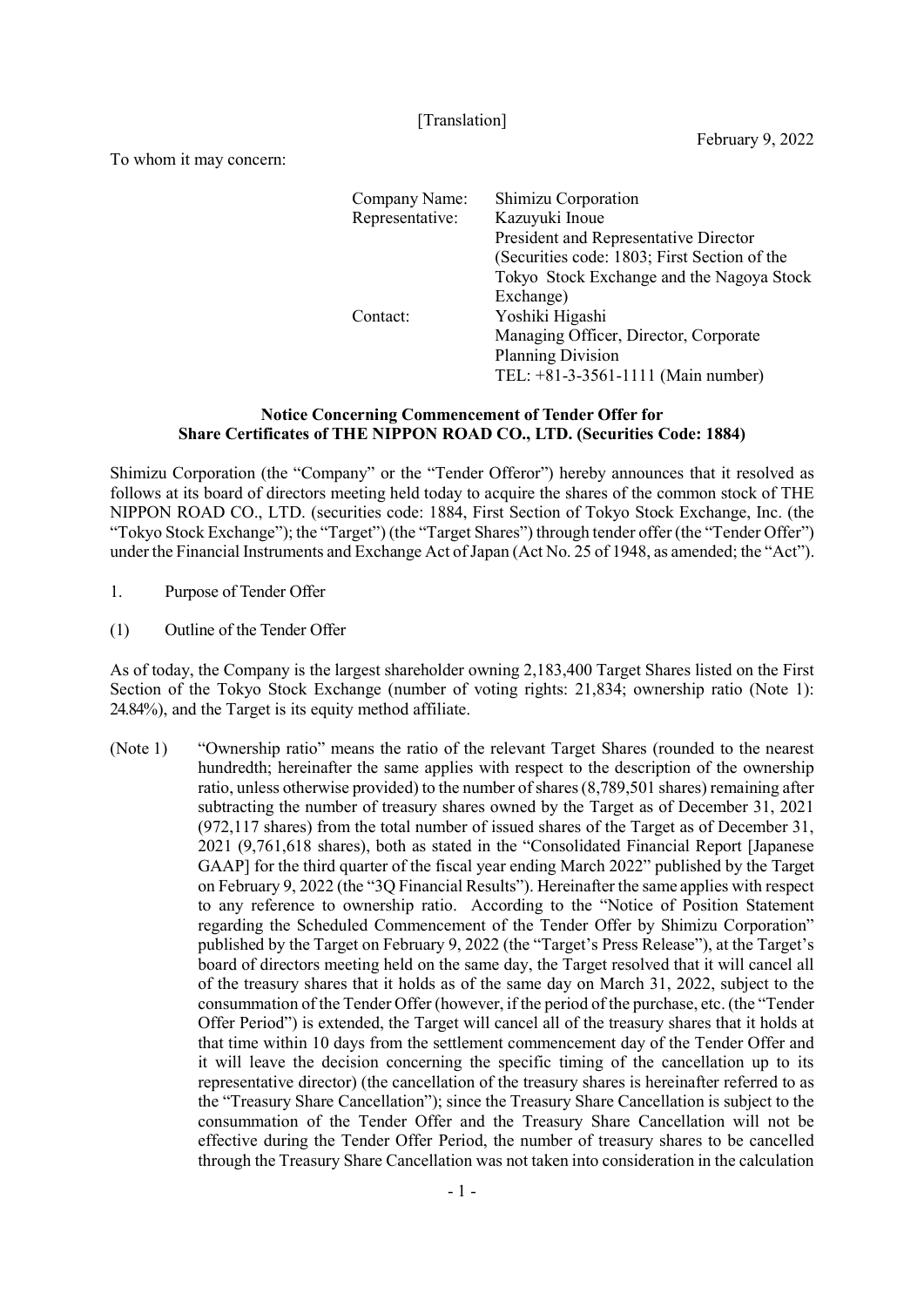of the ownership ratio. The same applies to the statement of the number of treasury shares of the Target.

In order to make the Target its consolidated subsidiary, the Company decided to implement the Tender Offer to acquire the Target Shares at its board of directors meeting held today.

Considering that the purpose of the Tender Offer is to make the Target a consolidated subsidiary, and Target Shares will remain listed after the Tender Offer, the maximum and minimum planned purchase quantity are set at 2,220,200 shares (ownership ratio: 25.26%) as the minimum level that is generally required by the Company to make the Target its consolidated subsidiary, so that the Company will own a majority of the ownership ratio after consummation of the Tender Offer. The number of Target Shares the Company will own after purchasing the Target Shares through the Tender Offer will be 4,403,600 shares (ownership ratio: 50.10%).

If the total number of share certificates tendered in the Tender Offer (the "Tendered Share Certificates") is less than the minimum planned purchase quantity (2,220,200 shares), the Company will purchase none of the Tendered Share Certificates. If the total number Tendered Share Certificates exceed the maximum planned purchase quantity (2,220,200 shares), the Company will not purchase all or part of the excess portion; delivery and other settlements for the purchase of the shares will be conducted pursuant to the pro rata method provided in Article 27-13(5) of the Act and Article 32 of the Cabinet Office Order on Disclosure Required for Tender Offer for Share Certificates by Persons Other than Issuers (Ministry of Finance Order No. 38 of 1990, as amended (the "Cabinet Office Order").

According to the Target's Press Release, at the Target's board of directors meeting held on February 9, 2022, the Target resolved that it will express an opinion to support the Tender Offer and considering the Target Shares will remain listed after the Tender Offer and it is sufficiently reasonable for the Target shareholders to choose to continue to own the Target Shares even after the Tender Offer, it will leave the decision up to the Target shareholders as to whether to tender in the Tender Offer.

For details on the decision-making process of the Target's board of directors, please refer to the Target's Press Release as well as "(VI) Approval of all directors of the Target without interests and opinion of all auditors of the Target without interests that they have no objections" under "(3) Measures to ensure the fairness of the Tender Offer, including the measures to ensure the fairness of the Tender Offer Price and to avoid conflicts of interest" below.

- (2) Background, purpose, and decision-making process for the decision to implement the Tender Offer, and post-Tender Offer management policy
- (I) Background, purpose, and decision-making process for the decision to implement the Tender Offer

The Company was founded in 1804, when Kisuke Shimizu I, who was a carpenter from Etchu ( now Toyama Prefecture) launched a carpentry business in the Kanda Kajicho district of Edo (now Tokyo). The business was converted into and established as a company, "Goshi Kaisha Shimizu Gumi", in October 1915. Subsequently, Shimizu Gumi, Ltd. was established in August 1937 and merged with Goshi Kaisha Shimizu Gumi in November 1937, and was renamed "Shimizu Kensetsu Kabushiki Kaisha" (Shimizu Corporation), its current trade name, in February 1948. The Company's shares were listed on the OTC market in Tokyo in April 1961; on the Second Section of the Tokyo Stock Exchange in October 1961; on the First Section of the Tokyo Stock Exchange in February 1962; and on the First Section of Nagoya Stock Exchange, Inc. and Osaka Securities Exchange Co., Ltd. (currently integrated into the Tokyo Stock Exchange) in October 1962 respectively.

As of today, the Company comprises a corporate group consisting of the Company, 74 subsidiaries, and 15 affiliates (including the Target) (such corporate group hereinafter referred to as the "Company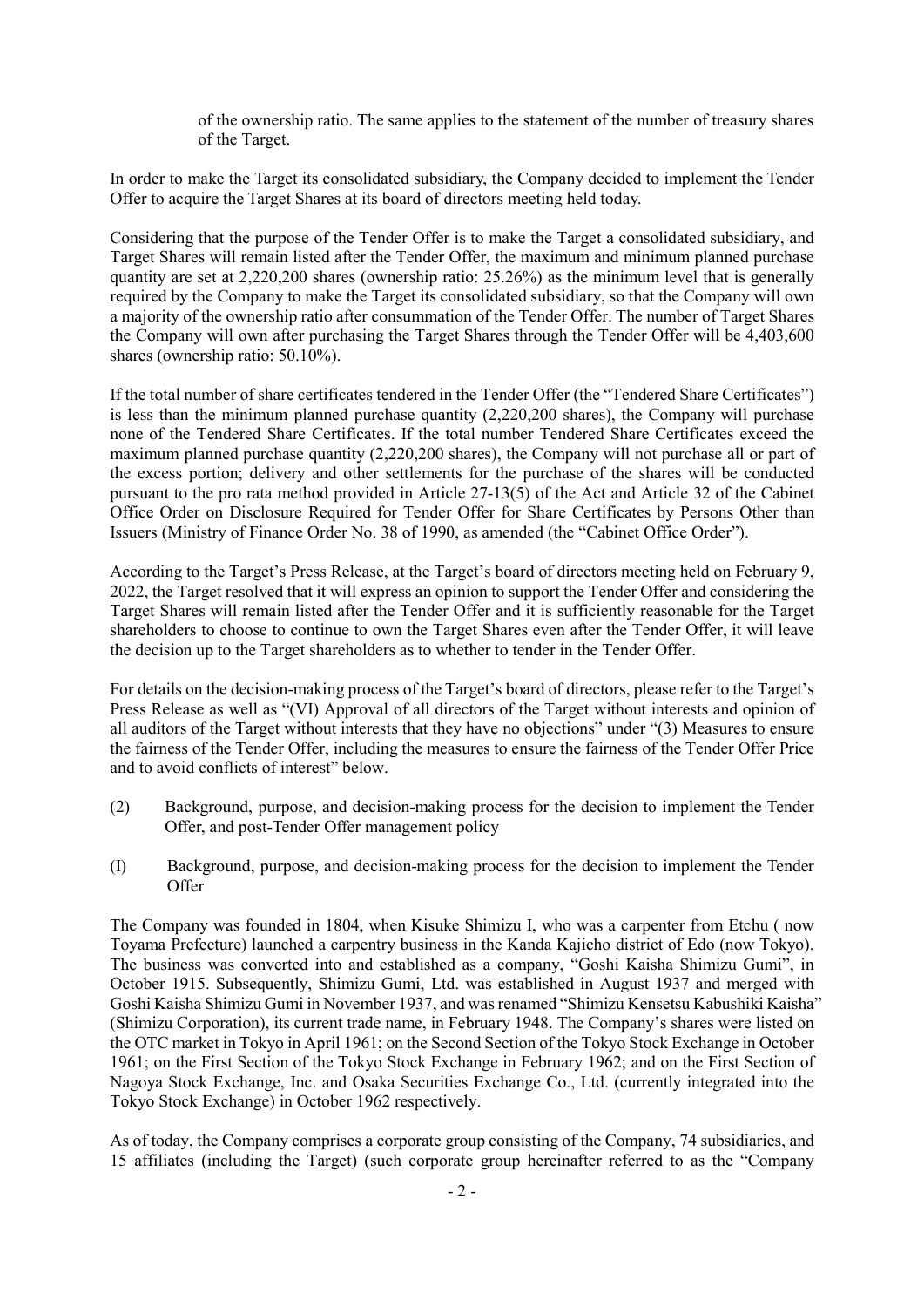Group"). Eiichi Shibusawa, a businessperson who was devoted to establishing and fostering numerous companies and laid the foundation for the industrial economy of modern Japan from the end of the Edo period to the beginning of the Showa period, was invited to be an advisor to our company in 1887. The Company holds his work "The Analects and the Abacus," which expresses his worldview of economics united with ethics, to be management foundation, as our credo. The Company engages in: construction business, including domestic and overseas construction and civil engineering; and non-construction business, including real estate development, engineering, LCV (Note 1), and emerging frontier business (Note 2).

- (Note 1) "LCV business" stands for the Life Cycle Valuation business to provide high quality technology and services to maximize the value of facilities and infrastructure throughout their lifecycle, which involves providing comprehensive services and solutions which include participation and investment in businesses by using renewable energy and IoT, etc. to meet customer needs.
- (Note 2) "Frontier business" means a business that involves business development in promising markets such as space, ocean, and harmony with nature, as well as venture investment in next-generation technologies.

In its long-term vision "SHIMZ VISION 2030" formulated in 2019 and published on May 10, 2019, the Company Group adopted as its goal to be a "Smart Innovation Company" by 2030, by creating new value (so called "Smart Innovation") and contributing to a safe, healthy and sustainable future for everyone through continual transformation and taking on challenges beyond the construction business while co-creating with a diverse range of partners. In particular, the Company Group aims to create new value through the integration of three innovations: "Business Structure Innovation," which involves diversifying business models, accelerating global expansion, and improving group management capabilities; "Technology Innovation," which involves developing advanced technology to respond to changes in the future society, industry and infrastructure and accelerating construction process technology development to increase its competitive edge; and "Talent Innovation," which involves promoting working style reforms that will enable diverse talent to thrive, and building knowledge/expertise through co-creation with others. Furthermore, the Company Group aims to contribute to the SDGs (Note 3) by providing the following three values: realizing a resilient (strong, flexible, and restorative) society, where everyone can feel safe and secure; realizing an inclusive society (i.e., everyone can join as a member thereof), where all people can live together in comfort and health; and realizing a sustainable society (i.e., where conservation of the global environment and sustainable development is possible), where future generations can inherit a well-cared for environment.

(Note 3) "SDGs" stands for Sustainable Development Goals, which refer to the common goals in the international community to realize a sustainable society.

In order to realize "SHIMZ VISION 2030," the Company Group published the Mid-Term Management Plan (2019-2023) for the period from FY2019 to FY2023 (the "Mid-Term Management Plan Period") on May 10, 2019: "Our aim is sustainable growth of the company's value. We will maintain profit levels while responding swiftly to changes in the external environment. We are positioning the next five years as an upfront investment period to establish new earnings platforms." As its basic policy, the Company Group will aim to enhance its corporate value by "deepening and evolving the construction business," "establishing earnings platforms for the non-construction business," and "strengthening the management foundation to support growth," as well as "accelerating global expansion" and "promoting ESG management."

In particular, in the core business of construction and civil engineering, the Company Group aims to reinforce sales, design, and construction organizational capabilities, promote technological development to improve productivity and profitability, and strengthen alliances with external companies in order to strengthen initiatives for large-scale projects and diverse projects that meet changing customer needs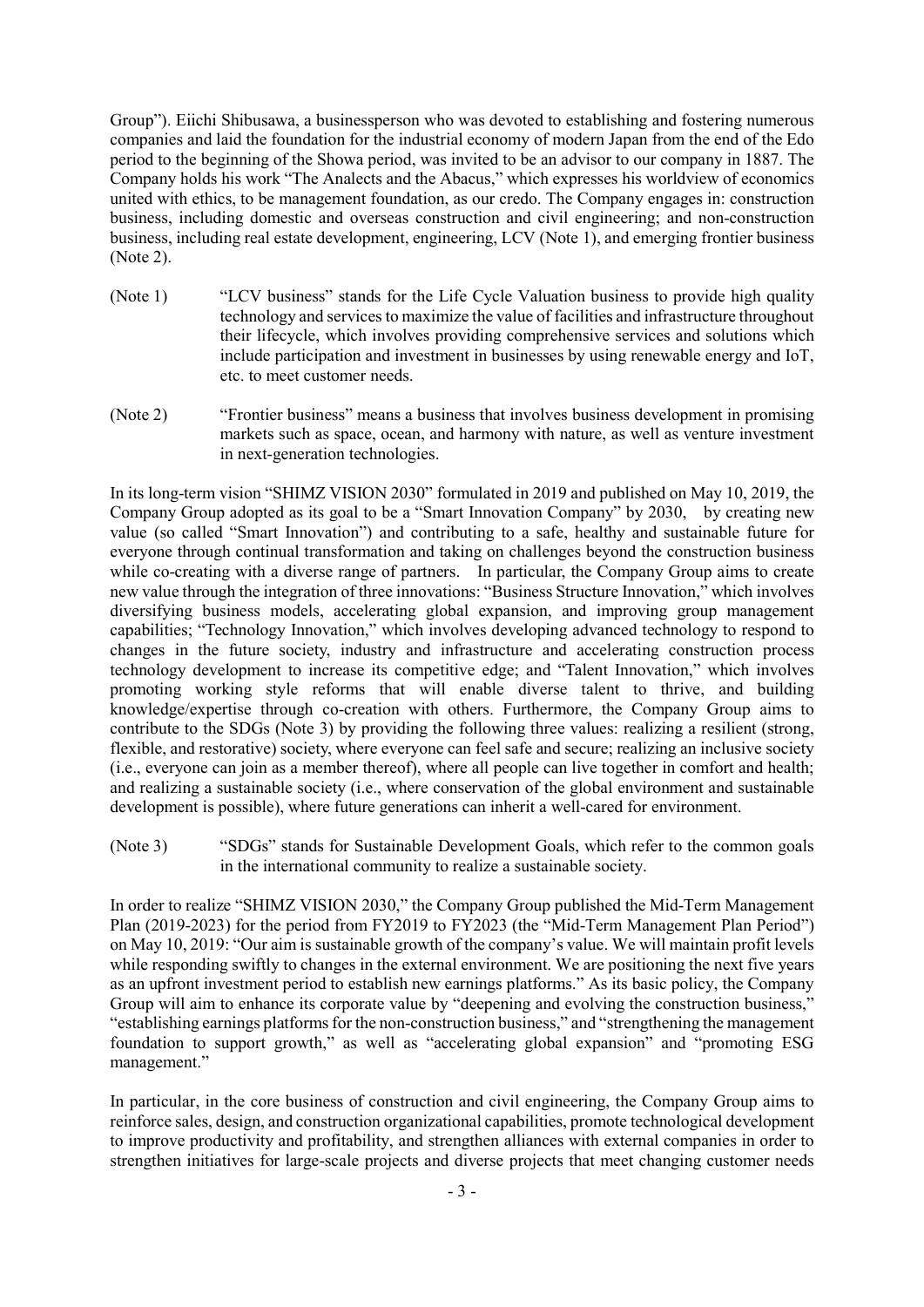and expand business domains. Furthermore, in the overseas construction business, the Company Group aims to strengthen profitability through a strategy of differentiation and diversification based on the Group's proposal and technical capabilities derived from its comprehensive strengths.

In the non-construction business, the Company Group will utilize its technological capabilities and management know-how cultivated in the construction and civil engineering businesses to promote expansion of its business domain/area in the real estate development business; promote expansion of its EPC (Note 4) business by further strengthening its sales capability, competitiveness, and profitability in the four core fields of new energy, soil environment, plant facilities, and information solutions in the engineering business; and promote expansion of its BSP (Note 5) business by providing comprehensive service solutions in the LCV business, thereby steadily improving profitability and aiming to establish earnings platforms.

- (Note 4) "EPC" stands for Engineering, Procurement, and Construction, and "EPC business" refers to the business of undertaking construction work as an integrated project from design to construction.
- (Note 5) "BSP" stands for Building Service Provider, and "BSP business" refers to the business of providing facility operation and management services after construction is completed.

Furthermore, the Company Group promotes intellectual property strategies, including development of research facilities, and talent development, in order to strengthen the management foundation that supports growth. In particular, as a base to stimulate open innovation, the Company Group is constructing "Shiomi Innovation Center (tentative name)" in Koto-ku. The Company Group is also deliberating and implementing various initiatives to realize a flexible and speedy group management that enables diverse business development, such as the construction of "MEBKS TOYOSU and MICHI-TERRACE TOYOSU," which demonstrates new urban development by introducing work styles making use of digital platforms, and the opening of "Takumi Training Center," an education and training facility to strengthen and expand the structure to support reliable production and construction by securing and developing construction engineers that will lead the next generation.

The Company positions the Mid-Term Management Plan Period as "an upfront investment period to establish new earnings platforms in its aim to realize the long-term vision" as stated above, and aims to achieve total sales of 1.88 trillion yen, and ordinary profit of 140 billion yen in FY2023, the final year of the plan. Furthermore, the Company Group has set its financial KPI (Note 6) as follows: return on equity (ROE), 10% or higher, equity ratio, 40% or higher, debt-equity ratio (D/E ratio), 0.7 times or less, and dividend payout ratio: 30% or higher. The actual performance for the fiscal year ended March 2021 achieved a total sales of 1,456.4 billion yen, ordinary profit of 105.4 billion yen, return on equity (ROE) of 10.0%, equity ratio of 42.7%, debt-equity ratio (D/E ratio) of 0.5 times, and dividend payout ratio of 29.7%. Although the business environment surrounding the Company has changed since the formulation of this mid-term management plan, the Company is working on necessary measures such as investments for growth in order to realize its long-term vision and achieve the goals of the medium-term management plan.

(Note 6) "KPI" stands for Key Performance Indicator, and refers to an indicator to evaluate a company's performance. "Financial KPI" means the KPI which referred to financial accounting data.

The Target was established in March 1929 as Nippon Bichumarusu Hoso Kogyou Kabushiki Kaisha, and renamed Nippon Doro Hoso Kabushiki Kaisha in February 1932 and then THE NIPPON ROAD Co., Ltd. in June 1947. Its shares were listed on the Second Section of the Tokyo Stock Exchange in October 1961; the shares underwent a designation change to the First Section of the Tokyo Stock Exchange in August 1971; and was then listed on the First Section of Osaka Securities Exchange, Inc. (currently integrated into the Tokyo Stock Exchange) in October 1971.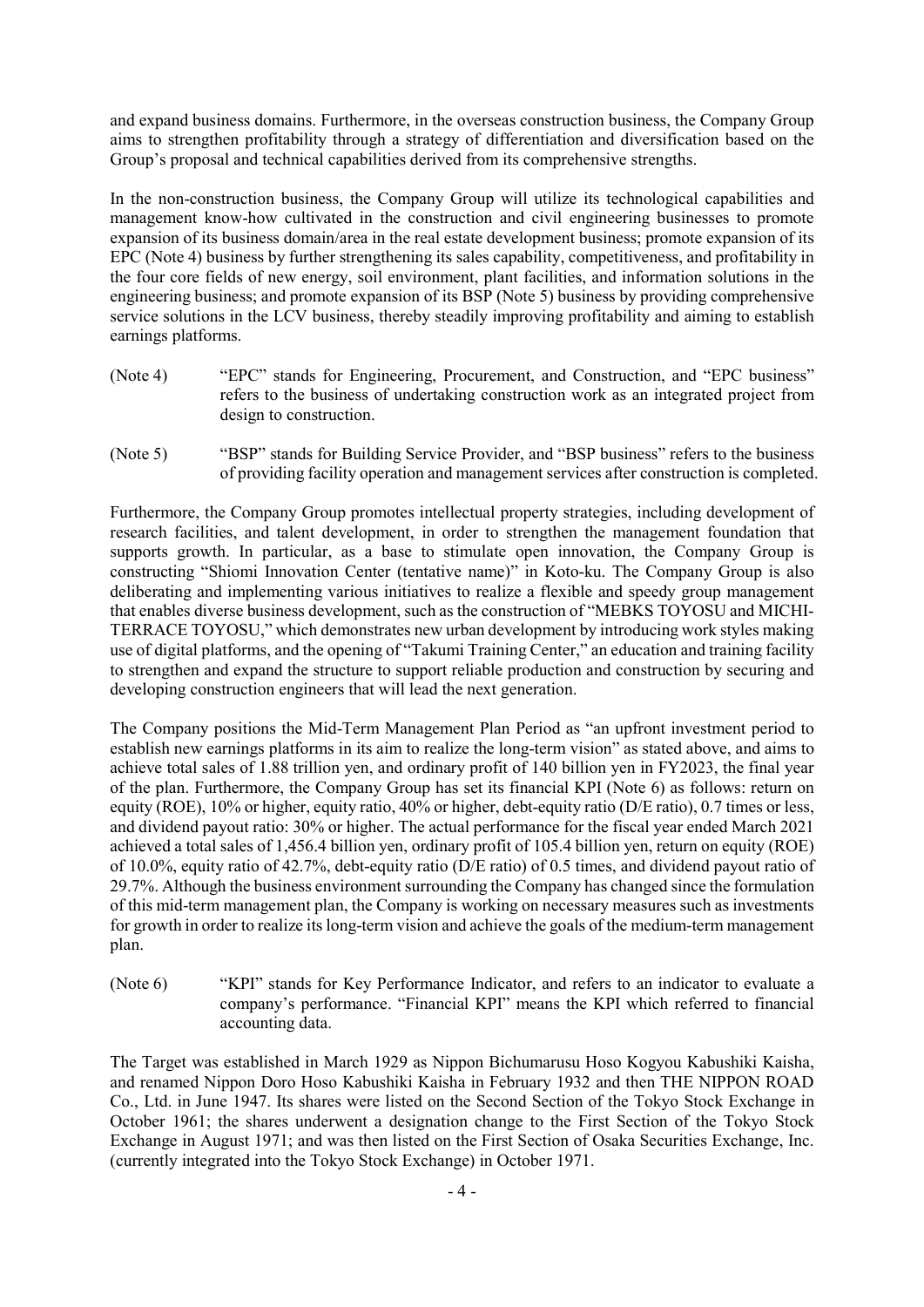Regarding the capital relationship between the Company and the Target, the Company acquired 51,000 Target Shares (ownership ratio at that time (Note 7): 25.50%) due to the Target's capital increase in March 1954 and subsequently accepted the Target's capital increases and capital increases through allotment of the Target Shares without contribution 19 times from July 1956 to April 1972, and thereby it acquired 8,272,320 Target Shares in total, and came to own 8,323,320 shares (ownership ratio at that time: 20.81%) in April 1972. However, from April to September 1972, the Company sold 1,000,000 shares, and the Target Shares that it owned decreased to 7,323,320 shares (ownership ratio at that time: 18.31%) in September 1972. Subsequently, from September 1972 to January 1989, the Company continued acquiring the Target Shares by accepting the Target's capital increases and capital increases through allotment of the Target Shares without contribution 24 times to acquire 11,410,480 Target Shares in total, and came to own 18,733,800 shares (ownership ratio at that time: 20.78%) in January 1989. Furthermore, the Company converted the convertible bonds with share options that it held at that time on February 3, 1989 and August 20, 1990, to acquire 885,739 shares and 2,214,839 shares, respectively, and consequently, came to own 21,834,378 shares (ownership ratio at that time: 22.40%) on August 20, 1990. The Company sold 378 shares of shares less than one unit (the number of shares in a share unit of the Target at that time was 1,000 shares) in November 2006 and the number of Target Shares that it owned decreased to 21,834,000 shares (ownership ratio at that time: 22.99%). On October 1, 2017, the Target implemented a share consolidation to consolidate 10 shares to 1 share of the Target Shares, and as a result, the number of Target Shares that the Company owns as of today is 2,183,400 shares (ownership ratio: 24.84%).

(Note 7) "Ownership ratio at that time" means the ratio of the relevant Target Shares (rounded to the nearest hundredth; hereinafter the same applies with respect to the description of the ownership ratio, unless otherwise provided) to the number of shares remaining after subtracting the number of treasury shares owned by the Target as of the end of the fiscal year that includes the date of such acquisition or holding from the total number of issued shares of the Target as of the end of the fiscal year that includes the date of such acquisition or holding. The Target did not own treasury stock prior to FY2003. The same applies to the statement of the ownership ratio.

Since its establishment, the Target has been establishing a network of bases, and, as of today, has 10 domestic branches; sales offices, and sub-branch offices in 101 locations; mixture centers, mixing plants, emulsion plants, and recycling plants in 89 locations in Japan; and a foreign sales office in Myanmar.

Furthermore, as of today, the Target comprises a corporate group consisting of the Target, 44 subsidiaries, 7 affiliates, and one related company (such corporate group hereinafter referred to as the "Target Group"). As a company that contributes to the creation of a sustainable society through "road building" and "town building," the Target engages in the construction business (business related to paving, civil engineering, construction work, and other general construction work), manufacturing and sales business (business related to the manufacturing, sales, and recycling of asphalt mixtures, emulsions, and other paving materials), and leasing and other businesses (such as leasing of automobiles and office equipment).

Considering that (i) while demands in anticipation of the Osaka Kansai EXPO and demands for maintenance and repair construction are solid, orders of construction from governments cannot be expected to increase steadily, (ii) the Target Group has challenges in its "capacity in field," i.e., construction systems, purchasing power, and management capability, and the operating profit ratio of the Target Group is low compared to its major eight competitors, (iii) the Target Group needs to improve its labor productivity and efficiency in order to aim for sustainable development, (iv) a thorough safetyfirst policy that prioritizes respect for human life is required in the construction industry where a relatively large number of industrial accidents occur, (v) while ESG (Note 8) management is attracting attention globally, the Target Group intends to promote ESG management, and (vi) the Target has been repeatedly subject to administrative dispositions due to its violation of the Act on Prohibition of Private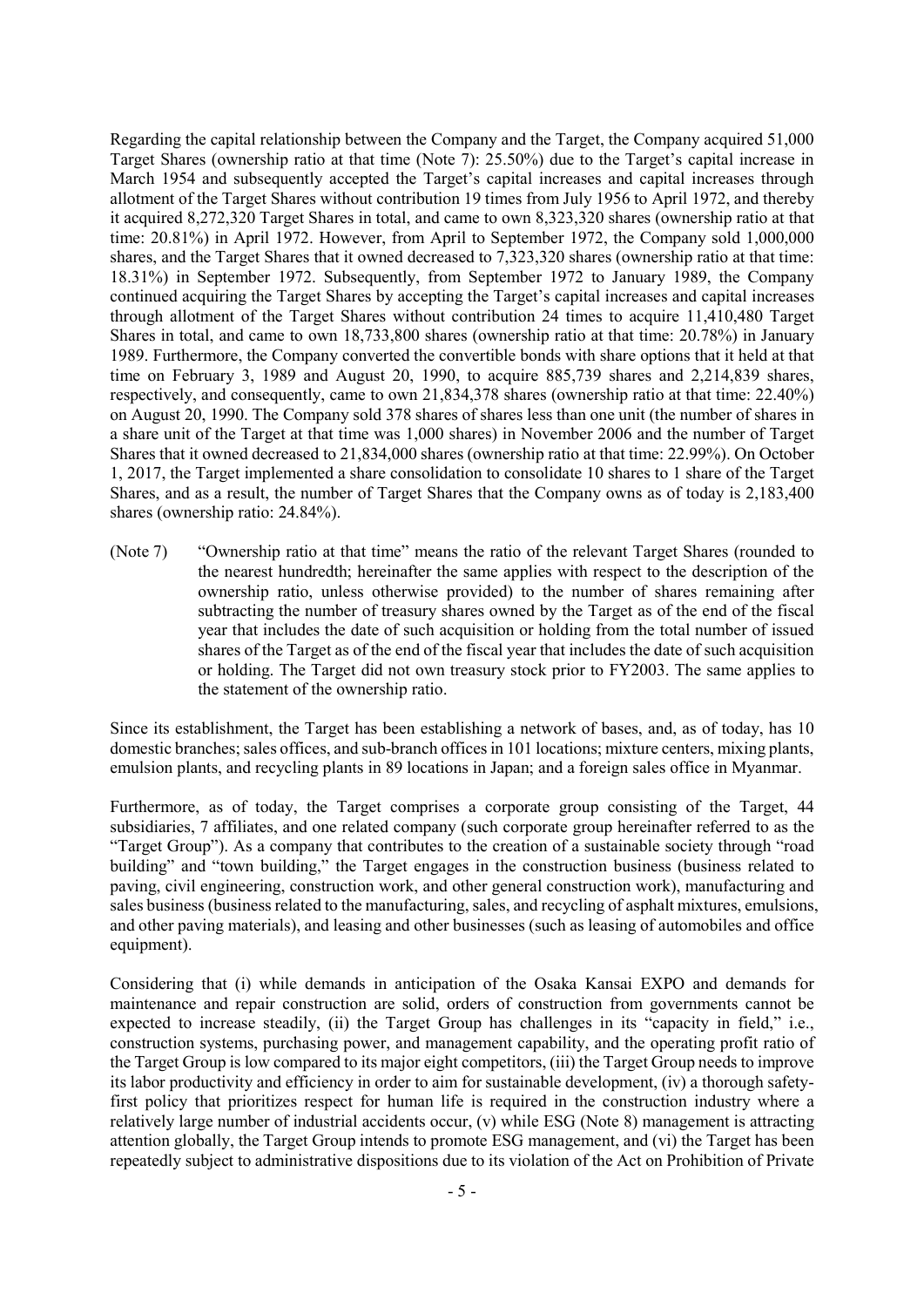Monopolization and Maintenance of Fair Trade (Act No. 54 of 1947, as amended; the "Anti-Monopoly Act"), in its "Mid-term Management Plan 2019" that it formulated on May 14 2019, the Target identified key issues and specific measures to address them in order to enhance corporate value, including (i) "increasing orders from the private sector," (ii) "improving operating profit," (iii) "promotion of work style reforms," (iv) "setting safety and hygiene targets," (v) "setting environmental targets," and (vi) "thorough compliance." Along with investments in growth of 40 billion yen (cumulative total for the period), mainly to secure manufacturing and sales bases in urban areas, the Target is also aiming to "build a stable management foundation rather than growth" in response to work style reforms.

(Note 8) "ESG" are the initials for Environment, Social, and Governance, which refers to the three perspectives necessary for the long-term growth of a company.

The Target aims to achieve total sales of 164 billion yen, sales profit of 10 billion yen, and net income attributable to shareholders of the parent company of 6.5 billion yen, return on equity (ROE) 6.7%, and dividend payout ratio 30.0% in FY2023 (the fiscal year ending March 2024), the final year of the current mid-term management plan.

Regarding the progress, for the fiscal year ended March 2021, which is the most recent fiscal term, due to benefits from an increase in construction sales and stable crude-oil prices, net income attributable to shareholders of the parent company was 7.5 billion yen, while the forecast at the beginning of the year was 5.4 billion yen, which was the highest income ever. Regarding the forecast for the full fiscal year ending March 2022, while the forecast at the beginning of the year published on May 14, 2021: sales of 158 billion yen, operating profit of 8.8 billion yen, ordinary profit of 9 billion yen, net income attributable to shareholders of the parent company of 6 billion yen was affected by soaring crude-oil prices, sales and profit will be within the range of  $\pm 10\%$  and  $\pm 30\%$ , respectively, and the earnings will not be revised. For FY2023, which is the last fiscal term of the Mid-term Management Plan, the earnings outlook for the fiscal year ending March 2022 is on the border of achieving the Mid-term Management Plan targets, and while sales profit of the manufacturing and sales business could be lower than the expectation of the plan due to soaring crude-oil prices, sales profit of the construction business will be expected to be higher than the expectation of the plan; accordingly, both businesses together will be expected to achieve the sales profit as planned.

However, considering the business environment of the domestic road paving industry in which the Target Group is operating, according to the "Construction Economy Report (March 2021)" published by Research Institute of Construction and Economy, while private investment in construction (construction and engineering) is expected to continue on a gradual recovery track due to improved corporate earnings since the Covid-19 pandemic, with declining tax revenue due to a shrinking population and increasing social security costs due to an aging society, the financial situation of the national and local governments will become even more severe. Under such circumstances, it is believed that public investment will continue to decline and that domestic construction demand is unlikely to expand in the medium to long term. In addition, future trends are believed to be increasingly uncertain in the manufacturing and sales business, mainly asphalt mixtures and emulsions, as a price increase of raw materials such as crude oil may result in higher manufacturing costs, which in turn may put pressure on business earnings.

Furthermore, according to the "Construction Economy Report (March 2021)" published by the Research Institute of Construction and Economy, in the entire construction industry, there is a growing demand for increased productivity and labor-saving measures through digitalization and the introduction of robots in order to maintain production, in response to the ever-increasing shortage of engineers and skilled workers due to the decline in the working-age population. As the same environmental changes occur in the domestic road paving industry as well, it is expected that the conventional values will change to pursue improved and more efficient productivity, and it is urgent that the Target Group respond to these changes. Furthermore, in recent years, corporate responsibility to various stakeholders, such as thorough compliance with the Anti-Monopoly Act, promotion of ESG management, and contribution to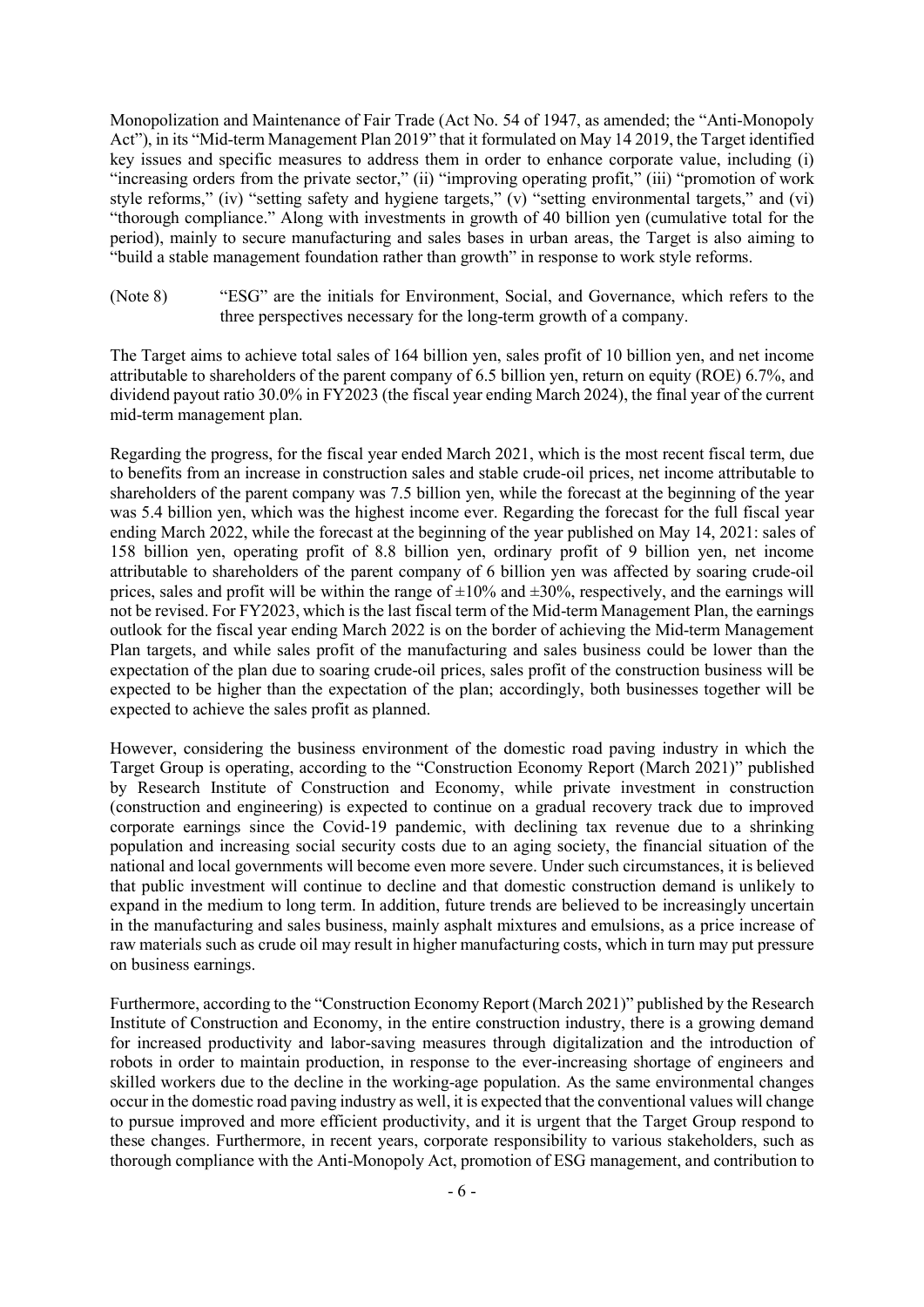the achievement of SDGs, has increased and the Company recognizes that these have become apparent as a material issue to be addressed by the industry as a whole.

As stated above, the Company considered measures to enhance the Company Group's corporate value based on all possibilities to realize "SHIMZ VISION 2030." As a result of such consideration, the Company came to believe that if the Company strengthens the capital relationship with the Target, which has a wider range of businesses among its affiliates in the Company Group, such as construction business, manufacturing and sales business, and leasing and other businesses, it can expect larger-scale synergies described in "[Measures and synergies through the establishment of a collaborative relationship after the Tender Offer]" below, through the Company Group and the Target Group by further sharing management know-how and resources and technological capabilities and exchanging human resources. Moreover, in addition to such synergies, the strengthening of both companies' joint research and development system will create new business opportunities in both the Company Group and the Target Group. Realizing these goals will enable the Company Group and the Target Group to expand the business base in the mid to long term and realize further growth; and therefore, the Company came to believe that this will greatly enhance the corporate value of the Company Group and the Target Group, a member of the Company Group in Mid-October 2021.

To be specific, by the Company acquiring a majority of the Target Shares, and making the Target its consolidated subsidiary, the Target's position as a member of the Company Group will be much clearer and the relationship between the Company and the Target will be stronger. By strengthening sales to private sector customers by utilizing the Company's sales network, and further promoting joint technology development, the road paving business, the Target's core business will be strengthened. In addition, it is believed to be necessary for the Target to broaden to new business domains by expanding its business of developing a new town, such as a smart city, and overseas infrastructure, utilizing the Company's management know-how. The Target expects that construction for governments will soar in the future, and it plans to expand receipt of orders mainly in urban areas in which construction projects are concentrated; in light of the above, utilizing the Company's sales networks will be effective.

Moreover, in the manufacturing and sales business of the Target, mainly of asphalt mixtures and emulsions, utilizing the Company's management resources to upgrade and enhance the manufacturing facilities to further strengthen business will result in a reduction of manufacturing costs, an improvement in quality, and protection of the environment, making it possible to secure manufacturing and sales volume. The Company believes that the Company and the Target further strengthening collaboration will enable the Target to introduce and develop new technologies using the latest information and communication technologies in the Company's civil engineering business, strengthen efforts to secure and train engineers in the road paving business, improve the workplace environment by reforming work styles, promote ESG management, and strengthen compliance and governance. Meanwhile, the Company believes that this will also enable it to expand receipt of orders through collaboration with the Target and rationalize both companies' joint research and development system.

However, the Company found that in order for the Target to implement these measures, it is necessary to strengthen the relationship between the Company and the Target, but under the current situation in which the Target remains the Company's equity method affiliate, there are constraints on the sharing of customer information and technical information, and collaboration between both companies will remain within a business unit and a collaborative relationship will not be built at the management level, and thus, it is difficult to share with the Target the Company's management know-how and management resources sufficiently to contribute to the Target's growth, and there is a limit in strengthening the road paving business, the Target's core business, expanding business domains, and further enhancing its corporate value. Therefore, in mid October 2021, the Company reached the conclusion that making the Target one of the Company's consolidate subsidiaries would probably contribute to the Target's sustainable growth through the Company and the Targets' building a close cooperative relationship, mutually complementing and effectively utilizing management resources, and sharing training and educational know-how to support sales, exchange human resources and train engineers, and, in turn, that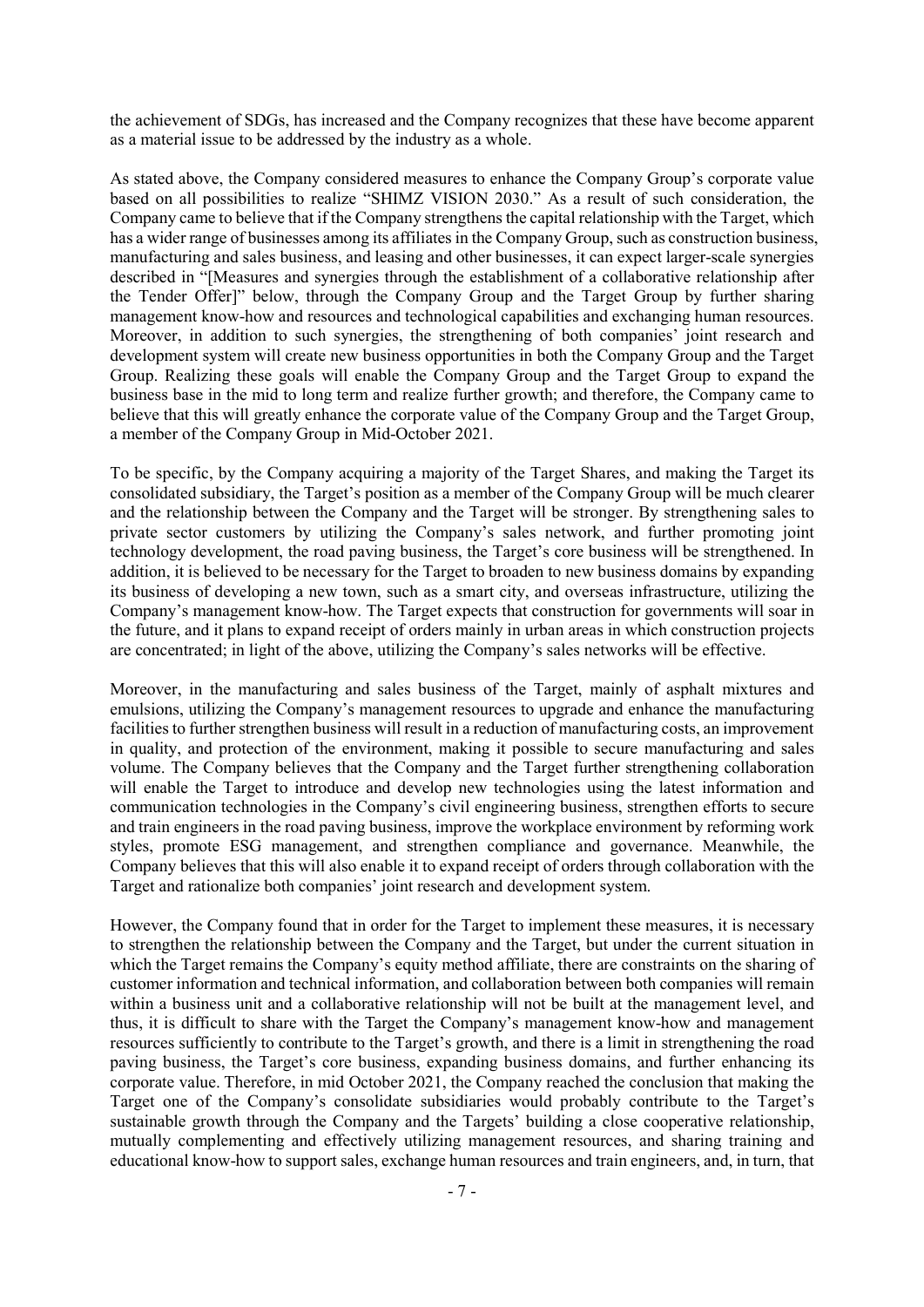it would also lead to enhancement of the corporate value of the entire Company Group. In order to prepare for implementation of the Tender Offer, the Company appointed Nomura Securities Co., Ltd. ("Nomura Securities") as an independent third-party valuation organization and its financial advisor in late October 2021, and Nishimura & Asahi as its legal advisor in early November, respectively.

With such view, on November 15, 2021, the Company sent a written proposal to the Target regarding a strengthening of the capital relationship with the Target and deepening of their business cooperation and collaboration; and on the same day, the Target expressed its intention to positively consider the offer. Accordingly, in and after early December 2021, the Company exchanged multiple opinions with the Target based on the outlook for the long-term business environment.

In addition, with respect to the condition of the domestic road paving industry, the Target understands that the external environment will not change over the next five years (until FY2025) due to the government's "Five-year Acceleration Measures for Disaster Prevention, Disaster Reduction, and Strengthening of National Resilience" formulated on December 11, 2020, and the Target's performance is likewise foreseeable for the next five years to a certain extent. However, with respect to trends in 10 to 20 years, the Target understands that public investment will continue to decline as the financial situation of Japan will become even more severe in the future due to the falling birthrate and an aging population. The Target also recognizes that the technological innovation to respond to the uncertainty in the status of the rising material costs and a shrinking working-age population due to a falling birthrate and an aging population is urgently needed, and, further, improvement of the workplace environment and promotion of ESG management through thorough compliance and work style reforms in line with the current social trends are needed.

Moreover, during the process of multiple exchanges of opinions as above, including the Company making the Target its consolidated subsidiary, under the current circumstance where the Company's ownership ratio of the Target Shares is 24.84%, although the Target considers itself already a member of the Company Group, the Target concluded that its position as a group company will be clearer and the relationship between the Company and the Target will be stronger, and this will be necessary for the Target in implementing the measures below.

Specifically, implementing collaborative initiatives with the Company's civil engineering business, engineering business, LCV business, and overseas construction business more than ever, will allow the Target to venture into a new area, for which the Target is not able to solely receive orders in its own due to it not meeting the engineer qualification requirements for bidding, such as larger-scale development construction, larger-scale renewal construction (replacement of floor slabs), on-land construction for offshore wind power generation, and overseas projects, and thereby the Target can expect to expand the scale of business and further improve the skills of engineers. Since governments' investments will not be expected to greatly increase in the future, the Target formulated a plan to expand receipt of private orders, and initiatives for that goal will strengthen sales to private customers utilizing the Company's private sales networks and contribute to an increase in the Target's receipt of orders and sales, and an increase in receipt of high quality direct orders will lead to an increase in profitability. Furthermore, with respect to the response to the recent rapid technological innovations, known as DX (Digital Transformation), the Target needs to work on introduction and development of new technologies, development of new construction methods, improvement of operational efficiency, and reinforcement of core systems and information security; since the Target has been an equity method affiliate, there is a limit on sharing of the Company's know-how and technical information that cannot be provided to third parties other than consolidated subsidiaries of the Company Group; however, they cannot be realized with the Target's resources alone; becoming the Company's consolidated subsidiary will enable the Target to utilize the Company's resources, such as the latest ICT (Information and Communications Technology), know-how, and human resources, which the Target could not utilize because it was an equity method affiliate, and thereby the Company and the Target will be able to effectively and efficiently respond to these initiatives. Initiatives for that goal will lead to environmental impact reduction toward the 2050 Carbon Neutral goal and cost reduction. Moreover, the Target believes that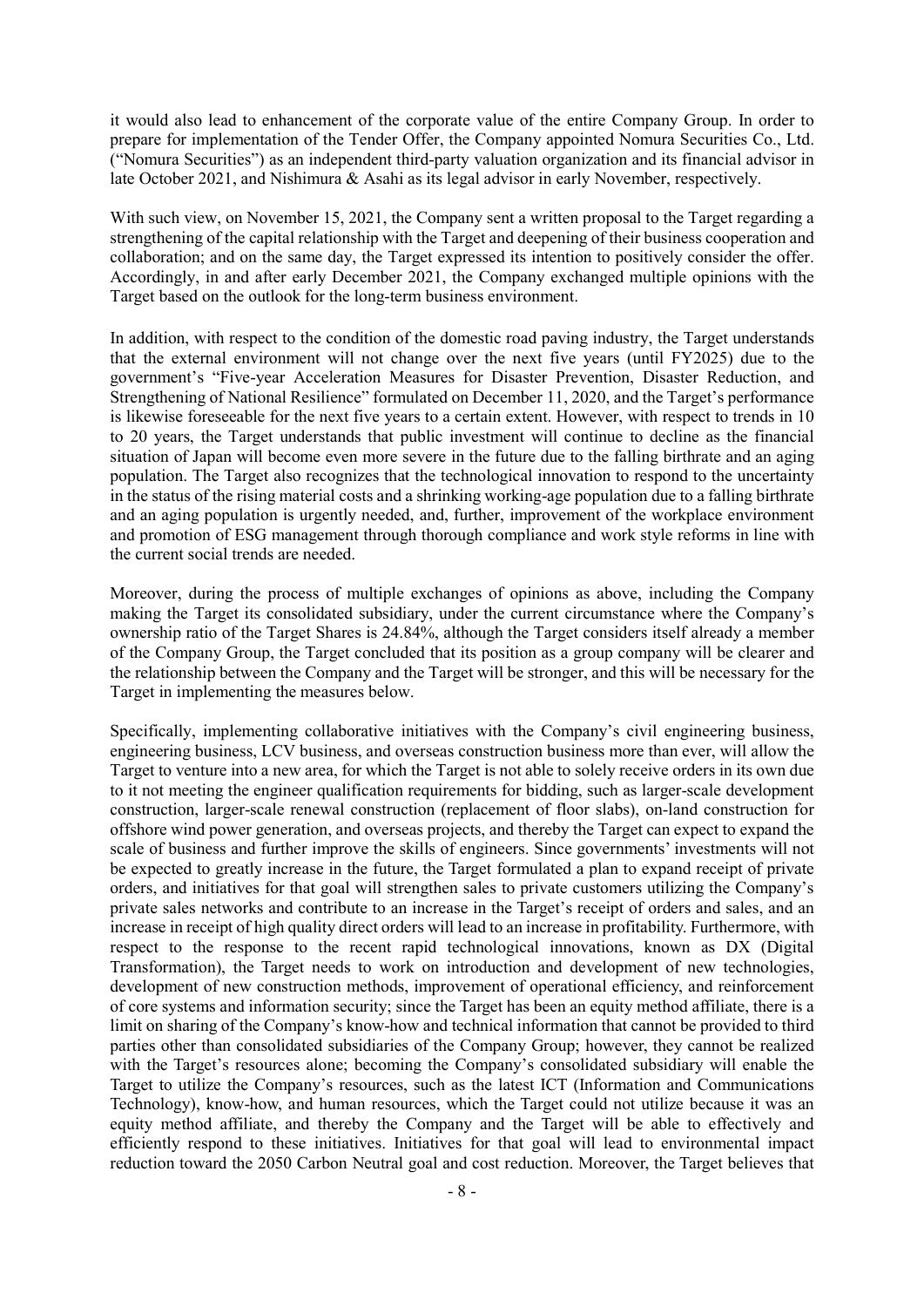being made a consolidated subsidiary will allow for the Company's know-how and technical information that cannot be provided to third parties other than consolidated subsidiaries of the Company Group to be shared, which has been limited due to it being an equity method affiliate, and through securing of human resources and personnel exchange and coordination in technical research laboratories, machinery divisions, and administrative divisions of the Company and the Target, more effective results can be expected to be delivered more promptly, and this will lead to improvement of workplace environment through work style reform, promotion of ESG management, and strengthening of compliance and governance.

The Company and the Target understand that in order to strengthen the capital relationship between both companies and further enhance the corporate value of both company groups, it is necessary for them to implement the following measures that have not been able to be sufficiently implemented in the current relationship where the Target is an equity method affiliate, but will be available by making the Target a consolidated subsidiary, promoting the sharing of customer information and technical information that cannot be provided to third parties other than consolidated subsidiaries of the Company Group, and building a collaborative relationship at a management level beyond project unit coordination to realize the following synergies; however, details of specific initiatives at both companies after consummation of the Tender Offer will be considered by both companies in the future.

[Measures and synergies through the establishment of a collaborative relationship after the Tender Offer]

(ⅰ) Expansion of receipt of orders by strengthening initiatives in projects through collaboration

The Company believes that building a collaborative system as the Tender Offeror Group and prompting information sharing beyond project unit coordination to mutually complement and effectively utilize technologies and management resources of both companies will enable more value-added proposals in large-scale and renewal construction of aged infrastructure, and expansion of receipt of orders as a joint venture (JV).

In addition, strengthening the Target's initiatives to secure and train engineers through receipt of orders as a joint venture (JV) of land readjustment projects construction of test tracks or stadium development will enable the Target to address various needs which it has not previously been able to respond to, and track records that demonstrate it is able to build will enable it to solely receive more construction work, and this will lead to improvement of the Target's profitability.

(ⅱ) Strengthening of business competitiveness by utilizing mutual customer networks, technologies, base networks, etc.

The Target becoming a consolidated subsidiary will strengthen sales activities under the collaboration of both companies to private customers in the Tender Offeror's building construction business and sales of the Target's technologies and products. In addition, the Company believes that this will enable enhancement of technical sales and production technology systems by both government agencies and private sectors through coordination between civil engineering business divisions of both companies. Moreover, the Company believes that utilizing its sales networks in foreign countries in which it operates will enable the Target to expand its business volume.

For the Company, efficient use of the Target's domestic bases and networks (for installation site of manufacturing plant and delivery base of construction material products and initial response base in the case of a disaster) will enable it to reinforce its business bases.

(iii) Further strengthening of compliance systems

The Target received, in the past six years, five cease and desist orders and six administrative monetary penalty payment orders in total due to unreasonable restraints of trade regarding the sales price of asphalt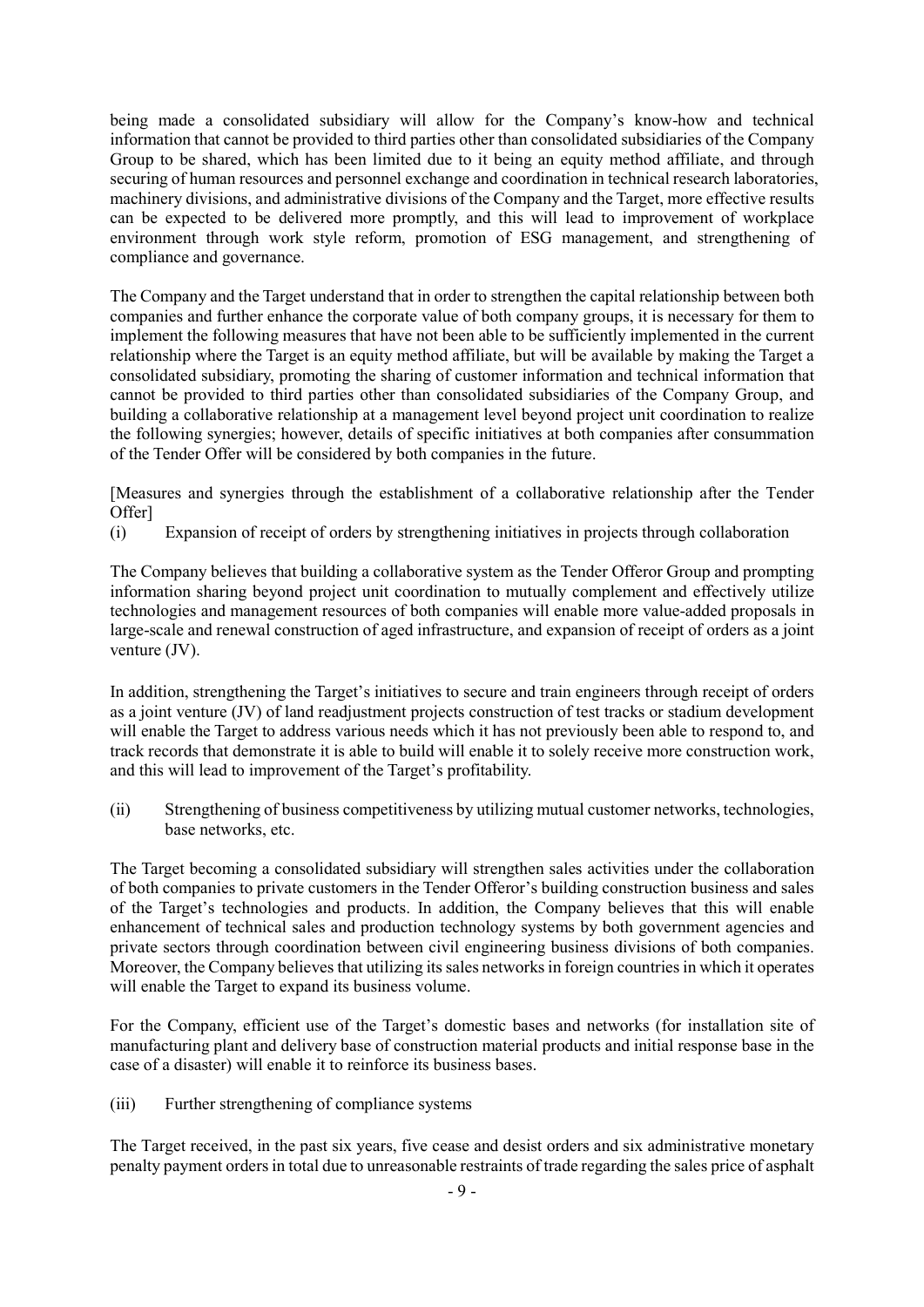mixtures, and bidding for road paving and road repair construction, from the Japan Fair Trade Commission. Taking the foregoing into consideration, from now onwards, in order to establish a corporate culture in which violations of laws and regulations, such as violations of the anti-monopoly laws, are completely eliminated from the Target, both companies intend to consider appropriate allocation of human resources, further enhance the check and monitoring functions for maintaining and controlling a sound management system, and promote further strengthening of the compliance system and improve corporate moral.

### (iv) Strengthening of coordination in human resources exchange, development, and recruitment

The Company believes that promotion of personnel exchange between the Company and the Target to mutually implement support for human resources, including secondment and dispatching of employees, will enable both companies to take measures against perpetual labor shortage. In addition, the Company believes that coordination between both companies in recruitment activities utilizing the Company Group's name recognition and creditworthiness will enable talented human resources to be secured for the Target.

## (v) Rationalization of technological development system

The Company believes that it will be able to share research and development themes in more depth and discuss an efficient research and development system after making the Target its consolidated subsidiary, and it will promote more efficient development by utilizing the technical capabilities of both companies, facilitating joint technological development, and mutually complementing and effectively utilizing know-how. The Company believes that this will enable further proactive and reasonable implementation of technological development in an environmental area toward a decarbonized society, and the development and introduction of new technologies utilizing the latest construction-related information and communications technology.

In light of the above, in late November 2021, the Company and the Target came to share an understanding that the Company obtaining additional Target Shares through the Tender Offer and strengthening the capital relationship between the Company and the Target will contribute to further growth and development, and enhancement of the corporate values of the Company Group and the Target Group in the future. Additionally, in order to further strengthen coordination between both company groups, it is desirable for the Target to become a consolidated subsidiary of the Company through the Tender Offer, and the Company commenced due diligence and consideration of the synergy effects as described below, the Target commenced specific consideration with the main focus on materials stated in "(II)Target's decision-making process and reasons", and the Company commenced discussions on the purchase terms aimed at implementing the Tender Offer.

Specifically, the Company implemented due diligence to scrutinize the feasibility of the Tender Offer from late November to late December 2021, and repeatedly examined the attainable synergies of both company groups. As a result of the examination, in early February 2022, the Company determined that the Company's management principles of "With devotion and a spirit of innovation, we work to create value that exceeds expectations and contribute to a sustainable tomorrow" has a common profound value with the Target's management philosophy of "By promoting CSR management, we will become a company that society trusts and wishes to continue to exist, while contributing to the creation of a sustainable society", and that the strengthening of the capital relationship between the two companies will enable them to take measures to further enhance the corporate value of the two groups as stated in (i) to (v) above. Accordingly, the Tender Offeror determined that it can be expected that the strengthening of the capital relationship with the Target will enhance the corporate value of the Company Group and the Target Group. Furthermore, the Company concluded that it would be desirable to make the Target a consolidated subsidiary instead of a wholly-owned subsidiary for the following reasons: while by strengthening the capital relationship with the Target, the two companies will be able to work more closely to mutually complement and effectively utilize their management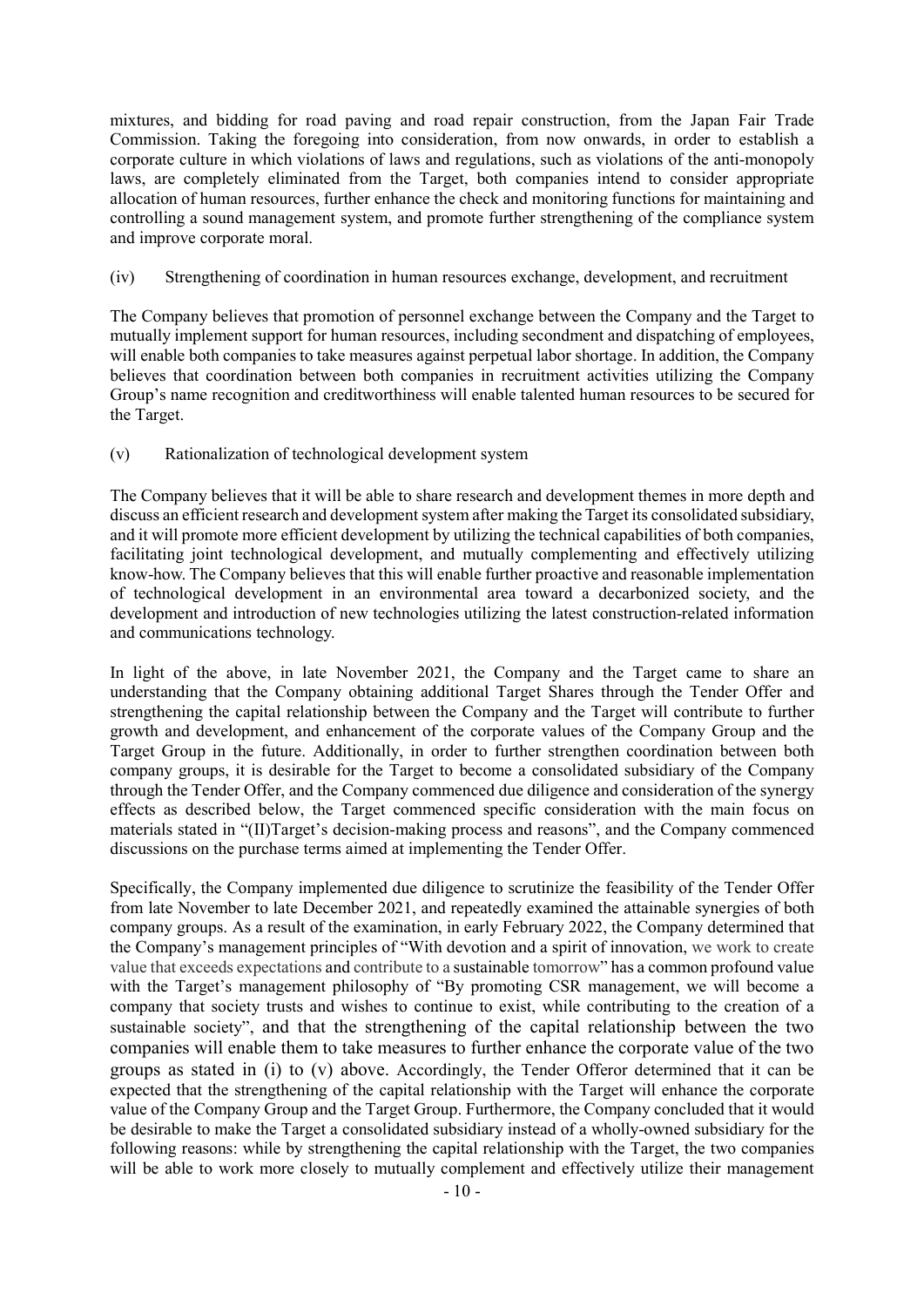resources, including human resources and know-how, thereby maximizing the synergy of the two groups as listed in (i) to (v) above, in light of the fact that the current business foundation of the Target was formed and the current business performance was brought about by the autonomous management of the Target up to now, it is important to respect the current corporate culture and management autonomy of the Target in order to enhance the corporate value of the Target Group and therefore appropriate to have the Target Shares remain listed even after the completion of the Tender Offer. Specifically, the Company determined that maintaining the listing will maintain the Target's name recognition and creditworthiness, which will contribute to securing stable business bases and human resources in the road paving industry, and that maintaining the independent customer base and initiatives in the Target's business will strengthen the Target's sales activities to the Company's private customers, allow the Target to acquire new customers, expand the Target's own customer base, and enable further development of the business, after the Target is made a consolidated subsidiary. Furthermore, the Company concluded that maintaining the listing will keep the Target Group's officers and employees motivated, and it can be expected that through direct dialogues with its shareholders and investors, the Target, as a listed company, will engage in its management with a further sense of urgency.

In addition, from mid December 2021 to early February 2022, the Company received a total of 3 questionnaires, in writing, from the Target's advisory committee, regarding the background and purpose of the Tender Offer, the Tender Offer's impact on the Target's corporate value, and the transaction terms including the management system and policies after the Tender Offer. The Company, through the questionnaires, responded with the Company's views about the business environment surrounding the Target, the Target's issues, specific initiatives at both companies after the Tender Offer, as well as the composition of officers, whether to change the employment terms of the existing employees, and the maximum and minimum purchase quantities in the Tender Offer stated in "(III) Post-Tender Offer management policy" below.

In and after mid January 2022, the Company had multiple discussions and negotiations with the Target also with respect to the purchase price of the Target Shares in the Tender Offer (the "Tender Offer Price"). Specifically, on January 17, 2022, it made a proposal to the Target to set the Tender Offer Price at 9,800 yen after comprehensively taking into consideration, among other matters, that the price is in line with the results of the analysis regarding the value of the Target Shares by Nomura Securities, a financial advisor and an independent third-party valuation organization, and the price exceeds the levels of maximum closing share values over the past 20 years (8,850 yen), in addition, the price is equivalent to added premiums of 18.66% (rounded to the nearest hundredth of a percent; hereinafter the same applies) to the average closing price over the past one month (8,259 yen), 20.13% to the average closing price over the past three months (8,158 yen), and 19.64% to the average closing price over the past six months (8,191 yen) ending on January 14, 2022, which is the business day prior to the date of the proposal, where it can be expected that quite a number of the Target's shareholders will tender in the Tender Offer, as well as taking into account the advice from Nishimura & Asahi, a legal advisor, that such price is not unreasonable from a legal viewpoint. In response thereto, on January 19, 2022, the Target requested that the Company reconsider increasing the Tender Offer Price from the viewpoint of giving consideration to the general shareholders' interests; taking this request into account, on January 24, 2022, the Company newly proposed to set the Tender Offer Price at 10,000 yen (the "New Proposal Price Dated January 24"). In response to the new proposal, on January 26, 2022, the Company received a request from the Target that although such proposed price is not unreasonable, a reconsideration is required to further increase the proposed price from the viewpoint of giving further consideration to the shareholder's interests. In response thereto, on February 2, 2022, the Company made a final proposal to set the Tender Offer Price at 10,000 yen, the same amount as the New Proposal Price Dated January 24. The final proposal was made after considering the reasonability of the New Proposal Price Dated January 24, taking into account the results of the analysis regarding the value of the Target Shares by Nomura Securities, a financial advisor and an independent third-party valuation organization, the advice from Nishimura & Asahi, a legal advisor, and the Target Shares' market share price trend. However, as stated above, the price exceeds the levels of maximum closing share values over the past 20 years (8,850 yen), in addition, the price is equivalent to added premiums of 20.55% to the average closing price over the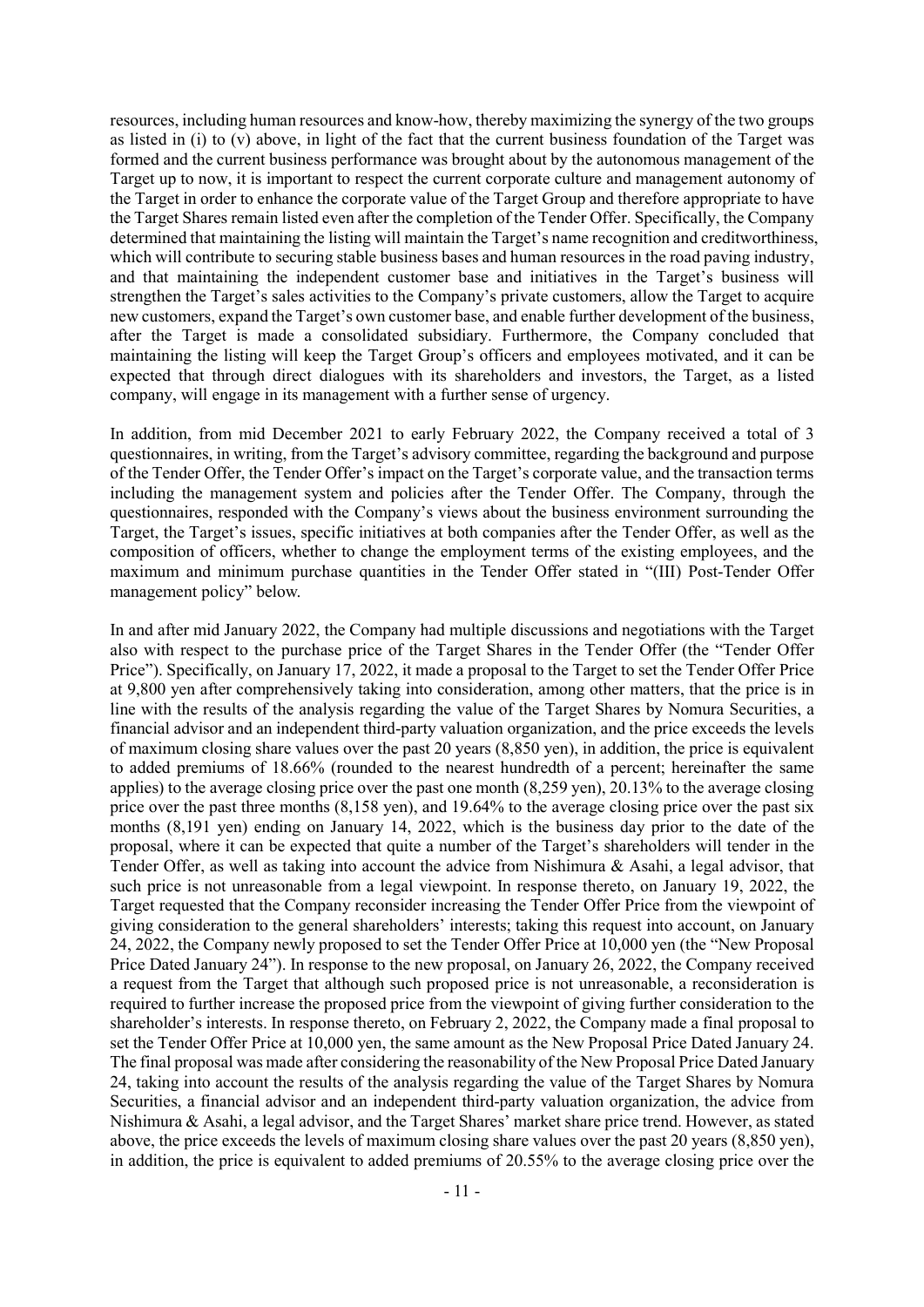past one month (8,296 yen), 22.38% to the average closing price over the past three months (8,171 yen), and 21.98% to the average closing price over the past six months (8,198 yen) ending on January 21, 2022, the business day prior to the date of the proposal of the re-proposal price dated January 24, 2022. The Company considered that it can be expected that quite a number of the Target's shareholders will tender in the Tender Offer, in addition to the price being sufficiently reasonable from the viewpoint of the possibility of the consummation of the Tender Offer, and therefore made a final proposal with the Tender Offer Price at 10,000 yen, the same as the New Proposal Dated January 24. In response to the final proposal, on February 4, 2022, the Company received a response from the Target that it will not request that the Company consider a further increase of the Tender Offer Price, based on the opinions by the advisory committee and advice from Mizuho Securities Co., Ltd. ("Mizuho Securities") as a financial advisor and a third-party valuation organization, and taking into account that it is considered reasonable to a certain extent to set the Tender Offer Price at 10,000 yen, and that the Target Shares will remain listed even after the completion of the Tender Offer.

After those discussions and negotiations, at its board of directors meeting held on February 9, 2022, the Company resolved to implement the Tender Offer with the Tender Offer Price at 10,000 yen (for details of the Tender Offer Price, please refer to "(I) Basis for valuation" and "(II) Details of valuation" under "(5) Basis for valuation of Tender Offer Price, etc." under "2. Outline of Tender Offer" below).

#### (II) Target's decision-making process and reasons

According to the Target's Press Release, as stated in "(I) Background, purpose, and decision-making process for the decision to implement the Tender Offer" above, the Target received a written proposal from the Company to strengthen the capital relationship with the Target and deepen operational collaboration and coordination on November 15, 2021, and expressed its intention to consider the proposal positively on the same day. Then, in order to prepare for commencement of concrete discussions and consideration for implementation of the Tender Offer, in late November, the Target appointed Mizuho Securities as a financial advisor and a third-party valuation organization and Gaien Partners as a legal advisor, respectively, and had initial consultations regarding the review system of the Tender Offer with them. Although the Target is not a subsidiary of the Company as of today and the Tender Offer does not fall under a tender offer by a controlling shareholder, when the Target considered and determined whether to implement the Tender Offer and whether the transaction terms are appropriate, it took into account the fact that the Company owns 2,183,400 Target Shares (ownership ratio: 24.84%) and has made the Target its equity method affiliate, and as stated in "(IV) Establishment of an independent advisory committee and acquisition of a Written Report from the advisory committee by the Target" under "(3) Measures to ensure the fairness of the Tender Offer, including the measures to ensure the fairness of the Tender Offer Price and to avoid conflicts of interest" below, the Target decided to establish an advisory committee to ensure fairness of the Tender Offer and commence concrete discussions and negotiations on the Tender Offer between the Company and the Target, by a board of directors resolution held on December 10, 2021. Moreover, the Target accepted the implementation of a due diligence procedure on the Target by the Company from late November to late December 2021 and three questionnaires and answers in writing were exchanged between the advisory committee and the Company on the background and purpose of the Tender Offer, the Tender Offer's impact on the Target's corporate value, and the transaction terms, including the management system and policies after the Tender Offer from mid December 2021 to early February 2022. Specifically, the advisory committee confirmed with the Company the business environment and issues of both companies, specific initiatives at both companies after the Tender Offer, whether to change the composition of officers and the employment terms of the existing employees, and the maximum and minimum purchase quantities in the Tender Offer stated in "(I) Background, purpose, and decisionmaking process for the decision to implement the Tender Offer" above "(III) Post-Tender Offer management policy" below.

Furthermore, in and after mid January 2022, the Target had multiple discussions and negotiations with the Company on the Tender Offer Price. On January 17, 2022, the Target received a proposal to set the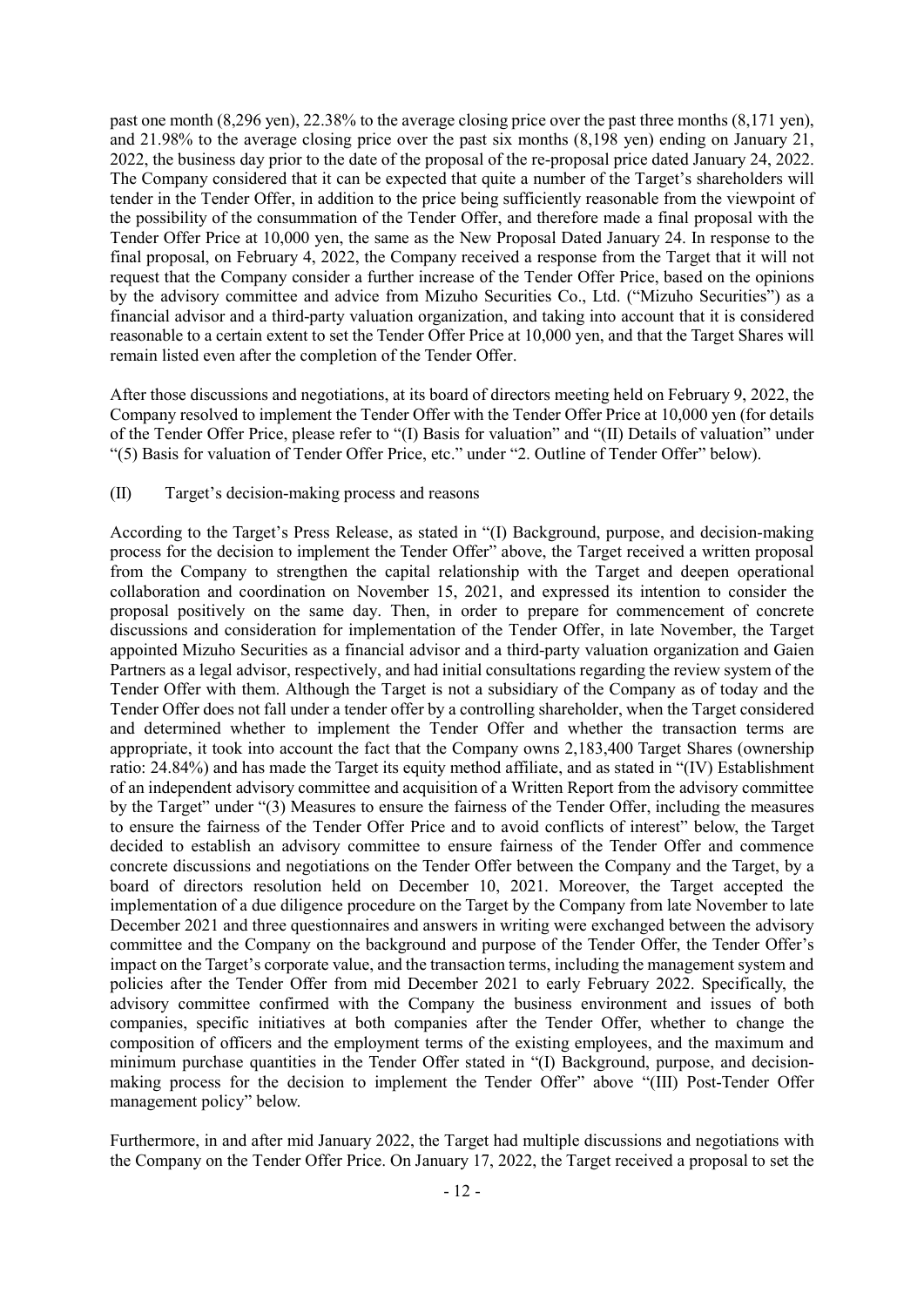Tender Offer Price at 9,800 yen from the Company and considered the proposal by taking into account the analysis results on the value of the Target Shares presented by Mizuho Securities, its financial advisor, and the level of premiums in six examples in which companies intended to make an equity method affiliate a consolidated subsidiary similarly to the Company (the median and average premiums over the closing prices on the business day prior to the announcement (20.5% and 20.8%), the median and average premiums over the past month (25.4% and 25.7%) ending on the business day prior to the announcement, the median and average premiums over the past three months (30.5% and 28.6%) ending on the business day prior to the announcement and the median and average premiums over the past six months (29.1% and 30.5%)) ending on the business day prior to the announcement, based on the opinion of the advisory committee and the advice from Mizuho Securities, the Target requested a reconsideration to increase the price; on January 24, 2022, the Target received another proposal to set the Tender Offer Price at 10,000 yen from the Company. In response to this proposal, the Target requested a reconsideration to further increase the price, but on February 2, 2022, the Company presented the same price again as its final proposal, taking into account, as stated above in "(I) Background, purpose, and decision-making process for the decision to implement the Tender Offer", that the price exceeds the levels of maximum closing share values over the past 20 years, and that it can be expected that quite a number of the Target's shareholders will tender in the Tender Offer, in addition, the price is equivalent to added premiums of around 20% to the average closing price over the past one month the past three months, and the past six months, as well as the price being sufficiently reasonable for the consummation of the Tender Offer. After receiving the above proposal, the Target decided not to request for reconsideration to further increase the price, and to conclude the discussions and negotiations on the Tender Offer Price, taking into account that the price exceeds the limit of the range of share value under the average market share price method and the comparable company method reported by Mizuho Securities, falls within the range of share value under the discounted cash flow method (the "DCF method"), and is a price at the same level of premiums in the six examples in which companies intended to make an equity method affiliate a consolidated subsidiary in the last five years (the median and average premiums over the closing prices on the business day prior to the announcement (20.5% and 20.8%), the median and average premiums over the past month (25.4% and 25.7%) ending on the business day prior to the announcement, the median and average premiums over the past three months (30.5% and 28.6%) ending on the business day prior to the announcement and the median and average premiums over the past six months (29.1% and 30.5%)) ending on the business day prior to the announcement, and accordingly it is a price with a certain reasonableness and the Target Shares will remain listed after the Tender Offer, based on the opinion of the advisory committee and the advice from Mizuho Securities.

In addition, as stated in "(IV) Establishment of an independent advisory committee and acquisition of a Written Report from the advisory committee by the Target" under "(3) Measures to ensure the fairness of the Tender Offer, including the measures to ensure the fairness of the Tender Offer Price and to avoid conflicts of interest" below, the advisory committee took into account the details of the Target's business, details of the business environments and the business plan, the background for and purpose of the Tender Offer, the Tender Offer's impact on the corporate value of the Target, the method and results of the valuation of shares of the Target, and the negotiation process of the transaction terms of the Tender Offer; and then carefully considered and deliberated on matters of consultation, and submitted a written report (the "Written Report") to the Target's board of directors on February 9, 2022.

Then, the Target carefully discussed and considered the terms of the Tender Offer from the perspective of enhancement of the corporate value of the Target, based on the content of the Written Report, taking into account financial advice from its financial advisor Mizuho Securities and legal advice from its legal advisor Gaien Partners.

As stated in "(I) Background, purpose, and decision-making process for the decision to implement the Tender Offer" above, the Target believes that the external environment will not significantly change over the next five years (until FY2025) due to the government's "Five-year Acceleration Measures for Disaster Prevention, Disaster Reduction, and Strengthening of National Resilience" and the Target's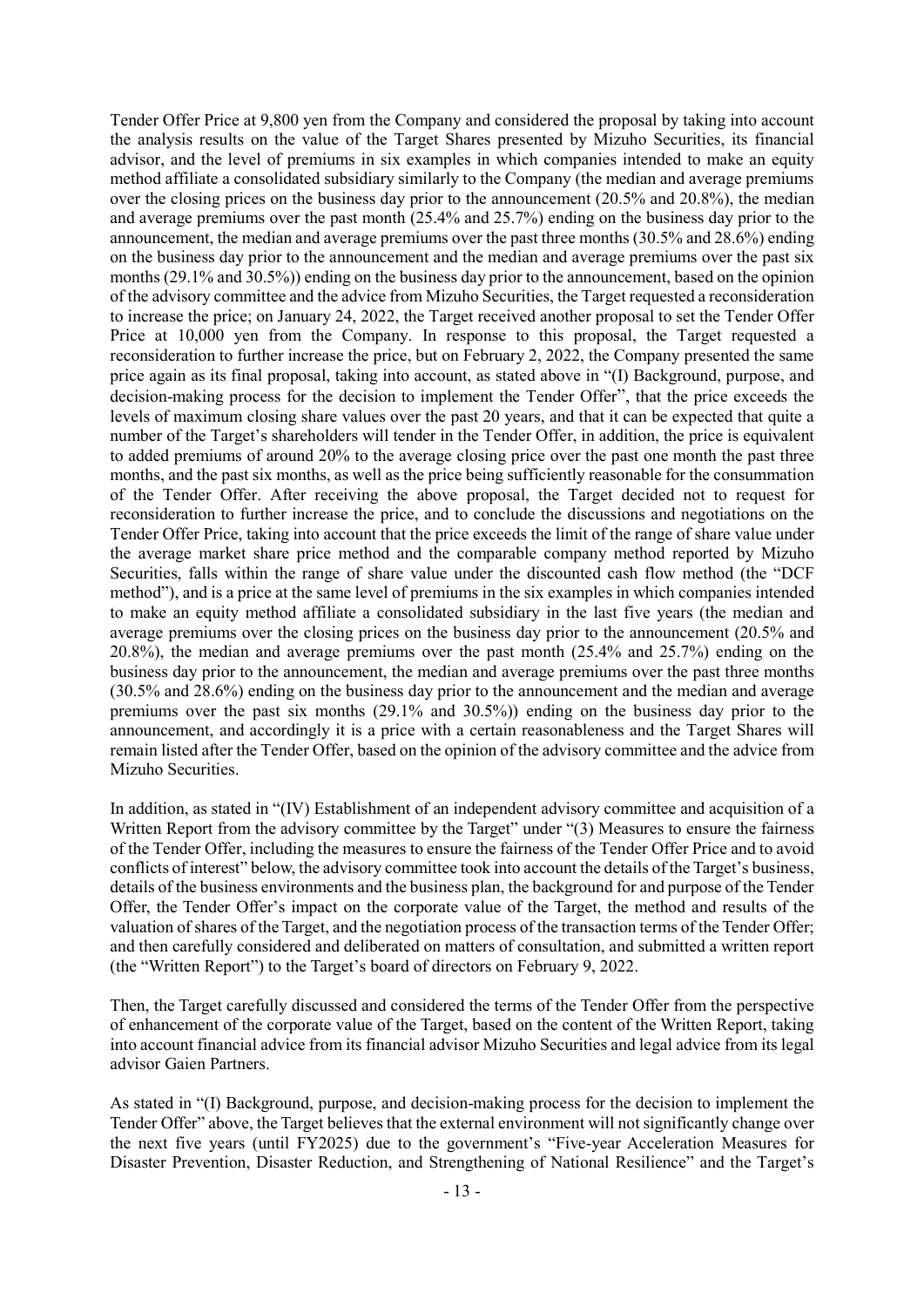performance is likewise foreseeable for the next five years to a certain extent; however, the trends in 10 to 20 years are uncertain. Looking ahead 10 to 20 years, the Target is considering expanding its business domains, improving profitability, responding to DX (Digital Transformation) which will lead to an increase in efficiency, developing environmentally friendly construction methods which will lead to reduction of environmental impact toward the 2050 Carbon Neutral goal, and developing technologies and making capital investments which will lead to reduction of environmental impact in manufacturing and sales businesses. For all of the above, what the Target can do is limited because there is a limit on sharing of the Company's information on research and development that cannot be provided to third parties other than consolidated subsidiaries of the Company Group, in the relationship between the Company and its equity method affiliate, and the Target's resources at present alone only include limited human resources who are familiar with those fields, it will take time for them to research, develop, and learn, and it is difficult to fully utilize the Company's resources in such relationship; thus it is necessary for the Target to utilize the Company's latest ICT (Information and Communications Technology) and know-how, and share information and exchange personnel between the Company and the Target in order to maximize the effect of the efforts above and efficiently work on them by effectively utilizing both companies' resources, by becoming a consolidated subsidiary of the Company through the Tender Offer. Moreover, it is necessary for the Target to improve its system to complete constructions that have stagnated due to lack of engineers, and the Target believes that becoming the Company's consolidated subsidiary will enable it to promote support for human resources, including ever more personnel exchange and mutual secondment and dispatch of employees, and secure and develop human resources in an efficient and quality manner through joint recruitment and training between both companies.

In such business environment, the Target becoming a consolidated subsidiary of the Company will enable the Target, through implementation of the measures by the Company Group and the Target Group  $(1)$  to  $(v)$ ) as stated in "(I) Background, purpose, and decision-making process for the decision to implement the Tender Offer" above, to expect to expand the scale of business, improve profitability, and improve the skills of engineers, which will lead to the promotion of ESG management, such as reduction of environmental impact, work style reforms, improvement of workplace environment, and strengthening of compliance and governance. The Target becoming a consolidated subsidiary of the Company will make the Target's position as a group company of the Company clearer and the relationship between the Company and the Target stronger, which will lead to enhancement of the corporate value, which the Target believes is a major advantage.

As stated above, the Target carefully discussed and considered the terms of the Tender Offer from the perspective of enhancement of its corporate value, based on the content of the Written Report, taking into account financial advice from Mizuho Securities and legal advance from Gaien Partners. As a result, at its board of directors meeting held on February 9, 2022, the Target determined that the Tender Offer will contribute to its further growth and development and enhancement of its corporate value in the future.

Moreover, as the Target decided not to request a reconsideration to further increase the price and resolved to express its opinion to support the Tender Offer, taking into account that the Tender Offer Price (a) exceeds the limit of the range of share value under the average market share price method and the comparable company method presented in the share valuation report (the "Target Shares Valuation Report") obtained from Mizuho Securities on February 8, 2022, (b) falls within the range of share value under the DCF method, and (c) is the closing price of the Target Shares on the First Section of the Tokyo Stock Exchange on February 8, 2022, a business day before the announcement date of the Tender Offer plus a certain premium (19.2%) and is a price at the same level of premiums in six examples in which companies intended to make an equity method affiliate a consolidated subsidiary similarly to the Company (the median and average premiums over the closing prices on the business day prior to the announcement (20.5% and 20.8%), the median and average premiums over the past month (25.4% and 25.7%) ending on the business day prior to the announcement, the median and average premiums over the past three months (30.5% and 28.6%) ending on the business day prior to the announcement and the median and average premiums over the past six months (29.1% and 30.5%)) ending on the business day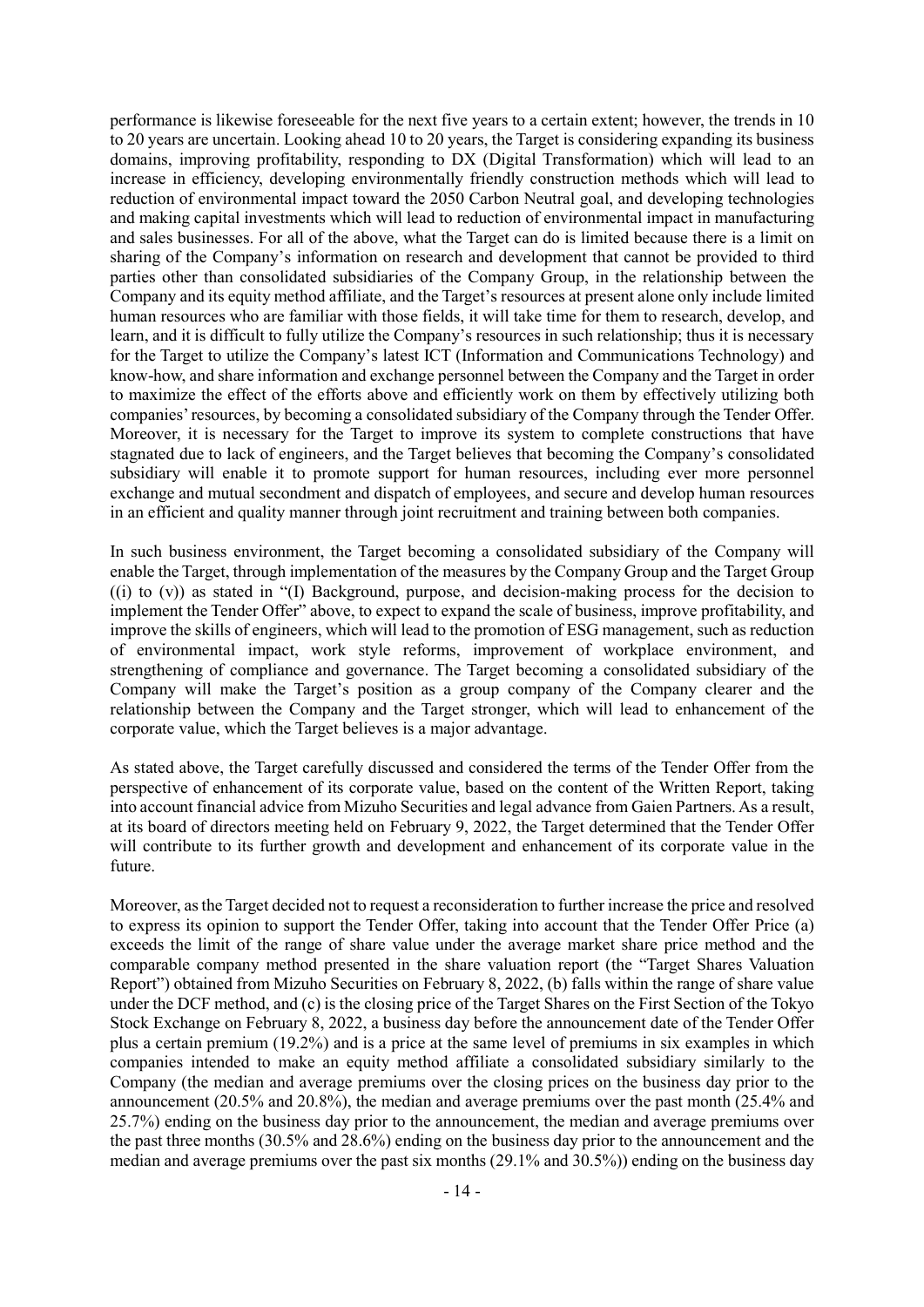prior to the announcement, and accordingly is reasonable to a certain extent, and that the Target Shares will remain listed after the Tender Offer. In addition, there is a maximum planned purchase quantity set for the number of shares to be purchased in the Tender Offer, and the Target Shares will remain listed after completion of the Tender Offer where it would be sufficiently reasonable for its shareholders to choose to own the Target Shares even after the Tender Offer, the Target concluded that it should respect its shareholders' intentions as to whether to tender in the Tender Offer and resolved to leave the decision up to its shareholders.

For the details of the resolution of the Target's board of directors meeting, please refer to "(VI) Approval of all directors of the Target without interests and opinion of all auditors of the Target without interests that they have no objections" under "(3) Measures to ensure the fairness of the Tender Offer, including the measures to ensure the fairness of the Tender Offer Price and to avoid conflicts of interest" below.

### (III) Post-Tender Offer management policy

While the Company will maintain the listing of the Target Shares on the First Section of the Tokyo Stock Exchange, it will select the Prime Market in the restructuring of the market segments of the Tokyo Stock Exchange on April 4, 2022, and intends to maintain the listing on the market. While it is likely that the ratio of the negotiable Target Shares will be lowered as a result of the Tender Offer, the Target intends to use its efforts to meet the criteria for maintaining the listing in the Prime Market after the Tender Offer. Accordingly, the Company will respect the Target's current corporate culture and management autonomy to let the Target's current management and employees continue to use their efforts to develop the business as the core of the Target's business operation.

In addition, as stated in "(I) Background, purpose, and decision-making process for the decision to implement the Tender Offer" above, the Company will take measures to further enhance the corporate values of both groups by strengthening the capital relationship between both companies. In order to appropriately monitor steady implementation of these measures, the Company will determine an appropriate governance system through consultations with the Target after completion of the Tender Offer in accordance with relevant laws and regulations, the stock exchange rules, the Corporate Governance Code, and so forth. Specifically, the Target will satisfy the criteria provided for in Principle 4-8 of the Corporate Governance Code, which was amended in June 2021, that a company listed in the Prime Market shall appoint at least one-third of their directors as independent directors and, taking into account, among others, 4-8.3 of the Supplementary Principles, providing that "Companies that have a controlling shareholder should either appoint at least one-third of their directors (the majority of directors if listed on the Prime Market) as independent directors who are independent of the controlling shareholder or establish a special committee composed of independent persons including independent director(s) to deliberate and review material transactions or actions that conflict with the interests of the controlling shareholder and minority shareholders," the Company will discuss specific measures with the Target, such as establishing a special committee composed of independent parties including independent outside directors, after completion of the Tender Offer to develop an appropriate governance system so as not to cause disadvantage to minority shareholders.

In addition, with respect to the Target's employees after the consummation of the Tender Offer, the current treatment will be maintained, in principle.

(3) Measures to ensure the fairness of the Tender Offer, including the measures to ensure the fairness of the Tender Offer Price and to avoid conflicts of interest

The Target is not a subsidiary of the Company; thus, the Tender Offer does not constitute a tender offer by a controlling shareholder. However, when the Target considered and determined whether the Tender Offer should be implemented and whether the transaction terms are appropriate, the Company and the Target took the following measures from the viewpoint of ensuring the fairness of the Tender Offer, considering that the Company holds 2,183,400 Target Shares (ownership ratio 24.84%) and thereby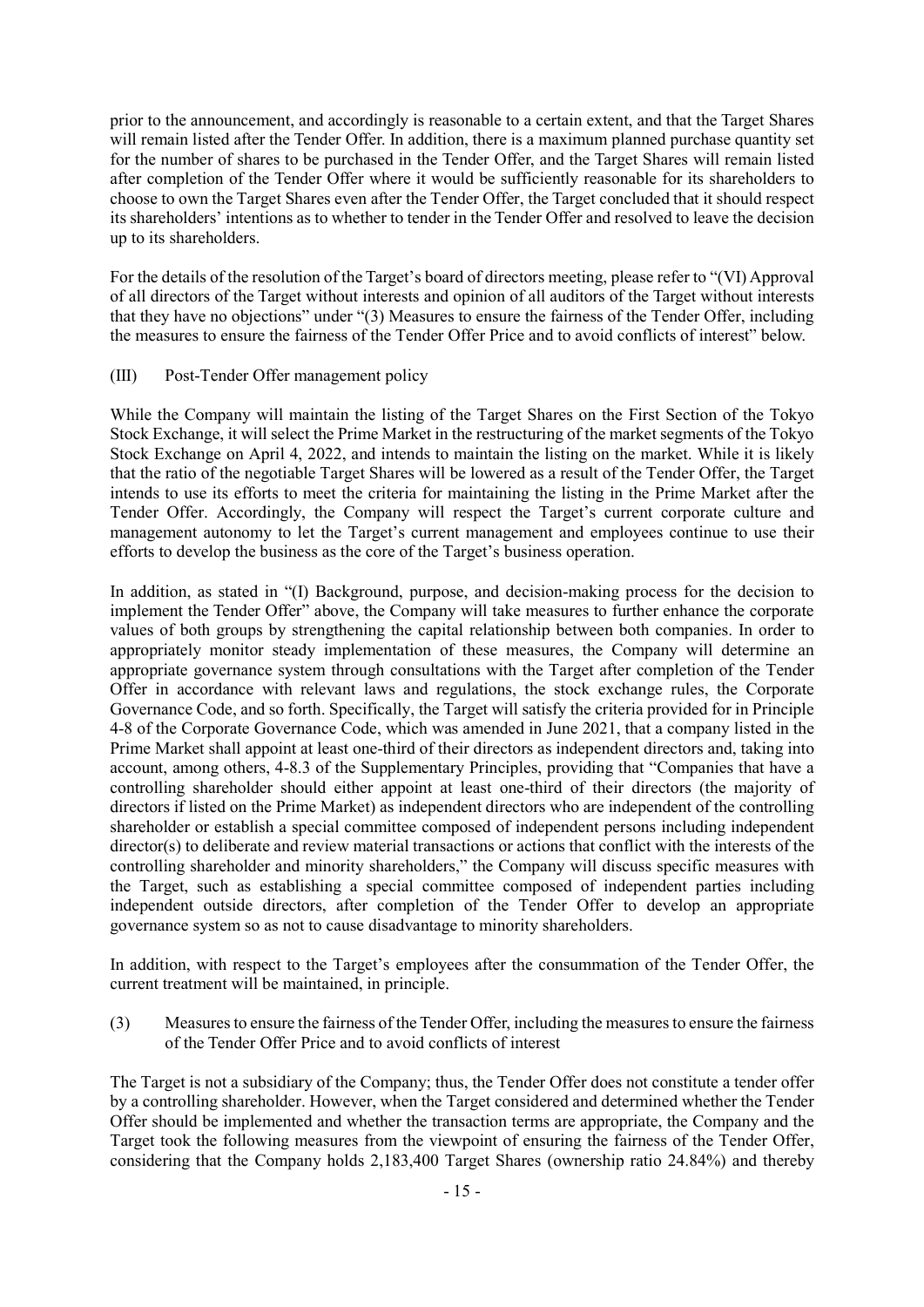having the Target as an equity method affiliate. Of the statements below, those regarding the measures taken by the Target are based on the explanations given by the Target.

(I) Share valuation report obtained by the company from an independent third-party valuation organization

In determining the Tender Offer Price, the Company requested that Nomura Securities, which is a financial advisor and a third-party valuation organization independent of the Company and the Target, calculate the value of the Target Shares. Nomura Securities is not a related party to the Company nor the Target, and has no material interest in the Tender Offer. Also, the Company has not obtained any written opinion regarding the fairness of the Tender Offer Price (i.e., a fairness opinion) from Nomura Securities.

For details of the share valuation report regarding the share value of the Target Shares obtained by the Company from Nomura Securities (the "Valuation Report"), please refer to "(I) Basis for valuation" and "(II) Details of valuation" under "(5) Basis for valuation of Tender Offer Price, etc." in section "2. Outline of Tender Offer" below.

(II) Share valuation report obtained by the Target from an independent third-party valuation organization

According to the Target's Press Release, in expressing its opinion regarding the Tender Offer, the Target requested that Mizuho Securities, which is a financial advisor and a third-party valuation organization independent of the Target and the Company, calculate the value of the Target Shares to ensure the fairness of the decision-making process regarding the Tender Offer Price.

Mizuho Securities is not a related party of the Target or the Company, and Mizuho Bank, Ltd. ("Mizuho Bank"), which is a group company of Mizuho Securities, is a shareholder of the Target and the Company and is involved in financing and other transactions as a part of general banking transactions with the Target and the Company; however, other than those, it does not have any transactional relationship and interest, nor does it have any material interest in the Target or the Company in relation to the Tender Offer. According to Mizuho Securities, it has built and is implementing an appropriate conflict-ofinterest management system, such as measures to block information between Mizuho Securities and Mizuho Bank in accordance with the applicable laws and regulations, including Article 36(2) of the Act and Article 70-4 of the Cabinet Office Order on Financial Instruments Business and valued the share value of the Target Shares from a position independent from being a shareholder of Mizuho Bank and a lender.

Also, although fees for Mizuho Securities include contingent fees paid subject to the consummation of the Tender Offer, the Target appointed Mizuho Securities as a third-party valuation organization independent of the Target and the Company, taking into consideration that this is general practice in transactions of the same type, and that under this fee payment scheme, the Target will not bear any corresponding monetary obligation if the Tender Offer is not consummated. In addition, the following reasons were also considered: the above-stated fee payment scheme has been adopted; appropriate measures to prevent any harm have been taken between Mizuho Securities and Mizuho Bank; because the Target and Mizuho Securities transact with each other under the same conditions as those for general transaction partners, independency as a third-party valuation organization is ensured; and Mizuho Securities has a track record as a third-party valuation organization in similar cases in the past.

Mizuho Securities considered the Target's financial condition, the Target Shares' market share price trend, and other factors, and then thought that it appropriate to assess the Tender Offer Price multilaterally, and thus considered the calculation method to be adopted, from among a number of valuation methods. As a result, Mizuho Securities calculated the per share value of the Target Shares using the following methods: the average market share price method (because the Target is listed on the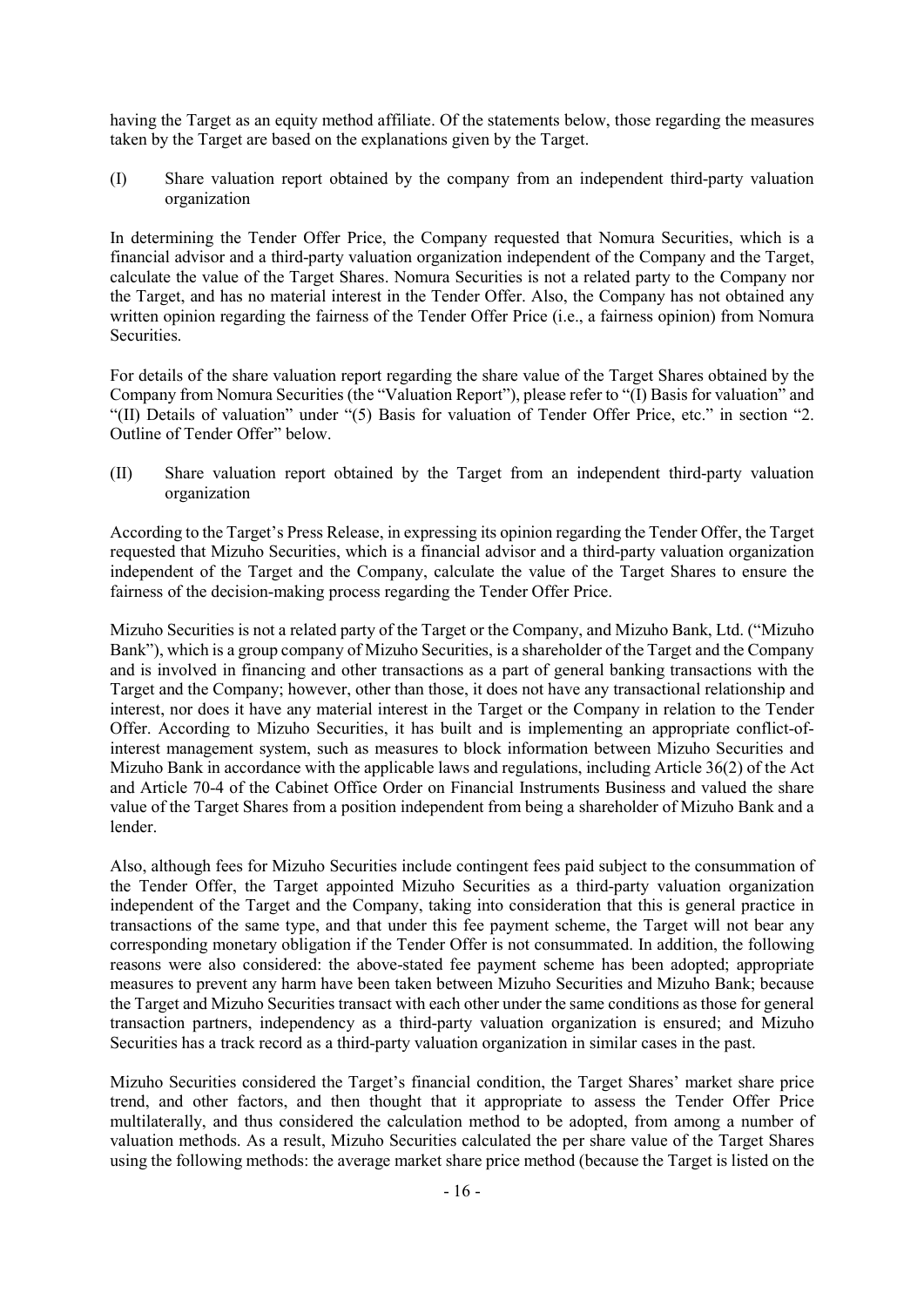First Section of the Tokyo Stock Exchange and thus the market price existed); the comparable company method (because there are multiple listed companies comparable to the Target, and it is possible to estimate the share value by comparing similar companies); and the DCF method (in order to reflect the status of future business activities of the Target to the valuation). On February 8, 2022, the Company obtained the Target's Valuation Report from Mizuho Securities. Considering that the Target has taken sufficient measures to ensure fairness, such as the measures stated in "(IV) Establishment of an independent advisory committee and acquisition of a Written Report from the advisory committee by the Target" and "(V) Advice from the independent financial advisor for the advisory committee of the Target" below, the Target has not obtained any written opinion regarding the fairness of the Tender Offer Price (i.e., a fairness opinion) from Mizuho Securities stating to the effect that the Tender Offer Price is fair, from the financial viewpoint, for the Target's shareholders other than the Company.

According to the Target's Valuation Report, the ranges of the per-share value of the Target Shares calculated through each of the above-stated method are as follows.

| Average market share price method | 8,191 yen $-8,390$ yen    |
|-----------------------------------|---------------------------|
| Comparable company method         | 4,176 yen $-8,100$ yen    |
| DCF method                        | $8,340$ yen $-15,877$ yen |

Under the average market share price method, where February 8, 2022 (the business day immediately preceding the date on which the Tender Offer was published) was the reference date, the per-share value of the Target Shares was calculated to be in the range of 8,191 yen to 8,390 yen based on the following prices of the Target Shares on the First Section of the Tokyo Stock Exchange: the closing price on the reference date (8,390 yen); the simple average of the closing prices over the past one week until the reference date (rounded off to the nearest whole number; hereinafter the same in the calculation of the simple average of the closing prices) (8,352 yen); the simple average of the closing prices over the past one month until the reference date (8,340 yen); the simple average of the closing prices over the past three months until the reference date (8,191 yen); and the simple average of the closing prices over the past six months until the reference date (8,214 yen).

Under the comparable company method, the value of the Target Shares was analyzed by comparing the value of the Target Shares with the market price and the financial indices indicating the financial condition, of listed companies engaged in a business relatively similar to that of the Target, and the pershare value of the Target Shares was calculated to be in the range of 4,176 yen to 8,100 yen.

Under the DCF method, the corporate value and share value of the Target were analyzed by converting the free cash flows expected to be generated by the Target during and after the third quarter of the fiscal year ending in March 2022 to the present value at a certain discount rate, based on the Target's profit and investment plan in the business plan for the fiscal year ending in March 2022 (only after October 2021) to the fiscal year ending in March 2025 as prepared by the Target. Using this method, the pershare value of the Target Shares was calculated to be in the range of 8,340 yen to 15,877 yen.

The financial forecast based on the Target's business plan for the fiscal year ending in March 2022 (only after October 2021) to the fiscal year ending in March 2025, which Mizuho Securities referred to for the DCF method, does not include any business year in which a significant increase or decrease in profits is expected. Also, the synergistic effects expected to be realized by implementing the Tender Offer are not considered in the financial forecast because it was difficult to estimate such effects specifically at this point.

(Note) Upon the calculation of the share value of the Target Shares, Mizuho Securities used, in principle, information provided by the Target and publicly disclosed information, and assumed that that information was accurate and complete, and did not independently verify the accuracy and completeness of such information. Regarding the financial forecasts of the Target and its related companies and other information related to the future (including prospects on future profit and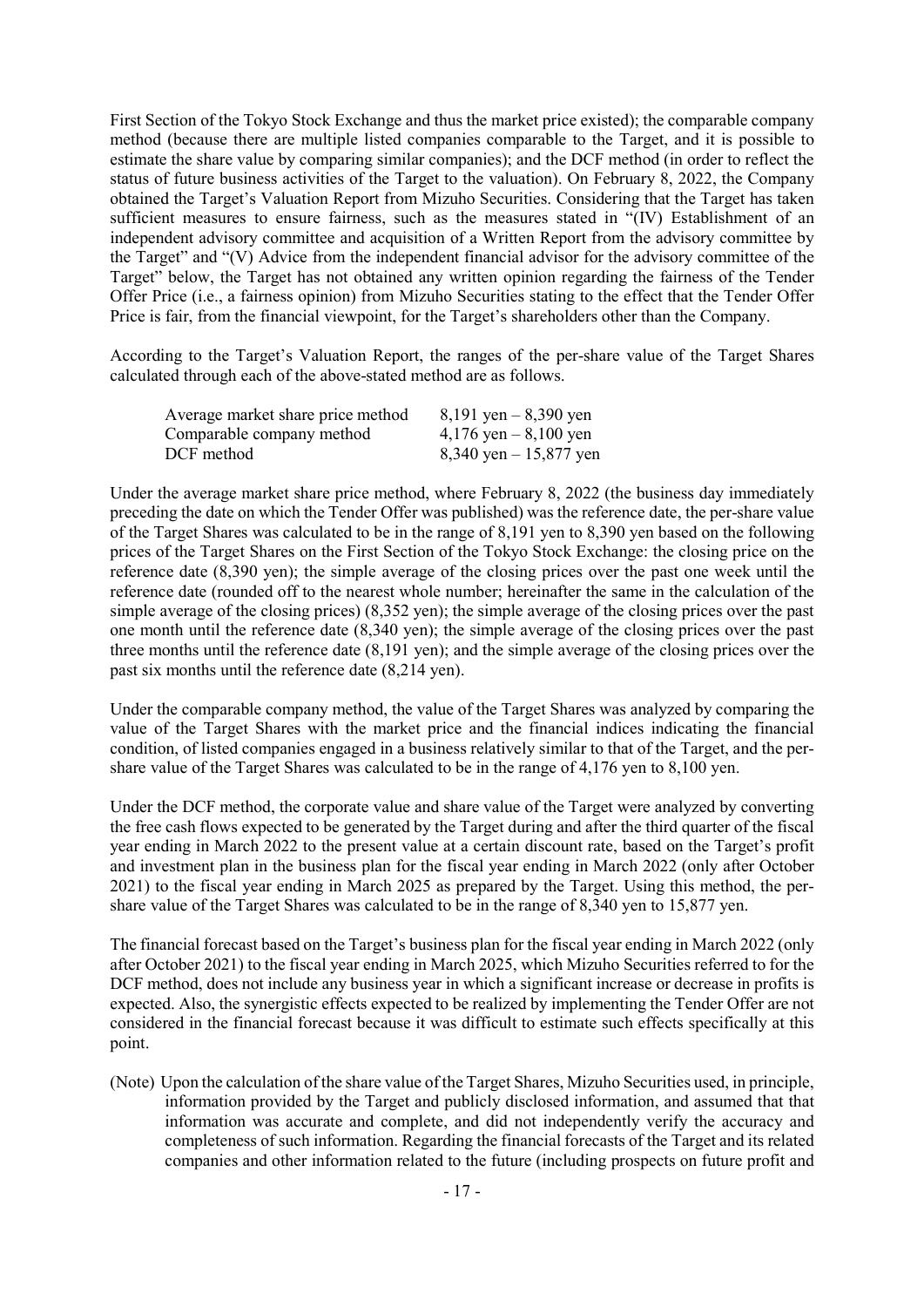expenses, prospects on cost reduction, and the business plan), Mizuho Securities assumed that they were reasonably prepared and made based on the best and faithful decisions that could be obtained from the Target's management as of this point in time, and did not independently verify the feasibility thereof. Additionally, Mizuho Securities has neither evaluated, appraised, or assessed (including analysis and assessment of individual assets and liabilities) assets or liabilities (including derivatives, hidden assets and liabilities, and other contingent liabilities) of the Target and its related companies independently, nor has it requested a third-party organization to appraise or assess the above. Mizuho Securities' calculation reflects information and economic conditions it obtained up until February 8, 2022. Mizuho Securities' calculation has been conducted solely for the purpose of serving as a reference for the Target's board of directors to consider the Tender Offer Price.

(III) Advice from an external law firm to the Target

In order to ensure fairness and appropriateness in the decision-making of its board of directors, the Target appointed Gaien Partners as an external legal advisor independent from the Company and the Target and received legal advice on the decision-making process and method of its board of directors and other points of attention, including procedures for the Tender Offer from the firm.

The Target carefully discussed and considered specific terms of the Tender Offer, referring to the legal advice on the decision-making process and method and other points of attention in the Tender Offer obtained from Gaien Partners.

Gaien Partners is not a related party to the Company and the Target and has no material interest in the Tender Offer. In addition, remuneration for Gaien Partners is only time-based, regardless of the success or failure of the Tender Offer.

(IV) Establishment of an independent advisory committee and acquisition of a Written Report from the advisory committee by the Target

On or after November 15, 2021, when it received a proposal for the Tender Offer from the Company, the Target's board of directors immediately commenced consideration for establishment of a system to consider and negotiate the Tender Offer from the perspective of enhancement of the Target's corporate value, independently from the Company, and on December 10, 2021, resolved to establish an advisory committee consisting of two members, Mr. Shinichiro Nakazato (an outside director of the Target), who is considered to have knowledge, expertise, and qualifications to review the Tender Offer and Mr. Taku Matsumoto (president of Yebisu Matsumoto Law Office and an outside director of the Target), who is a lawyer with expertise and experience in M&A transactions, both of whom have no interests in the Target or the Company and are outside directors of the Target registered as independent officers with the Tokyo Stock Exchange. When selecting the members, the Target's board of directors received advice from its financial advisor Mizuho Securities and its legal advisor Gaien Partners.

In the deliberation and resolution of the board of directors above, among the seven directors of the Target, Mr. Toyoji Sone, and among the four auditors of the Target, Mr. Yoshinari Dendo, did not participate because both of them are from the Company.

The Target's board of directors, by its resolution above, requested that the advisory committee consider and express its opinion to the Target's board of directors as to: (i) whether the Tender Offer is a reasonable transaction that will contribute to enhancement of the Target's corporate value, (ii) whether the terms of the Tender Offer, including the Tender Offer Price, are appropriate, and whether there are any unreasonable points, and (iii) whether the procedures, such as the negotiation process, for the Tender Offer are fair (collectively, the "Matters for Consultation").

With respect to its decision-making on the Tender Offer, the meeting of the Target's board of directors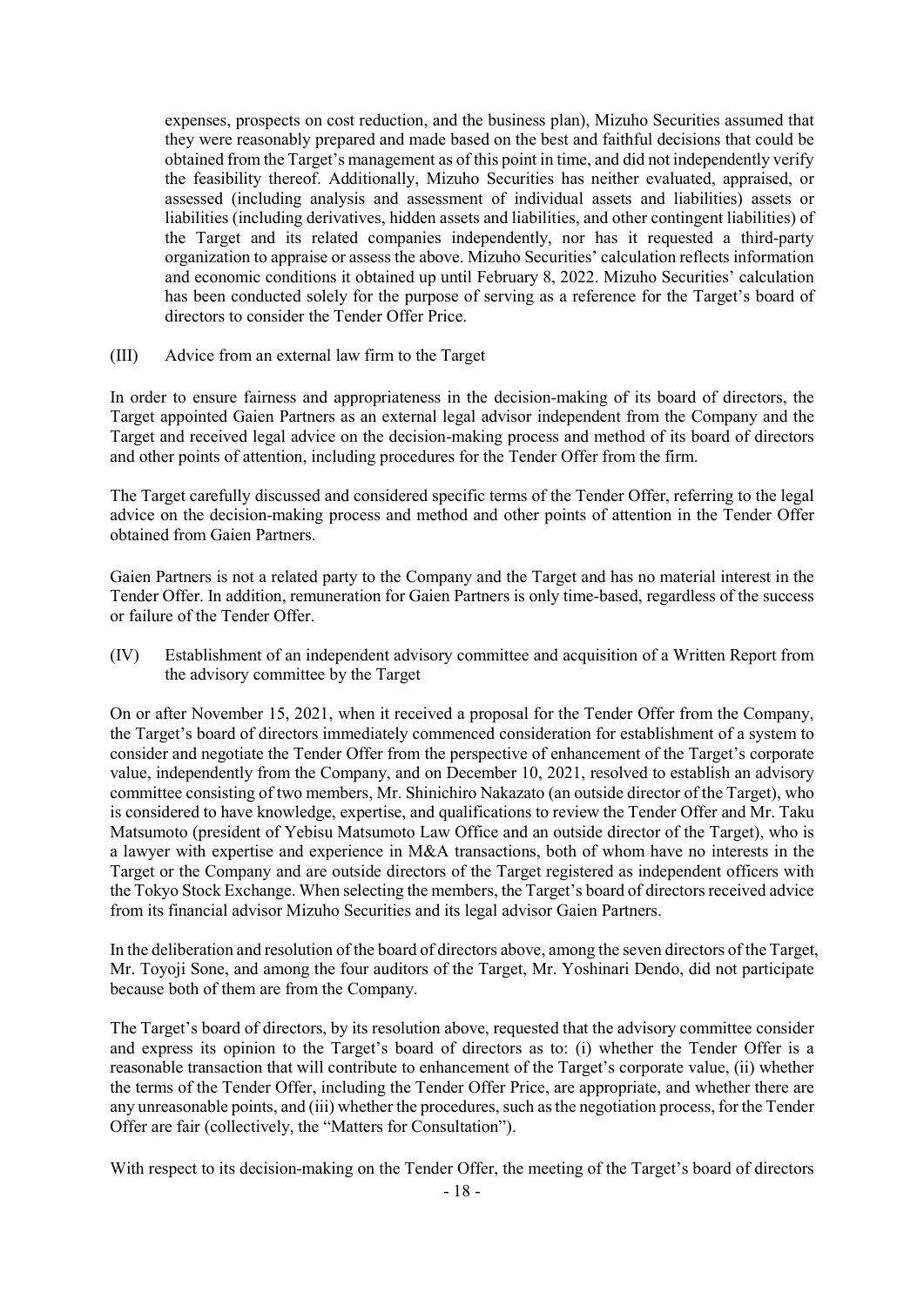above resolved to respect the determination of the advisory committee to the maximum extent. In addition, the Target's board of directors resolved to authorize the advisory committee (i) to receive information necessary to consider and make a decision on the Tender Offer from parties related to the Tender Offer and (ii) to appoint the advisory committee's own external expert advisor or approve an external expert advisor appointed by the Target's board of directors (including subsequent approval). Remuneration for the advisory committee members is only a fixed amount, regardless of the content of its report and the success or failure of the Tender Offer.

The advisory committee held a total of five meetings between December 16, 2021 and February 8 2022, in which the Matters for Consultation were discussed and considered carefully. Specifically, it independently appointed CLIMB HILL Inc. ("CLIMB HILL") as its financial advisor independent from the Target and the Company and received advice on the terms of the Tender Offer from them. In addition, on December 16, 2021, the advisory committee confirmed that Mizuho Securities and Gaien Partners, who were appointed by the Target, have no issues with their independence and expertness. Then, the advisory committee conducted three Q&A sessions with the Target's management on the Target's business content, business environment, details of and background to prepare the business plan, the background and purpose of the Tender Offer, and the impact of the Tender Offer on the Target's corporate value; at the same time, the advisory committee exchanged three questionnaires and answers with the Company, in writing, regarding the background and purpose of the Tender Offer, the impact of the Tender Offer on the Target's corporate value, and the post-Tender Offer management system and management policy, among other matters. Furthermore, the advisory committee was involved in the entire process of discussions and negotiations on the transaction terms of the Tender Offer, including the Tender Offer Price, between the Target and the Company, by receiving an explanation from Mizuho Securities about the method and result of the valuation of shares of the Target conducted by Mizuho Securities and conducting a Q&A session, receiving timely reports on the status of discussions and negotiations with the Company on the transaction terms of the Tender Offer from the Target and Mizuho Securities, engaging in considerations based on financial advice from its independent financial advisor CLIMB HILL each time, and expressing opinions on requests for price increases of the Tender Offer Price.

As a result of multiple careful discussions and consideration on the Matters for Consultation, the advisory committee submitted to the Target's board of directors a Written Report, roughly including the matters below, agreed by both committee members, on February 9, 2022 (the advisory committee is hereinafter described as the "Committee" in the outline of the Written Report).

(a) Substance of the report

(i) The Tender Offer is a reasonable transaction that will contribute to enhancement of the Target's corporate value, (ii) there is nothing unreasonable in the terms of the Tender Offer, including the Tender Offer Price, and (iii) the procedures, such as the negotiation process, for the Tender Offer are fair.

- (b) Reasons for the report
- i. As described below, (i) the Tender Offer is a reasonable transaction that will contribute to the enhancement of the Target's corporate value.
- Both the business environment and management issues that the Company and the Target recognize ((i) the uncertainty in the trends of orders in the road paving business as well as the uncertainty in the trends of the prices of raw materials after the target period of the government's "Five-year Acceleration Measures for Disaster Prevention, Disaster Reduction, and Strengthening of National Resilience" dated December 11, 2020 (fiscal year 2026 and beyond); (ii) perpetual labor shortages of engineers and skilled workers; and (iii) ensuring corporate responsibility with respect to various stakeholders, such as thorough compliance, promotion of ESG management, contributions to achieving SDGs, and work style reforms) are wholly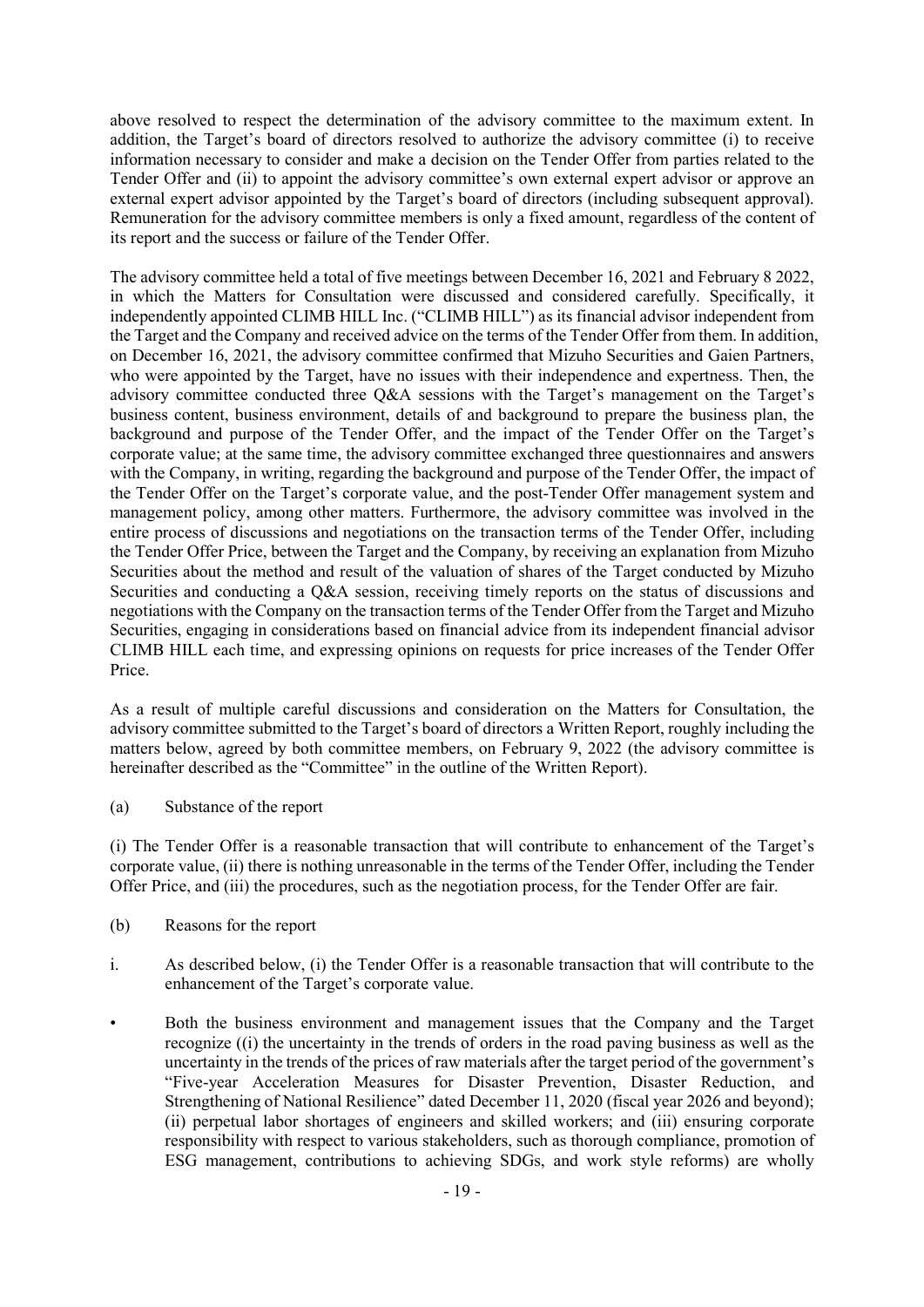consistent with the Target's issues listed in its "Mid-term Management Plan" dated May 14, 2019, and nothing unreasonable was found.

- There is nothing unreasonable in the purpose of the Tender Offer upheld by the Company and the Target ((i) expansion of receipt of orders by strengthening initiatives in projects through collaboration (JV), expansion of the scale of business and improvement of profitability, and strengthening of sales by utilizing the Company's private sales networks, (ii) speeding-up and increasing efficiency of operations through personnel exchanges and coordination in technical research laboratories and machinery divisions, and joint responses to DX (Digital Transformation), and (iii) strengthening of compliance and governance, improvement of the workplace environment through work style reforms, securing and developing human resources, and other joint responses to promote ESG management), and the relationship between the specific details of the explanation by the Company or the Target to the Committee about the above and the business environment and management issues above.
- The Company understands that in the current situation where the Target remains its equity method affiliate, there is a limit on effective integration of management know-how and strengthening of the Target's core business and expansion of business domains; however, making the Target its consolidated subsidiary will contribute to the Target's sustainable growth through construction of a closer cooperative relationship, provision of management resources, sales support and personnel exchanges, sharing of training and educational know-how for the development of engineers between the Company and the Target, and there is nothing unreasonable in this understanding and it is consistent with the purpose of the Tender Offer.
- The Company understands that it can be expected that maintaining the listing will maintain the Target's name recognition and creditworthiness, which will contribute to securing stable business bases and human resources in the road paving industry, continue the independent customer base and initiatives in the Target's business, keep the Target Group's employees motivated, and enable the Target, as a listed company, to engage in its management with a further sense of urgency through direct dialogue with its shareholders and investors, and there is nothing unreasonable in this understanding and it is consistent with the purpose of the Tender Offer.
- Save for the above, there are no facts in particular that question the reasonableness of the purpose of the Tender Offer.
- ii. As described below, (ii) there is nothing unreasonable in the terms of the Tender Offer, including the Tender Offer Price.
- Regarding the content of the Valuation Report obtained from Mizuho Securities, an established independent third-party valuation organization, nothing unreasonable was found in the explanation about the share value calculation methods adopted, combined use of the comparable company method, or the comparable listed companies selected and their share values. In addition, regarding the Valuation Report obtained from Mizuho Securities, nothing unreasonable was found in the background for the preparation of the business plan or the free cash flows on which the DCF method calculation was based, Mizuho Securities' explanation about the important items thereof, and the calculation method of the residual value under the DCF method (perpetual growth method and exit EBITDA multiple method) and the calculation basis for the discount rate.
- The Tender Offer Price was found to have been determined as a result of negotiations between the independent parties, the Target and the Company, taking into account objective and consistent discussions on the valuation of the Target's shares with the advisory committee's substantial involvement and advice from experts. Save for the above, there are no specific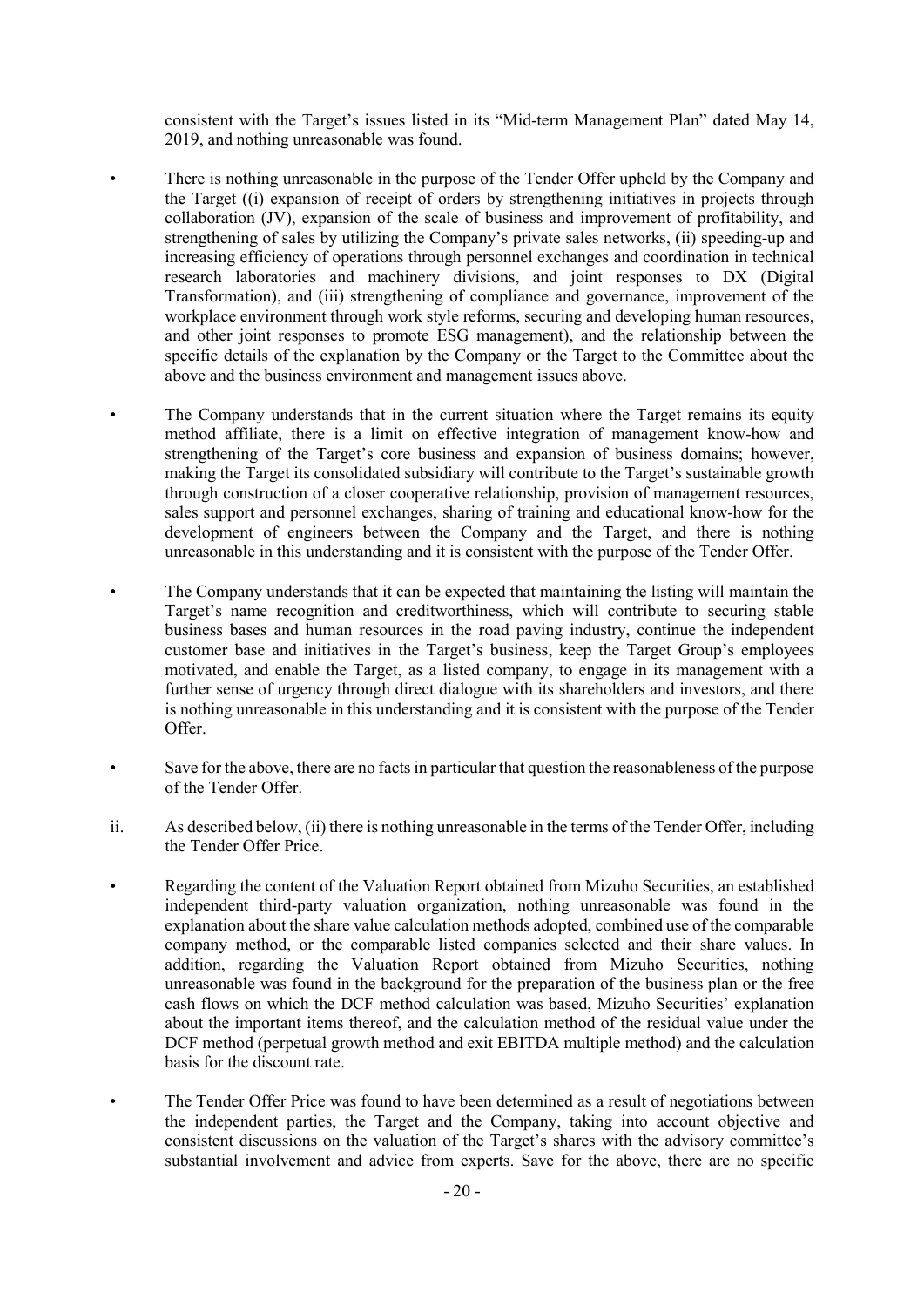circumstances found that have caused the transparency and fairness of the price decision process to be doubted.

- The Tender Offer Price of 10,000 yen is at a level in excess of the median value of the range under the Exit EBITDA Multiple Method among the share values calculated by Mizuho Securities, and it is a price to which the same level of premiums as similar cases published are added, which are 19.2% (rounded to the nearest first decimal place. The same shall apply hereinafter in this section.) to the closing price on the day on which the Report was prepared (8,390 yen), 19.9% to the average closing price over the past one month (8,340 yen), 22.1% to the average closing price over the past three months  $(8,191 \text{ yen})$ , and  $21.7\%$  to the average closing price over the past six months (8,214 yen).
- Considering the Target Shares are expected to remain listed on the First Section of the Tokyo Stock Exchange after consummation of the Tender Offer, there is no specific plan for the Company to acquire additional share certificates of the Target after the Tender Offer, and the Company and the Target plan to discuss specific measures for a fair governance system after completion of the Tender Offer so that Company will not cause disadvantage to minority shareholders; there is no likelihood that unreasonable pressure to tender in the Tender Offer will be put on the minority shareholders.
- As the purchase period (the "Tender Offer Period") is set at 26 business days, which is relatively longer than the shortest period of 20 business days, the Company has not agreed with the Target on transaction protection clauses (so-called market checks), such as a clause to prohibit the Target from contacting any proponent of a counter offer, or a clause under which when the Target agrees to the acquisition by any proponent of a counter offer, it shall pay a break-up fee to the Company; a certain opportunity for other acquirers to offer an acquisition proposal, is ensured in the Tender Offer.
- iii. As described below, (iii) the procedures, such as the negotiation process, for the Tender Offer are fair, and adequate consideration has been given to the interests of shareholders including minority shareholders and the like.
- Regarding the establishment of an advisory committee by the Target's board of directors, measures to ensure fairness, which are of the level equivalent to that of similar cases, have been taken in all respects such as the time of establishing the Committee, the composition of the Committee members (independence and expertise), the process of appointing members and establishing the Committee, handling of the Committee's opinion by the board of directors, and the Committee members' remuneration.
- The Committee held five meetings in total during the period from December 16, 2021 to February 8, 2022, and carefully discussed and considered the Matters for Consultation; in the consideration process, the Committee approved and appointed necessary advisors and then held question and answer sessions for the Target, the Company, and other related parties, and gave advice and the like to the Target during the negotiation process. It is fair to state that the Committee substantially contributed to the negotiation process regarding various terms for the Tender Offer between the Target and the Company.
- Mr. Toyoji Sone, a director, and Mr. Yoshinari Dendo, an auditor, who are from the Company, have both been excluded from the deliberations and resolutions by the board of directors of the Target when deciding the content of an opinion regarding the Tender Offer to be expressed.
- During the negotiations with the Company, the Target fully utilized the materials prepared by a third-party valuation organization independent of the Company and the Target, referred to advice from the Committee and the Committee's financial advisor as necessary, and continued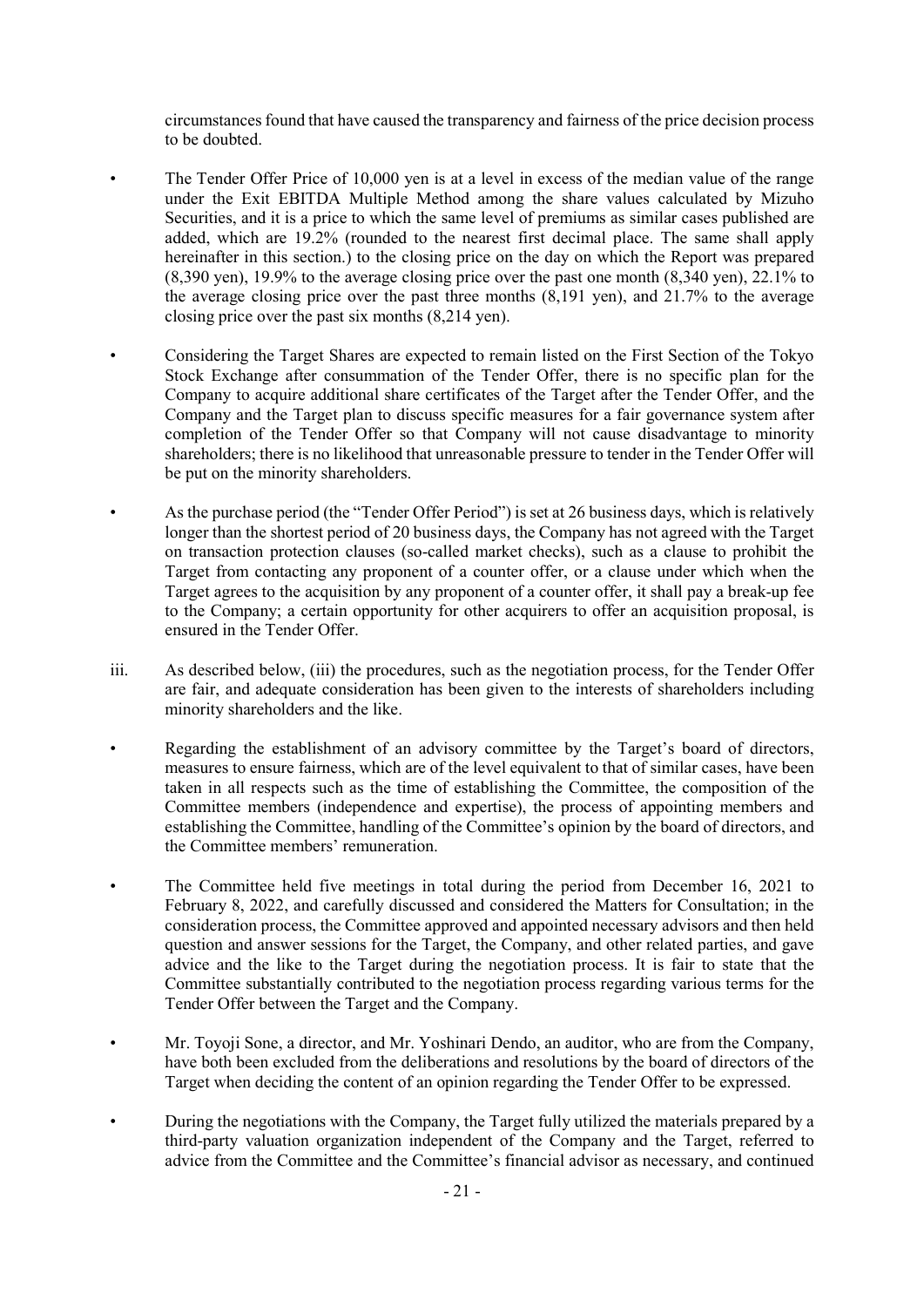negotiation even after it received another proposal to increase the Company's initially proposed price by 200 yen (approximately 2.0% in comparison with the initially proposed price); it can be assessed that the Target tenaciously engaged in negotiations so as to raise the Tender Offer Price to the utmost extent, keeping the interests of minority shareholders in mind.

- During the negotiation process, the Company never spoke or behaved in a way to ensure unreasonably favorable conditions for the Company using its position as the largest shareholder, nor did the Target speak or behave in a way that was influenced by the Company's intention; both companies negotiated with each other equally.
- When discussing and negotiating with the Company, the Target requested that Mizuho Securities, which is a financial advisor serving as a third party-valuation organization independent of the Company and the Target, calculate the share value of the Target and received advice therefrom.
- The Target appointed Gaien Partners as its legal advisor independent of the Company, and received legal advice from Gaien Partners regarding the decision making method and process of the Target's board of directors regarding the Tender Offer, and other matters to note when making decisions regarding the Tender Offer.
- (V) Advice from the independent financial advisor for the advisory committee of the Target

The advisory committee appointed CLIMB HILL, a tax accountant, as its independent financial advisor independent from the Company and the Target, and received advice on the terms of the Tender Offer from them.

CLIMB HILL is not a related party to the Company or the Target and has no material interests in the Tender Offer. In addition, remuneration for them is only time-based, regardless of the content of their report and the success or failure of the Tender Offer.

(VI) Approval of all directors of the Target without interests and opinion of all auditors of the Target without interests that they have no objections

As a result of the Target's board of directors having had careful discussions and consideration based on the legal advice from Gaien Partners on the process and method of the decision-making and other points of attention regarding the Tender Offer, and the content of the Target Shares Valuation Report, taking into account the content of the Written Report obtained from the advisory committee to a maximum extent, as stated in "(II) Target's decision-making process and reasons" under "(2) Background, purpose, and decision-making process for the decision to implement the Tender Offer, and post-Tender Offer management policy" above, at the board of directors meeting held on February 9, 2022, all of the seven directors of the Target (excluding Mr. Toyoji Sone, who is from the Company) who participated in the deliberation and resolution, unanimously determined that the Tender Offer will generate synergistic effects, such as (i) expanding the receipt of orders by strengthening initiatives in projects through collaboration, (ii) strengthening of business competitiveness by utilizing mutual customer networks, technologies, base networks, etc., (iii) further strengthening of compliance systems, (iv) strengthening of coordination in exchanges and development of human resources, and recruitment, and (v) rationalization of technological development systems, as described in "(II) Target's decision-making process and reasons" under "(2) Background, purpose, and decision-making process for the decision to implement the Tender Offer, and post-Tender Offer management policy" above, and that it will contribute to the Target's further growth and development and enhancement of its corporate value in the future, and with regard to the Tender Offer Price, the price exceeds the limit of the range of share value under the average market share price method and the comparable company method reported by Mizuho Securities, falls within the range of share value under the discounted cash flow method (the "DCF method"), and is a price with added premium to the closing price of the Target Shares on the First Section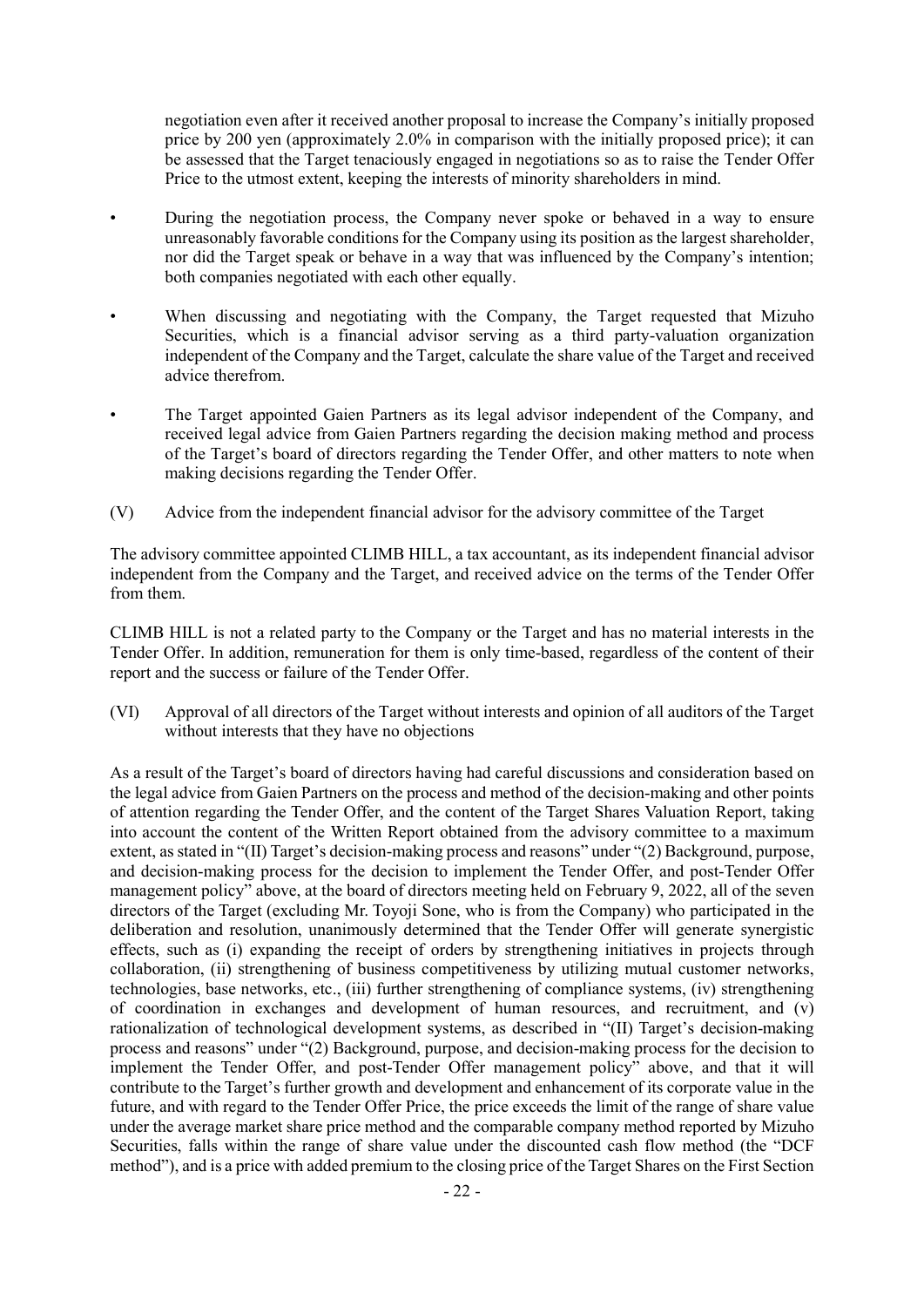of the Tokyo Stock Exchange on February 8, 2022, the business day prior to the announcement of the Tender Offer and is considered reasonable to a certain extent, hence resolved to express an opinion to support the Tender Offer.

In addition, considering that it is sufficiently reasonable for its shareholders to choose to own the Target Shares even after the Tender Offer since a maximum planned purchase quantity has been set in the Tender Offer and the Target Shares will remain listed after completion of the Tender Offer, the Target concluded that it should respect its shareholders' intention as to whether to tender in the Tender Offer and resolved to leave the decision up to its shareholders.

Of the seven directors of the Target, Mr. Toyoji Sone, who is from the Company, did not participate in the discussion and negotiation between the Target and the Company, nor did he participate in deliberation and resolution of the proposal regarding the Tender Offer at the Target's board of directors meetings, including the board of directors meeting described above.

Moreover, at the board of directors meeting above, all of the four auditors of the Target (three of which are outside auditors) (excluding Mr. Yoshinari Dendo, who is from the Company and did not participate in the deliberation and resolution of the proposal regarding the Tender Offer at the board of directors meeting), expressed their opinion that they have no objections to the resolution above.

(4) Plan to acquire additional share certificates of the Target after the Tender Offer

The Company implements the Tender Offer with the aim of making the Target its consolidated subsidiary and it is the policy of the Company that it will maintain the listing of the Target Shares even after consummation of the Tender Offer and respect the Target's current corporate culture and management autonomy. Accordingly, it is not currently planning to acquire additional share certificates of the Target after the Tender Offer if it achieves the aim through the Tender Offer.

(5) Likelihood of delisting and reasons thereof

As of today, the Target Shares are listed on the First Section of the Tokyo Stock Exchange. The Tender Offer does not contemplate to delist the Target Shares and the Company will implement the Tender Offer with the maximum planned purchase quantity of 2,220,200 shares (ownership ratio: 25.26%). Accordingly, the number of Target Shares the Company will own after consummation of the Tender Offer will only be 4,403,600 shares (ownership ratio: 50.10%), and therefore the Target Shares are expected to remain listed on the First Section of the Tokyo Stock Exchange even after consummation of the Tender Offer.

(6) Matters concerning material agreements regarding the Tender Offer

Not applicable.

- 2. Outline of purchase
- (1) Outline of Target

| $(i)$ Name                             | THE NIPPON ROAD Co., Ltd.                                           |
|----------------------------------------|---------------------------------------------------------------------|
| (ii) Address                           | 6-5, Shimbashi 1-chome, Minato-ku, Tokyo                            |
| (iii) Name and title of representative | Hiromi Hisamatsu, Representative Director and<br>President          |
| (iv) Lines of business                 | Road construction and paving work<br>General civil engineering work |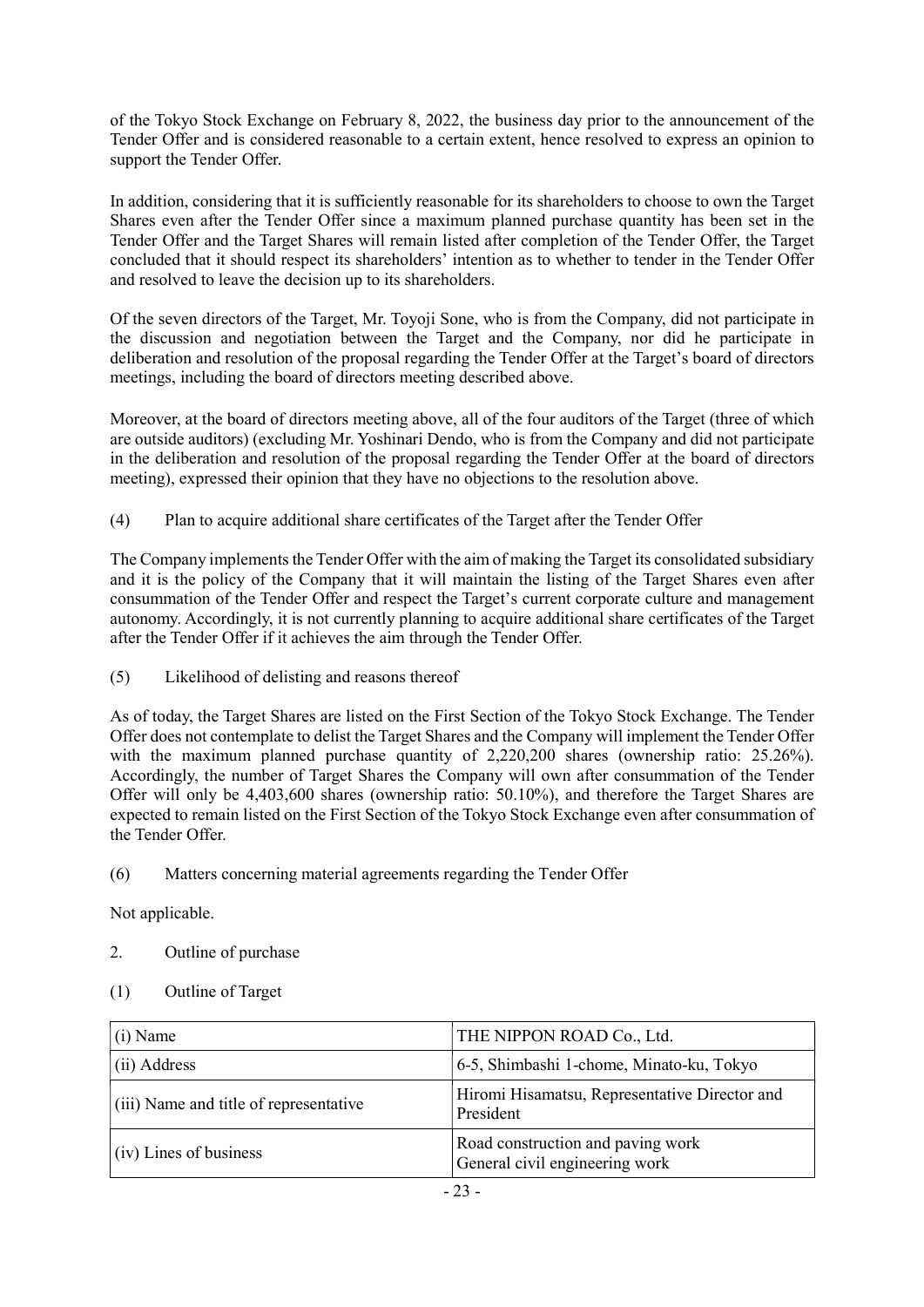|                                                                                |                                                                                                       | General building construction<br>Construction of environmental facilities<br>Construction of sport and leisure facilities<br>Sale and manufacture of asphalt mixture materials<br>and emulsions<br>Disposal of industrial waste and sale of recycled<br>products<br>Construction consulting business<br>Lease business<br>Real estate transaction business<br>Construction design, supervision and management |        |
|--------------------------------------------------------------------------------|-------------------------------------------------------------------------------------------------------|---------------------------------------------------------------------------------------------------------------------------------------------------------------------------------------------------------------------------------------------------------------------------------------------------------------------------------------------------------------------------------------------------------------|--------|
| (v) Capital stock                                                              |                                                                                                       | 12,290 million yen (as of September 30, 2021)                                                                                                                                                                                                                                                                                                                                                                 |        |
| (vi) Date of incorporation                                                     |                                                                                                       | March 10, 1929                                                                                                                                                                                                                                                                                                                                                                                                |        |
|                                                                                |                                                                                                       | SHIMIZU CORPORATION                                                                                                                                                                                                                                                                                                                                                                                           | 24.84% |
| (vii) Major shareholders and shareholding ratios<br>(as of September 30, 2021) | <b>CGML PB CLIENT</b><br><b>ACCOUNT/COLLATERAL (Standing</b><br>proxy: Citibank, N. A., Tokyo Branch) | 8.99%                                                                                                                                                                                                                                                                                                                                                                                                         |        |
|                                                                                | The Master Trust Bank of Japan, Ltd.<br>(Trust Account)                                               | 8.13%                                                                                                                                                                                                                                                                                                                                                                                                         |        |
|                                                                                | Custody Bank of Japan, Ltd.<br>(Trust Account)                                                        | 7.40%                                                                                                                                                                                                                                                                                                                                                                                                         |        |
|                                                                                | THE NIPPON ROAD Co., Ltd.<br>Customers' Shareholding Association                                      | 5.02%                                                                                                                                                                                                                                                                                                                                                                                                         |        |
|                                                                                | DFA INTL SMALL CAP VALUE<br>PORTFOLIO (Standing proxy:<br>Citibank, N. A., Tokyo Branch)              | 2.00%                                                                                                                                                                                                                                                                                                                                                                                                         |        |
|                                                                                |                                                                                                       | Meiji Yasuda Life Insurance Company                                                                                                                                                                                                                                                                                                                                                                           | 1.94%  |
|                                                                                | MSIP CLIENT SECURITIES (Standing 1.90%<br>proxy: Morgan Stanley MUFG<br>Securities Co., Ltd.)         |                                                                                                                                                                                                                                                                                                                                                                                                               |        |
|                                                                                |                                                                                                       | THE NIPPON ROAD Co., Ltd.<br>Employees' Shareholding Association                                                                                                                                                                                                                                                                                                                                              | 1.89%  |
|                                                                                | PERSHING-DIV. OF DLJ SECS.<br>CORP. (Standing proxy: Citibank, N.<br>A., Tokyo Branch)                | 1.72%                                                                                                                                                                                                                                                                                                                                                                                                         |        |
| (viii) Relationship between the Listed Company and the Target                  |                                                                                                       |                                                                                                                                                                                                                                                                                                                                                                                                               |        |
| Capital relationship                                                           |                                                                                                       | The Company owns 2,183,400 shares of the Target<br>Shares (ownership ratio: 24.84%) as of today,<br>thereby having the Target be an equity method<br>affiliate.                                                                                                                                                                                                                                               |        |
| Personal relationship                                                          |                                                                                                       | 1 out of 7 directors and 1 out of 4 auditors of the<br>Target are from the Company. As of March 31,<br>2021, there is no employee seconded from the<br>Company to the Target or from the Target to the<br>Company.                                                                                                                                                                                            |        |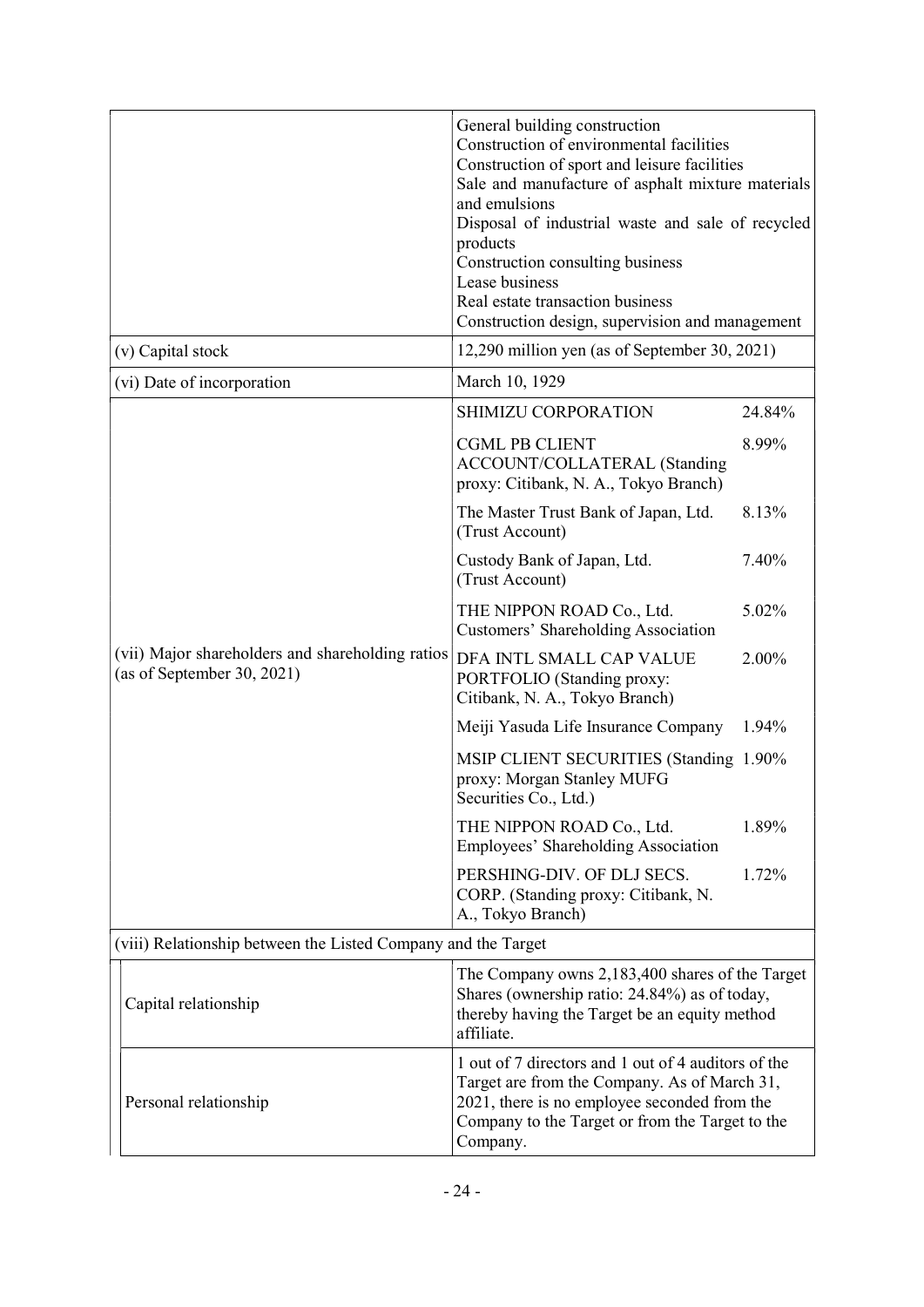| Business relationship            | The Target engages in transactions involving civil<br>engineering work with the Company.                    |
|----------------------------------|-------------------------------------------------------------------------------------------------------------|
| Applicability to related parties | The Target is a related party of the Company<br>because it is an equity method affiliate of the<br>Company. |

- (Note) "(VII) Major shareholders and shareholding ratios (as of September 30, 2021)" is based on the information stated in "Status of Major Shareholders" of the 2nd quarterly report for the 117th fiscal year filed by the Target on November 11, 2021 (the "Target's 2Q Report").
- (2) Type of share certificates to be purchased

Common stock.

- (3) Schedule of Tender Offer
- (I) Schedule

| Date of resolution of the<br>Target's board of<br>directors     | February 9, 2022 (Wednesday)                                                                                                                                                                                                            |
|-----------------------------------------------------------------|-----------------------------------------------------------------------------------------------------------------------------------------------------------------------------------------------------------------------------------------|
| Date of public notice of<br>commencement of the<br>Tender Offer | February 10, 2022 (Thursday)<br>A public notice will be given electronically, and a notice to that effect<br>will be placed in the Nihon Keizai Shimbun.<br>(URL of the electronic public notice: https://disclosure.edinet-fsa.go.jp/) |
| Filing date of the Tender<br>Offer Statement                    | February 10, 2022 (Thursday)                                                                                                                                                                                                            |

(II) Purchase period originally planned as of the filing

From February 10, 2022 (Thursday) to March 22, 2022 (Tuesday) (26 business days)

(III) Possibility of extension at the Target's request

If a request for an extension of the Tender Offer Period is included in the position statement filed by the Target, the Tender Offer Period shall be extended to 30 business days, which is up to March 28, 2022 (Monday), pursuant to Article 27-10(3) of the Act.

(4) Tender Offer Price

10,000 yen per share of common stock.

- (5) Basis for valuation of Tender Offer Price
- (I) Basis for valuation

In order to ensure fairness of the Tender Offer Price, when determining the Tender Offer Price, the Company requested that Nomura Securities, which is a financial advisor and a third-party valuation organization independent of the Company and the Target, calculate the value of the Target Shares. Nomura Securities is not a related party to either the Company nor the Target, and does not have any material interest in relation to the Tender Offer.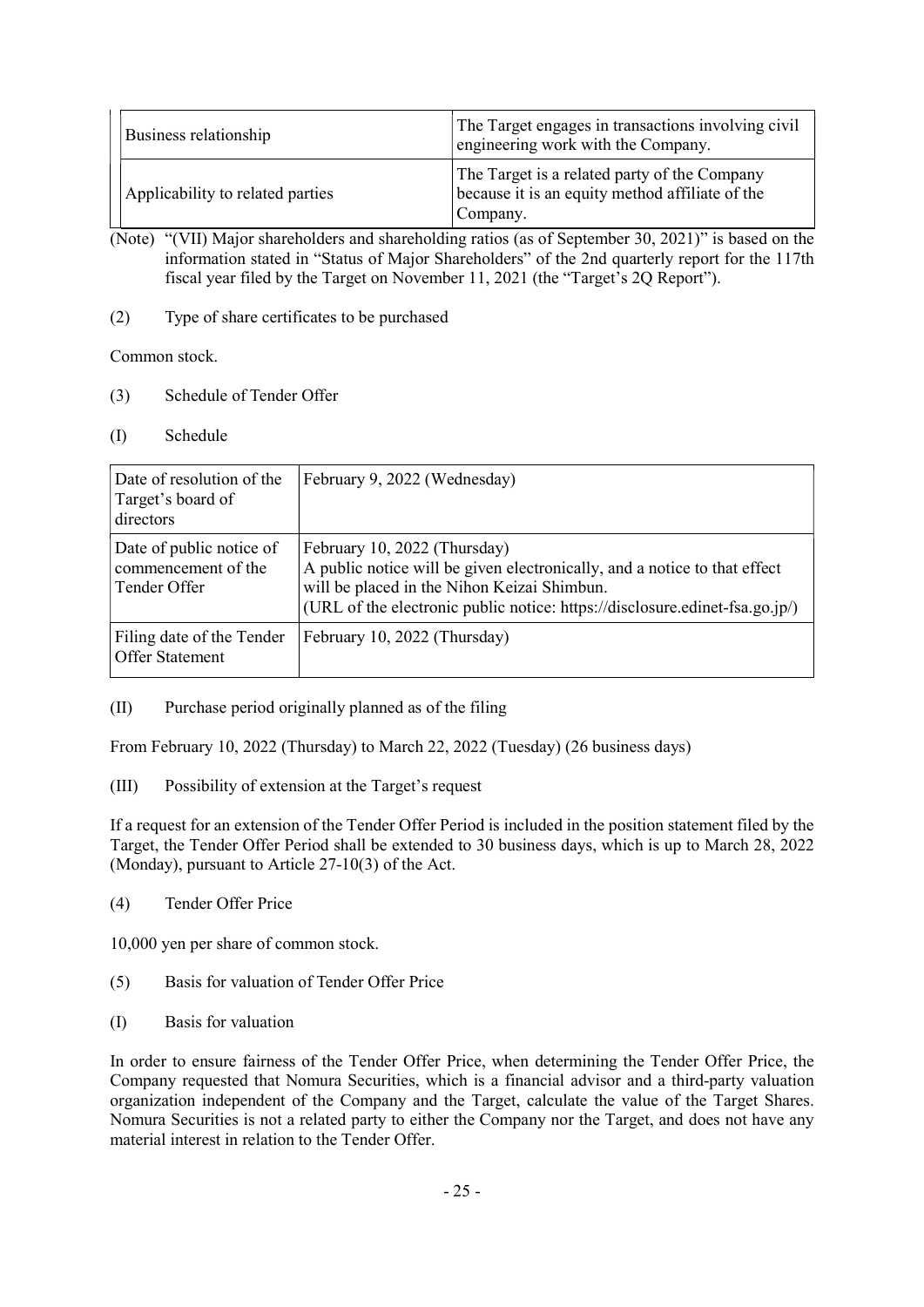As a result of reviewing the calculation method for the Tender Offer, Nomura Securities calculated the share value of the Target Shares using the following methods: the average market share price method (because the Target Shares are listed on the First Section of the Tokyo Stock Exchange); the comparable company method (because there are multiple listed companies comparable to the Target, and it is possible to estimate the share value of the Target by using the comparable company method); and the DCF method (in order to reflect the status of future business activities to the calculation). On February 8, 2022, the Company obtained the Valuation Report from Nomura Securities. The Company has not obtained any written opinion regarding the fairness of the Tender Offer Price (i.e., a fairness opinion) from Nomura Securities.

The ranges of the per-share value of the Target Shares calculated by Nomura Securities through each of the above-stated methods are as follows.

| Average market share price method | 8,191 yen $-8,390$ yen  |
|-----------------------------------|-------------------------|
| Comparable company method         | 5,582 yen $-7,435$ yen  |
| DCF method                        | 9,377 yen $-13,962$ yen |

Under the average market share price method, where February 8, 2022 was the reference date, the pershare value of the Target Shares was calculated to be in the range of 8,191 yen to 8,390 yen based on the following prices of the Target Shares on the First Section of the Tokyo Stock Exchange: the closing price on the reference date (8,390 yen); the simple average of the closing prices over the past five business days immediately preceding the reference date (rounded off to the nearest whole number; hereinafter the same in the calculation of the simple average of the closing prices) (8,352 yen); the simple average of the closing prices over the past one month immediately preceding the reference date (8,340 yen); the simple average of the closing prices over the past three months immediately preceding the reference date  $(8,191 \text{ yen})$ ; and the simple average of the closing prices over the past six months immediately preceding the reference date (8,214 yen).

Under the comparable company method, the value of the Target Shares was analyzed by comparing the value of the Target Shares with the market price and the financial indices indicating profitability, of listed companies engaged in a business relatively similar to that of the Target, and the per-share value of the Target Shares was calculated to be in the range of 5,582 yen to 7,435 yen.

Under the DCF method, the corporate value and share value of the Target were calculated by converting the free cash flows expected to be generated by the Target in the future to the present value at a certain discount rate, based on the Target's future profit projection in and after October 1, 2021, which takes into consideration various factors including the business plan provided by the Target and confirmed by the Company (for the fiscal year ending in March 2022 to the fiscal year ending in March 2025), interviews held for the Target, recent business performance, and publicly disclosed information. Using this method, the per-share value of the Target Shares was calculated to be in the range of 9,377 yen to 13,962 yen. The business plan which was used as a basis for the DCF method does not include any fiscal year in which a significant increase or decrease in profits is expected.

The synergistic effects expected to be realized by implementing the Tender Offer were not included in the business plan because it was difficult to estimate such effects specifically at this point.

The Company referred to the results of the calculation conducted through each method presented in the Valuation Report obtained from Nomura Securities, the results of the due diligence on the Target conducted during the period from late November to late December 2021, whether the Target's board of directors can support the Tender Offer, the market price trend of the Target Shares, prospects for shares to be tendered in the Tender Offer, and the results of discussions and negotiations with the Target, and, ultimately decided by a resolution at its board of directors meeting held on February 9, 2022 to set the Tender Offer Price at 10,000 yen.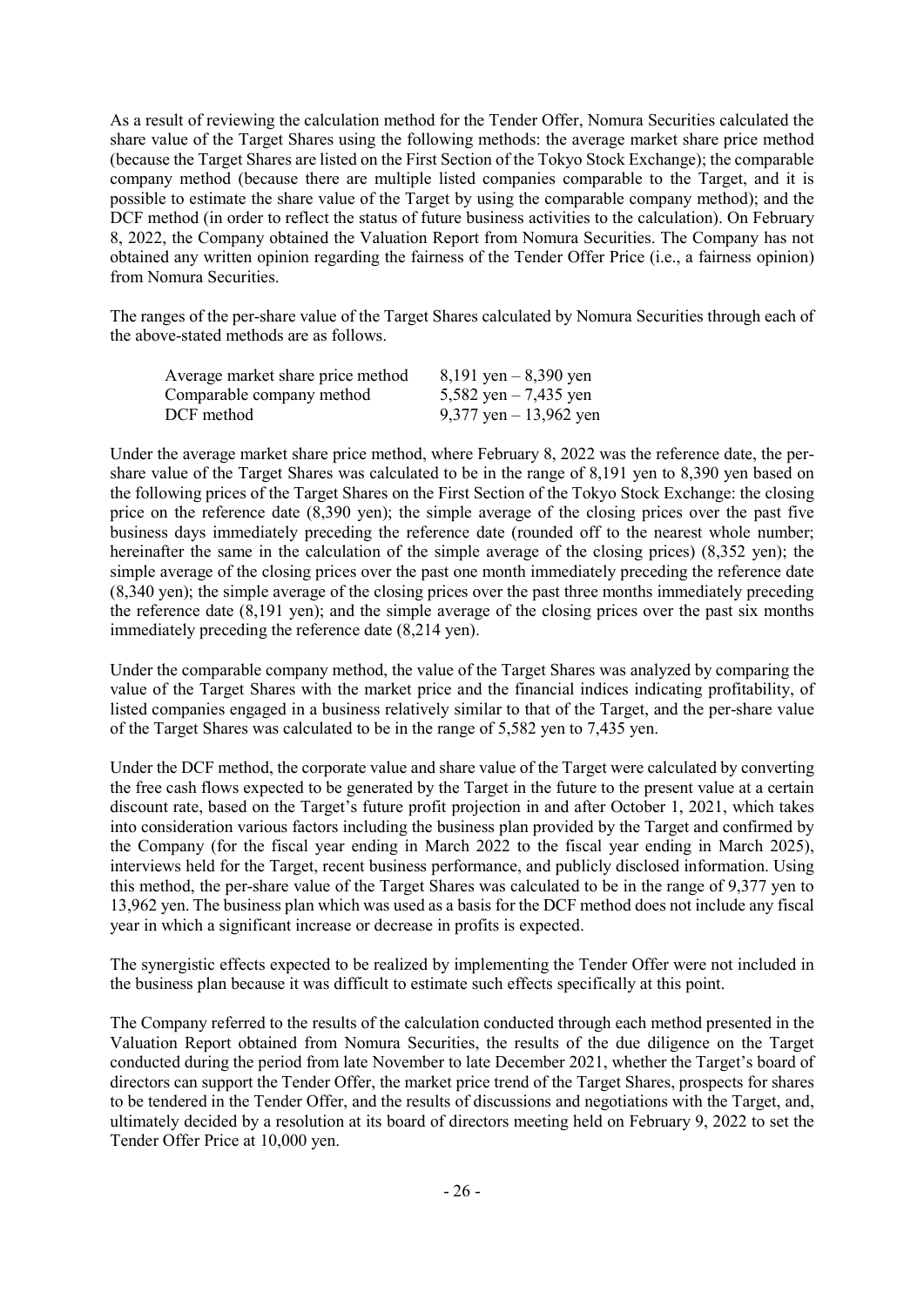The Tender Offer Price is the price obtained by adding the respective percentage of premiums to each of the corresponding prices below: 19.19% (rounded to the nearest hundredth; the same shall apply to calculation for premiums) to 8,390 yen which is the closing price of the Target Shares on the First Section of the Tokyo Stock Exchange on February 8, 2022 (the business day immediately preceding the date of publishing the Tender Offer); 19.90% to 8,340 yen which is the simple average of the closing prices over the past one month (January 11, 2022 to February 8, 2022); 22.09% to 8,191 yen which is the simple average of the closing prices over the past three months (November 9, 2021 to February 8, 2022); and 21.74% to 8,214 yen which is the simple average of the closing prices the past six months (August 10, 2021 to February 8, 2022).

(Note) Upon the calculation of the share value of the Target Shares, Nomura Securities assumed that publicly disclosed information and all information provided to it was accurate and complete, and did not independently verify the accuracy and completeness of such information. Nomura Securities has neither evaluated, appraised, or assessed (including analysis and assessment of individual assets and liabilities) assets or liabilities (including derivatives, hidden assets and liabilities, and other contingent liabilities) of the Target and its related companies independently, nor has it requested a third-party organization to appraise or assess the same. Nomura Securities assumed that the Target's financial forecast (including profit plan and other information) was reasonably considered or prepared by the Target's management based on the best and faithful forecast and decisions that could be obtained at this point in time. Nomura Securities' calculation reflects information it obtained and economic conditions up to February 8, 2022. Nomura Securities' calculation has been conducted solely for the purpose of serving as a reference for the Company's board of directors to consider the share value of the Target Shares.

#### (II) Details of valuation

### (Details of deciding the Tender Offer Price)

As described in "(I) Background, purpose, and decision-making process for the decision to implement the Tender Offer" under "(2) Background, purpose, and decision-making process for the decision to implement the Tender Offer, and post-Tender Offer management policy" under "1. Purpose of Tender Offer" above, on January 17, 2022, the Company made a proposal to the Target to set the Tender Offer Price at 9,800 yen after comprehensively taking into consideration, among other matters, that the price is in line with the results of analysis regarding the value of the Target Shares by Nomura Securities, a financial advisor which is an independent third-party valuation organization, and the price exceeds the levels of maximum closing share values over the past 20 years (8,850 yen), in addition, the price is equivalent to added premiums of 18.66% (rounded to the nearest hundredth of a percent; hereinafter the same applies) to the average closing price over the past one month (8,259 yen), 20.13% to the average closing price over the past three months (8,158 yen), and 19.64% to the average closing price over the past six months (8,191 yen) ending on January 14, 2022, which is the business day prior to the date of the proposal, where it can be expected that quite a number of the Target's shareholders will tender in the Tender Offer, as well as taking into account the advice from Nishimura & Asahi, a legal advisor, that such price is not unreasonable from a legal viewpoint. In response thereto, on January 19, 2022, the Target requested that the Company reconsider increasing the Tender Offer Price from the viewpoint of giving consideration to general shareholders' interests; taking this request into account, on January 24, 2022, the Company newly proposed setting the Tender Offer Price at 10,000 yen. In response to the new proposal, on January 26, 2022, the Company received a request from the Target that although the New Proposal Price Dated January 24 is not unreasonable, a reconsideration is required to further increase the proposed price from the viewpoint of giving further consideration to the shareholder's interests. In response thereto, on February 2, 2022, the Company made a final proposal to set the Tender Offer Price at 10,000 yen, the same amount as the New Proposal Price Dated January 24, after considering the reasonableness of the New Proposal Price Dated January 24 again, based on the results of analysis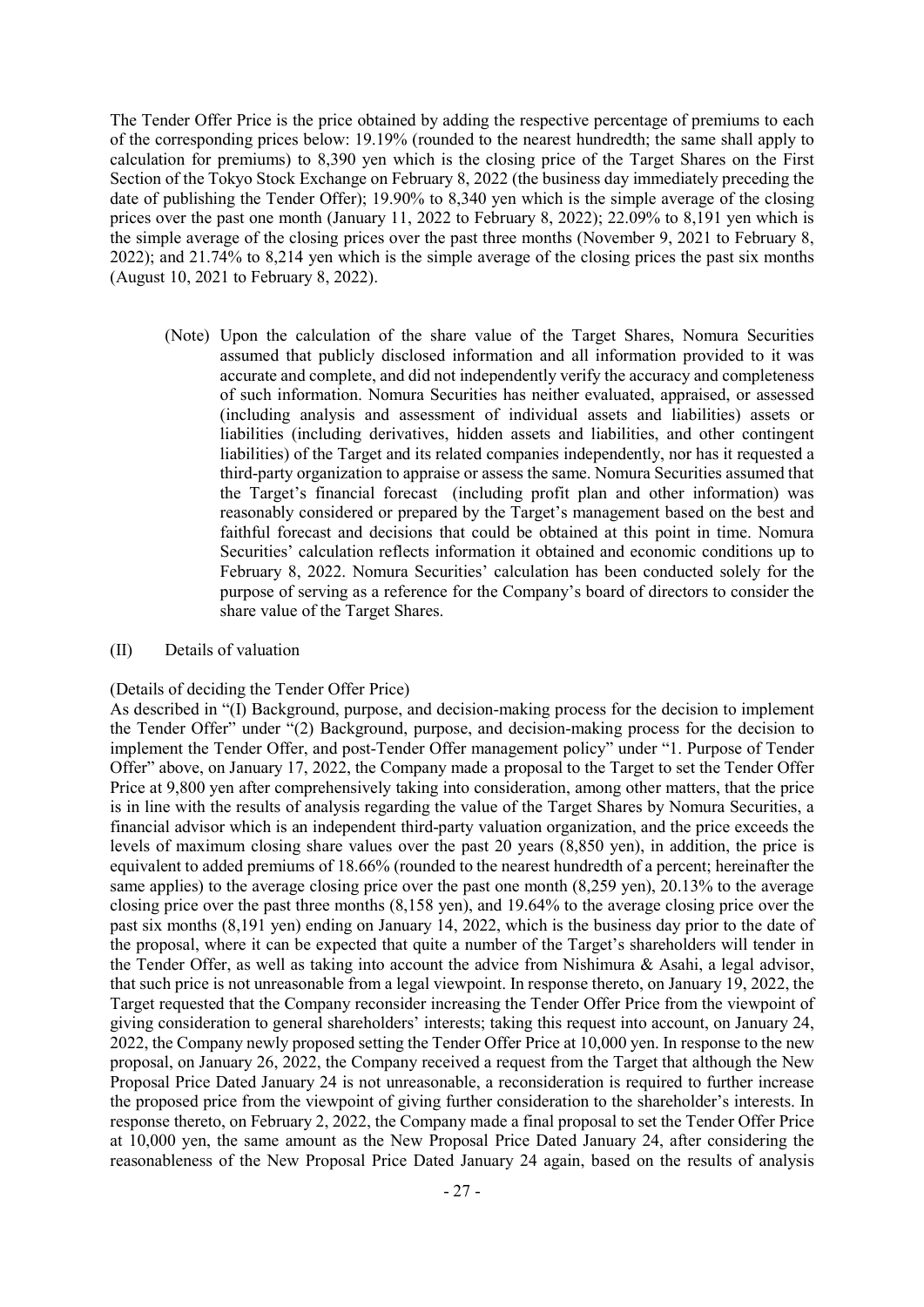regarding the value of the Target Shares by Nomura Securities, a financial advisor which is an independent third-party valuation organization, the advice from Nishimura & Asahi, a legal advisor, and the market price trend of the Target Shares, determining that the price is at a level in excess of the highest share price of the Target Shares in the past 20 years (8,850 yen), in addition, the price is equivalent to added premiums of 20.54% to the average closing price over the past one month (8,296 yen), 22.38% to the average closing price over the past three months (8,171 yen), and 21.98% to the average closing price over the past six months (8,198 yen) ending on January 21, 2022, the business day prior to the date of the proposal of the re-proposal price dated January 24, 2022, and a level that is expected to attract a reasonable number of tenders to the Tender Offer from the Target's shareholders as stated above, and concluding the price is at a sufficiently reasonable level from the view point of the possibility of completing the Tender Offer since the price is a premium of approximately 20% in relation to the simple average of the closing prices of share values over the past one month, past three months, and past six months. In response to the final proposal, on February 4, 2022, the Company received a response from the Target that it will not request that the Company consider a further increase of the Tender Offer Price, based on the opinions by the advisory committee and advice from Mizuho Securities as a financial advisor and a third-party valuation organization, and comprehensively taking into account that it is considered reasonable to a certain extent to set the Tender Offer Price to 10,000 yen, and because the Target Shares will remain listed even after completion of the Tender Offer.

After these discussions and negotiations, the Company resolved at its board of directors meeting held on February 9, 2022 to set the Tender Offer Price in the Tender Offer at 10,000 yen.

(i) Name of the third party from which the Company requested opinion for valuation

In order to ensure the fairness of the Tender Offer Price, in determining the Tender Offer Price, the Company requested Nomura Securities, a financial advisor which is a third-party valuation organization independent of the Company and the Target, to calculate the value of the Target Shares. On February 8, 2022, the Company obtained the Valuation Report from Nomura Securities. The Company has not obtained any written opinion regarding the fairness of the Tender Offer Price (i.e., a fairness opinion) from Nomura Securities.

(ii) Overview of the opinion

Nomura Securities calculated the share value of the Target Shares through the average market share price method, the comparable company method, and the DCF method, and the ranges of the per-share value of the Target Shares calculated based on such methods are as follows:

| Average market share price method | 8,191 yen $-8,390$ yen  |
|-----------------------------------|-------------------------|
| Comparable company method         | 5,582 yen $-7,435$ yen  |
| DCF method                        | 9,377 yen $-13,962$ yen |

## (iii) How the Tender Offer Price was determined based on the opinion

Based on the details and results of the calculation presented in the Valuation Report, the Company considered the results of the due diligence on the Target conducted during the period from late November to late December 2021, whether the Target's board of directors can support the Tender Offer, the market price trend of the Target Shares, and prospects for the tenders of the Target Shares in the Tender Offer, and ultimately decided by a resolution at its board of directors meeting held on February 9, 2022 to set the Tender Offer Price at 10,000 yen per share, which exceeds the limit of the range of the result of the calculation through the average market share price method and the comparable company method, and is within the range of the result of the calculation through the DCF method in the Valuation Report. For details, please see "(I) Details of valuation" above.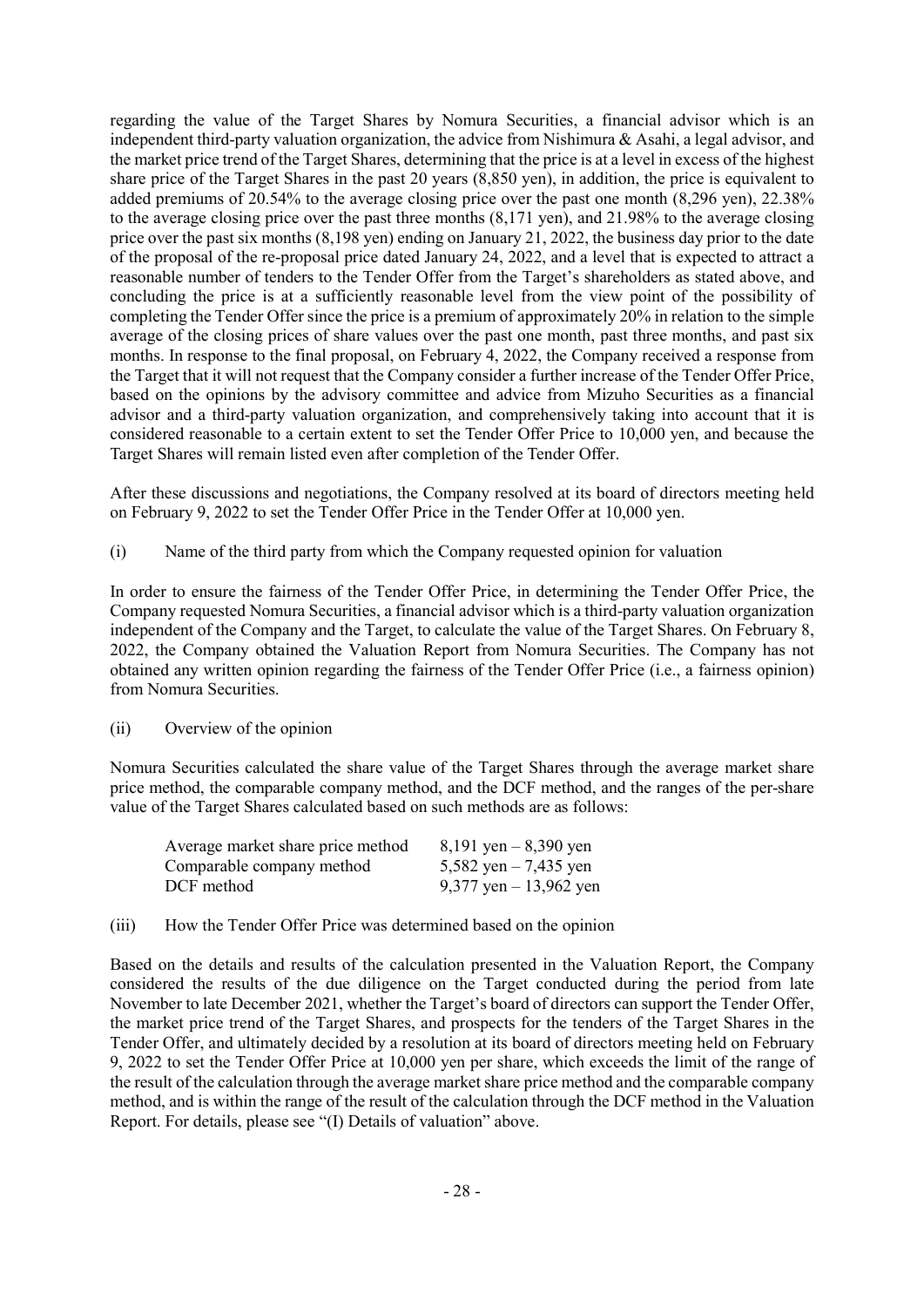### (III) Relationship with valuation organization

Nomura Securities, a financial advisor (third-party valuation organization) of the Company, is not a related party of the Company and the Target and has no material interest in the Tender Offer.

(6) Number of share certificates to be purchased

| Planned purchase quantity | Minimum planned purchase<br>quantity | Maximum planned purchase<br>quantity |
|---------------------------|--------------------------------------|--------------------------------------|
| 2,220,200 shares          | 2,220,200 shares                     | 2,220,200 shares                     |

- (Note 1) The Company has set the maximum and minimum planned purchase quantity so that the Target Shares to be owned by the Company after the purchase of the Target Shares as a result of the Tender Offer will be 4,403,600 shares (ownership ratio: 50.10%). If the total number of the Tendered Share Certificates is less than the minimum planned purchase quantity (2,220,200 shares), the Company will purchase none of the Tendered Share Certificates. If the total number of the Tendered Share Certificates exceed the maximum planned purchase quantity (2,220,200 shares), the Company will not purchase all or part of the excess portion; delivery and other settlements for the purchase of the share certificates will be conducted pursuant to the pro rata method provided in Article 27-13(5) of the Act and Article 32 of the Cabinet Office Order. (Note 2) Fractional shares are also subject to the Tender Offer. In the event that the Target's shareholder exercises its right to demand purchase of fractional shares in accordance with the Companies Act (Act No. 86 of 2005, as amended), the Target may purchase its own shares during the Tender Offer Period in accordance with the procedures set forth in applicable laws and regulations. (Note 3) There is no plan to acquire the treasury shares owned by the Target through the Tender Offer.
- (7) Changes in ownership ratio of share certificates through Tender Offer

| Number of voting rights represented by share    | 21,834           | (Ownership ratio of share)     |
|-------------------------------------------------|------------------|--------------------------------|
| certificates owned by the Company before the    |                  | certificates before the Tender |
| Tender Offer                                    |                  | Offer: 24.84%)                 |
| Number of voting rights represented by share    | $\boldsymbol{0}$ | (Ownership ratio of share      |
| certificates owned by specially related parties |                  | certificates before the Tender |
| before the Tender Offer                         |                  | Offer: $0.00\%$ )              |
| Number of voting rights represented by share    | 44,036           | (Ownership ratio of share)     |
| certificates owned by the Company after the     |                  | certificates after the Tender  |
| Tender Offer                                    |                  | Offer: 50.10%)                 |
| Number of voting rights represented by share    | $\theta$         | (Ownership ratio of share      |
| certificates owned by specially related parties |                  | certificates after the Tender  |
| after the Tender Offer                          |                  | Offer: 0.00%)                  |
| Number of voting rights owned by all            | 87,570           |                                |
| shareholders of the Target                      |                  |                                |

(Note 1) "Number of voting rights represented by share certificates owned by the Company after the Tender Offer" is the number of voting rights by adding the "Number of voting rights represented by share certificates owned by the Company before the Tender Offer" (21,834) to the number of voting rights (22,202) represented by share certificates planned to be purchased (2,220,200 shares) in the Tender Offer.

(Note 2) "Number of voting rights represented by share certificates owned by specially related parties before the Tender Offer" is the total number of voting rights represented by share certificates owned by each specially related party (other than those who will be excluded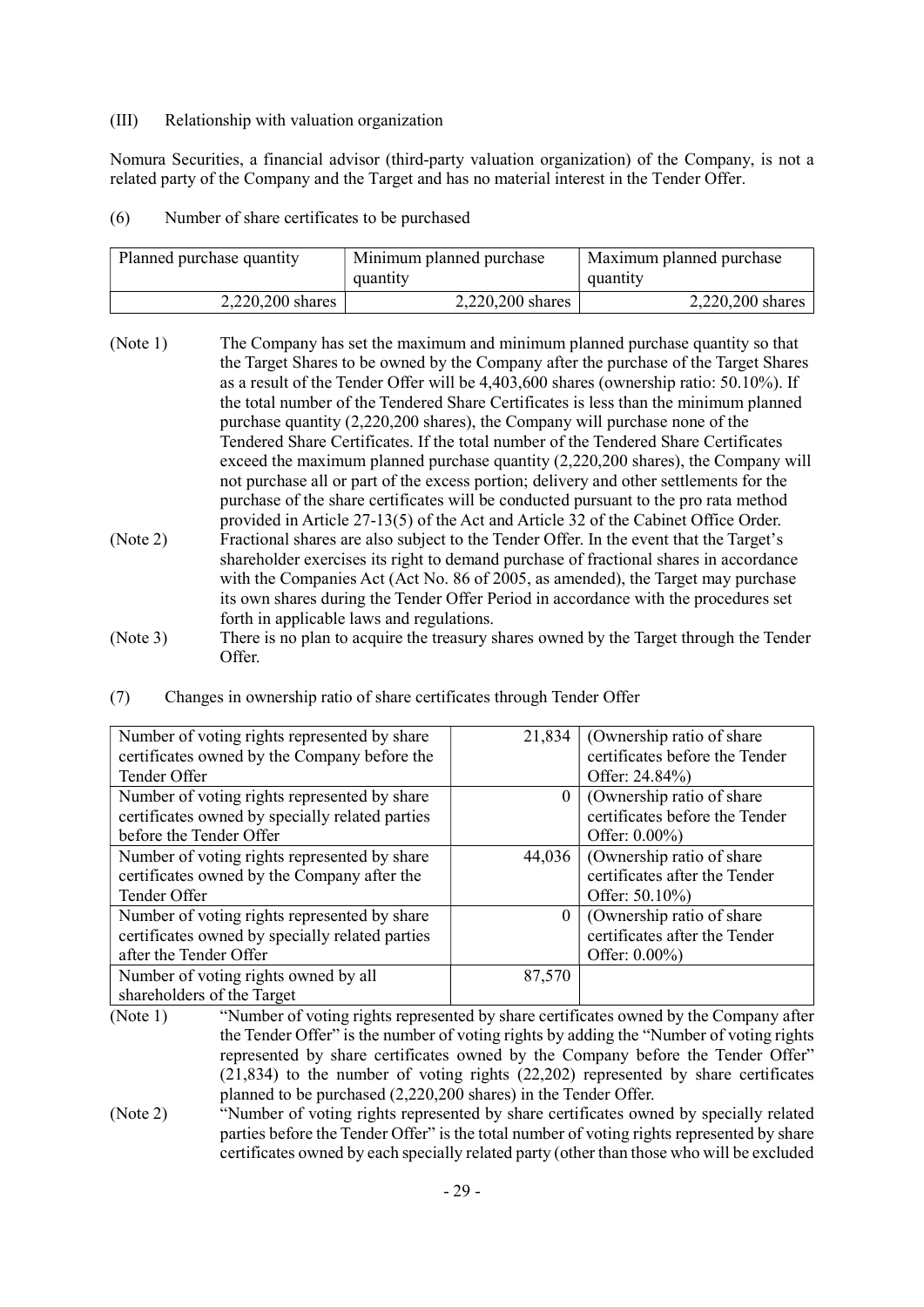from specially related parties pursuant to Article 3(2)(i) of the Cabinet Office Order in the calculation of the ownership ratio under each item of Article 27-2(1) of the Act). As the share certificates owned by specially related parties (excluding treasury shares owned by the Target) are also subject to the Tender offer, the "Number of voting rights represented by share certificates owned by specially related parties after the Tender Offer" is 0.

- (Note 3) "Number of voting rights owned by all shareholders of the Target (as of September 30, 2021)" is the number of the voting rights (which sets the number of one share unit to be 100 shares) owned by all shareholders as of September 30, 2021 as indicated in the Target's 2Q Report. Given that the fractional shares are also subject to the Tender Offer, however, for the purpose of calculating the "Ownership ratio of share certificates before the Tender Offer" and "Ownership ratio of share certificates after the Tender Offer," the number of voting rights (87,895) representing the number of shares (8,789,501 shares), obtained by deducting the number of treasury shares owned by the Target as of December 31, 2021 (972,117 shares) from the total number of shares issued as of the same date as indicated in the Target 's 3Q Financial Results (9,761,618 shares) is used as the "Number of voting rights owned by all shareholders of the Target (as of September 30, 2021)."
- (Note 4) "Ownership ratio of share certificates before the Tender Offer" and "Ownership ratio of share certificates after the Tender Offer" are both rounded to the nearest hundredth.
- (8) Aggregate Tender Offer Price: 22,202 million yen
- (Note) The "Aggregate Tender Offer Price" is the amount obtained by multiplying the planned purchase quantity (2,220,200 shares) in the Tender Offer by the Tender Offer Price (10,000 yen).
- (9) Settlement method
- (I) Name and headquarters address of financial instruments business operator or bank, etc., to settle the purchase, etc.

Nomura Securities Co., Ltd. 1-13-1 Nihonbashi, Chuo-ku, Tokyo

(II) Commencement date of settlement for the Tender Offer

March 29, 2022 (Tuesday)

- (Note) Pursuant to Article 27-10(3) of the Act, if the Target submits an opinion report requesting that the Tender Offer Period be extended, the commencement date of the settlement shall be April 4, 2022 (Monday).
- (III) Settlement method

Without delay after the conclusion of the Tender Offer Period, the Company will post to the address of each tendering shareholder who accepts to tender their share certificates, or tenders to sell their share certificates in the Tender Offer (the "Tendering Shareholders") (in the case of shareholders who reside in foreign countries and who do not have any account at the tender offer agent available for transactions (including those who are corporations; "Foreign Shareholders"), to the address of their standing proxies) a notice of purchase, etc., through the Tender Offer.

Purchases will be made in cash. The Tendering Shareholders may receive the sales price of the tender offer through the method it has instructed, including remittance, without delay after the commencement date of settlement for the Tender Offer (remittance charges may be required).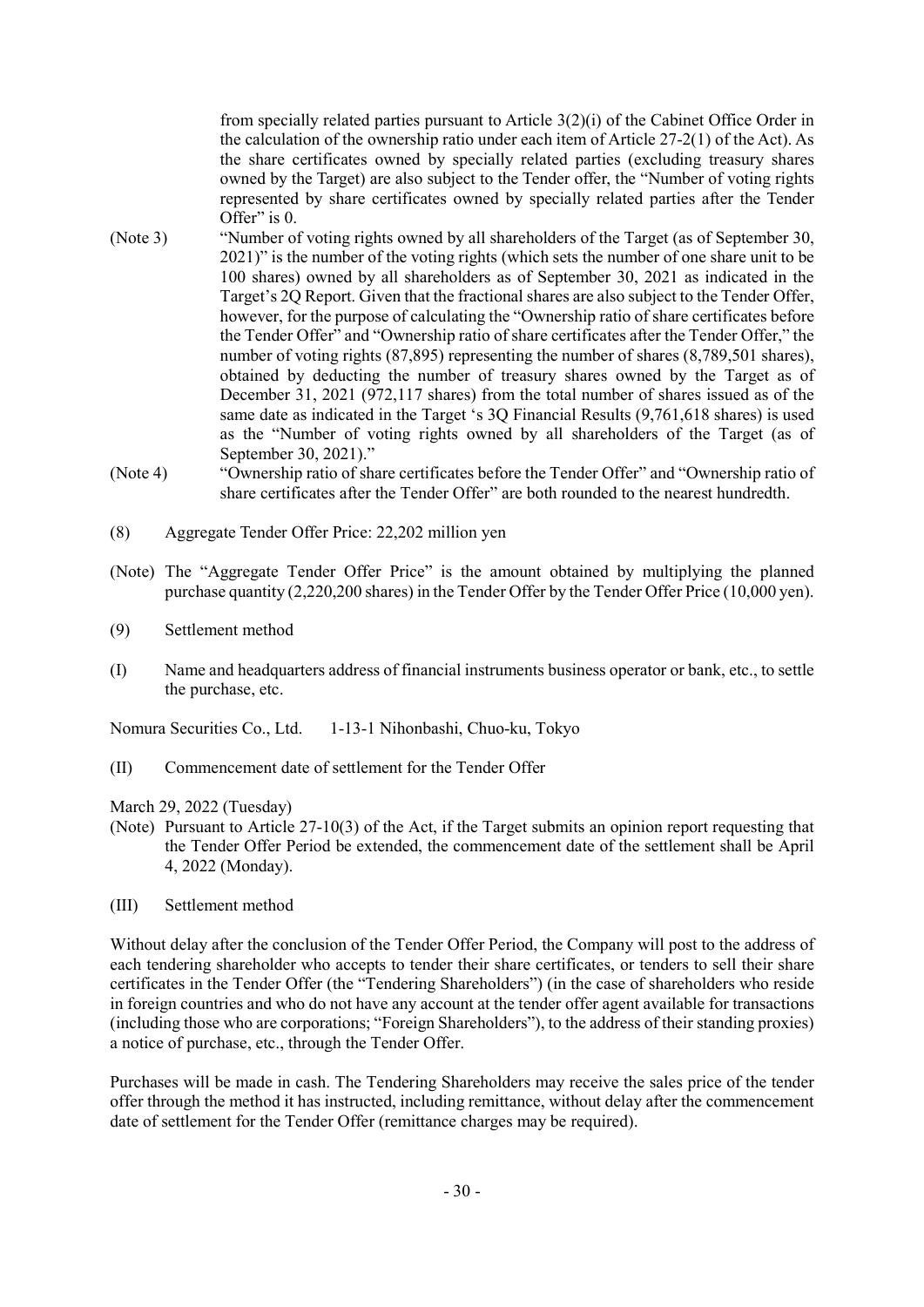#### (IV) Method of returning share certificates

If all or a part of the Tendered Share Certificates are not purchased in accordance with the conditions described in "(I) Existence and details of conditions set forth in each item of Article 27-13(4) of the Act" and "(II) Existence and details of conditions of withdrawal of the Tender Offer, and method of disclosure of withdrawal" under "(10) Other conditions and methods of purchase" below, the share certificates to be returned will be returned by restoring the record of the tender offer agent's account for the Tendering Shareholder to the state immediately before they were tendered, promptly two business days or more after the last day of the Tender Offer Period (or, if the Tender Offer is withdrawn, the date immediately following the date on which the withdrawal was made) (when transferring the share certificates to the account of the Tendering Shareholder which is at another financial instruments business operator, please confirm with the head office or branch office of the tender offer agent that accepted the tendering).

- In accordance with the measures taken for preventing spread of COVID-19, it is possible that special measures are taken in some stores, such as over-the-counter services being temporarily suspended. For details, please inquire with the head office or branch office of the tender offer agent. Please also see the tender offer agent's website (https://www.nomura.co.jp/) for stores subject to such measures, special measures taken, and other matters.
- (10) Other conditions and methods of purchase
- (I) Existence and details of conditions set forth in each item of Article 27-13(4) of the Act

If the total number of the Tendered Share Certificates is less than the minimum planned purchase quantity (2,220,200 shares), the Company will not purchase all of the Tendered Share Certificates. If the total number of the Tendered Share Certificates is more than the maximum planned purchase quantity (2,220,200 shares), the Company will not purchase all or part of any Tendered Share Certificates in excess of such planned purchase quantity, and will deliver or otherwise conduct settlement of purchase of share certificates using the pro rata method as prescribed in Article 27-13(5) of the Act and Article 32 of the Cabinet Office Order (if there are any fractional number of shares of less than one unit (100 shares) in the number of each Tendered Share Certificate, the maximum number of shares to be purchased, calculated using the pro rata method, will be the number of each Tendered Share Certificate). If the total number of shares purchased from each Tendering Shareholder, which is calculated by rounding up or down the number of shares less than one unit resulting from the calculation using the pro rata method, is less than the planned purchase quantity, the Company will purchase one unit of Tendered Share Certificates (if, by additionally purchasing one unit, the result will be above the number of the Tendered Share Certificates, up to the number of the Tendered Share Certificates) for each Tendering Shareholder until such total will be equal to or more than the planned purchase quantity, in order starting from the Tendering Shareholder holding the largest number of shares truncated as a result of rounding down. However, if as a result of purchasing the Tendered Share Certificates from all Tendering Shareholders who hold the same number of truncated shares, the total number of the Tendered Share Certificates will be above the planned purchase quantity, the Company will determine the shareholders from which it purchases the Tendered Share Certificates by lottery, from among those Tendering Shareholders, to the extent not falling below the planned purchase quantity. If the total number of shares purchased from each Tendering Shareholder, which is calculated by rounding up or down the number of shares less than one unit resulting from the calculation using the pro rata method, is more than the planned purchase quantity, the Company will decrease the number of shares purchased by one share unit (if the number of shares to be purchased, that are calculated using the pro rata method, is less than one unit, such number of shares less than one unit) for each Tendering Shareholder until such total will be no less than the planned purchase quantity, in order starting from the Tendering Shareholder holding the largest number of shares rounded upwards as a result of rounding up. However, if as a result of decreasing the number of shares purchased from all Tendering Shareholders who hold the same number of shares rounded upward, the total number of the Tendered Share Certificates will fall below the planned purchase quantity, the Company will determine the shareholders for which it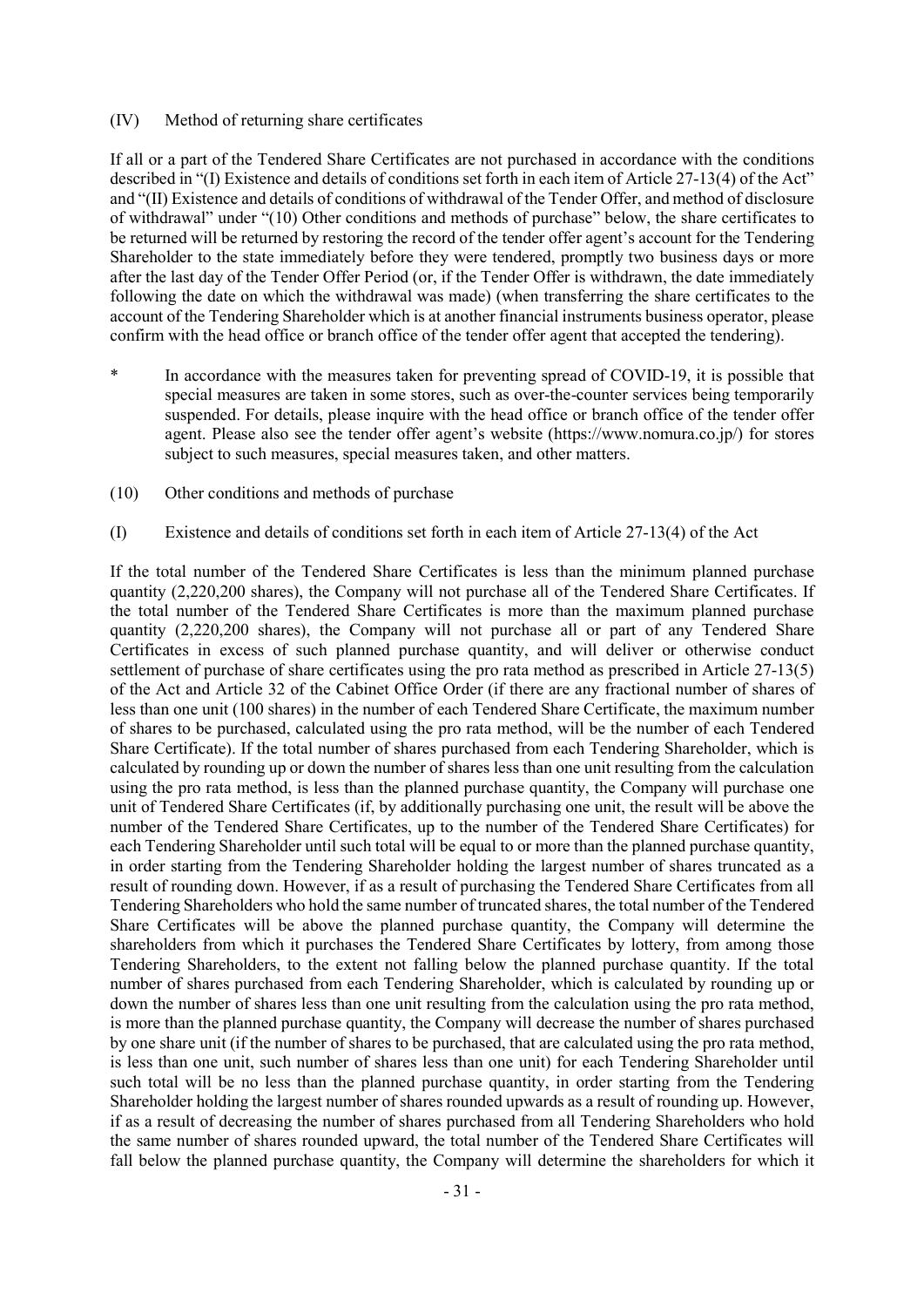decreases the number of the Tendered Share Certificates to be purchased, by lottery, from among those Tendering Shareholders, to the extent not falling below the planned purchase quantity.

(II) Existence and details of conditions of withdrawal of the Tender Offer, and method of disclosure of withdrawal

Upon occurrence of any of the circumstances as provided in Article  $14(1)(i)(a)$  through (j) and (m) through  $(s)$ ,  $(iii)(a)$  through  $(h)$  and  $(i)$ , and Article  $14(2)(iii)$  through  $(vi)$  of the Order for Enforcement of the Financial Instruments and Exchange Act (Cabinet Order No. 321 of 1965, as amended) (the "Enforcement Order"), the Tender Offer may be withdrawn.

For the purpose of the Tender Offer, "the facts equivalent to those listed in (a) through (i)" as provided in Article 14(1)(iii)(j) of the Enforcement Order refer to the case (i) where any of the statutory disclosure documents filed by the Target in the past is found to contain any false statement with respect to any material matter or omit to state any material matter required to be stated; and (ii) where any of the facts listed in (a) through (g) under Article 14(1)(iii) occurs to a material subsidiary of the Target.

If the Company intends to withdraw the Tender Offer, it will issue an electronic public notice and publish to that effect in the Nihon Keizai Shimbun.

However, if it is difficult to give public notice by the last day of the Tender Offer Period, the Company shall give a public notice by the method prescribed in Article 20 of the Cabinet Office Order and give public notice immediately thereafter.

(III) Existence of conditions for reduction in purchase price, details thereof, and method of disclosure of reduction

Pursuant to the provisions of Article 27-6(1)(i) of the Act, if the Target conducts the act prescribed in Article 13(1) of the Enforcement Order during the Tender Offer Period, the Tender Offer Price may be reduced in accordance with the criteria prescribed in Article 19(1) of the Cabinet Office Order. If the Company intends to reduce the Tender Offer Price, the Company will issue an electronic public notice and publish to that effect in the Nihon Keizai Shimbun. However, if it is difficult to give public notice by the last day of the Tender Offer Period, the Company shall give public notice by the method prescribed in Article 20 of the Cabinet Office Order and give public notice immediately thereafter. If the Tender Offer Price is reduced, the Company will purchase the Tendered Share Certificates on or before the date of the public notice at the reduced Tender Offer Price.

(IV) Matters concerning the right of Tendering Shareholders to cancel the contract

The Tendering Shareholders may cancel the contract for the tender offer at any time during the Tender Offer Period. If a Tendering Shareholder is to cancel the contract, please deliver or send a document to the effect that the contract for the tender offer will be cancelled (the "Cancellation Document") to the head office or branch offices throughout Japan of the tender offer agent that accepted the tendering, by 15:30 on the last day of the Tender Offer Period. In the case of sending the Cancellation Document, it must reach the office by 15:30 on the last day of the Tender Offer Period.

For contracts for tenders made through the online service, please cancel them through the online service (https://hometrade.nomura.co.jp/) or by delivering or sending the Cancellation Document. In case of cancellation through the online service, please follow the cancellation procedures by 15:30 of the last day of the Tender Offer Period in accordance with the method set forth on the screen. Cancellation of contracts for tenders that were made at office may not be conducted through the online service. In case of delivering or sending the Cancellation Document, please request the Cancellation Document in advance from the relevant office, and then deliver or send it back to the office by 15:30 of the last day of the Tender Offer Period. In case of sending the Cancellation Document, the document shall reach the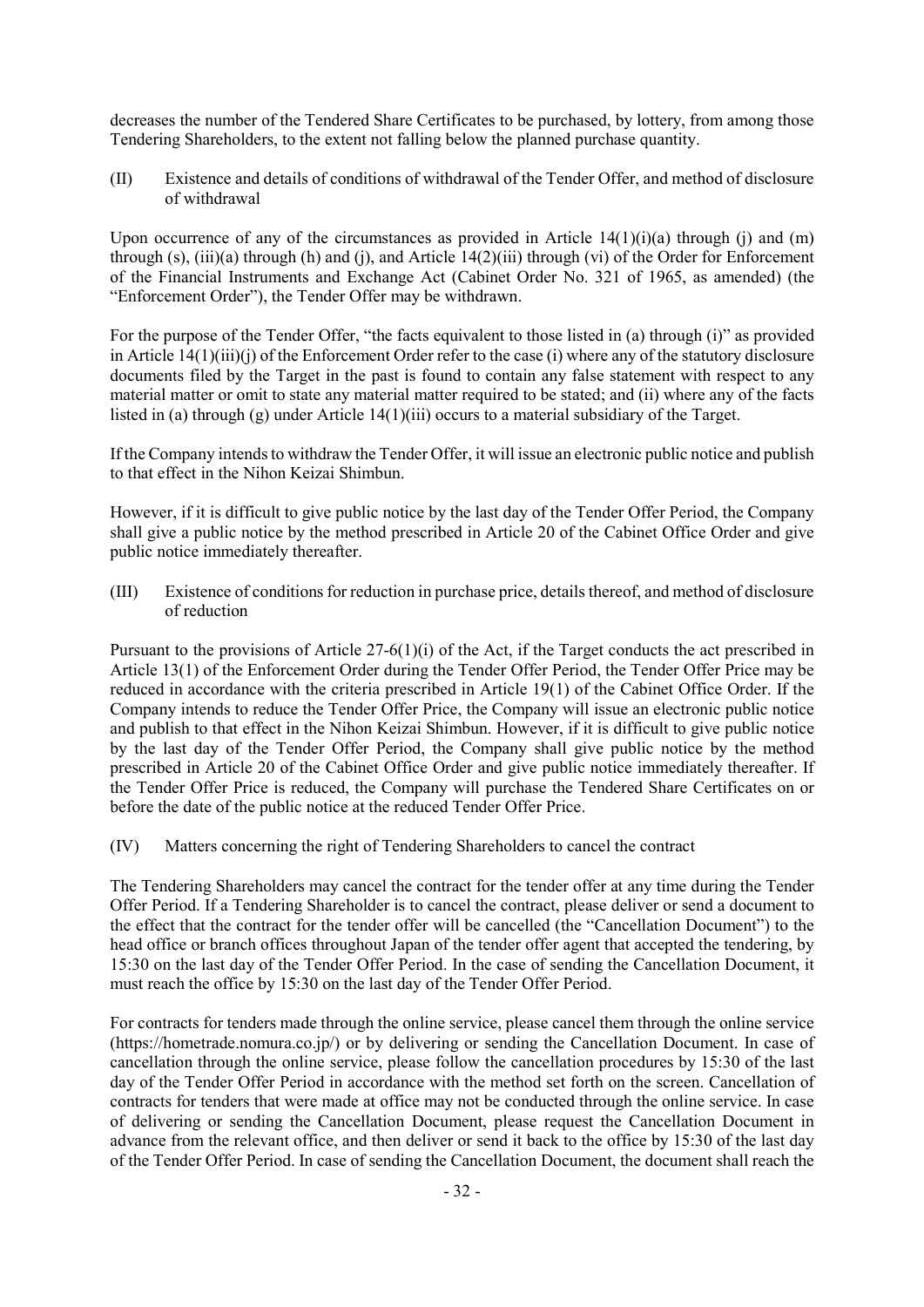office by 15:30 on the last day of the Tender Offer Period.

In accordance with the measures taken for preventing spread of COVID-19, it is possible that special measures are taken in some stores, such as over-the-counter services being temporarily suspended. For details, please inquire with the head office or branch offices throughout Japan of the tender offer agent. Please also see the tender offer agent's website (https://www.nomura.co.jp/) for stores subject to such measures, special measures taken, and other matters.

The Company will not seek payment of damages or penalties from the Tendering Shareholders if the contract is cancelled by the Tendering Shareholders. The Company will also bear costs required for the return of the Tendered Share Certificates. If the cancellation is requested, the Tendered Share Certificates will be returned by the method described in "(IV) Method of returning share certificates" under "(9) Settlement method." promptly after the procedures concerning the request for cancellation are completed.

(V) The method of disclosure in the case where the terms of tender offer have been changed

During the Tender Offer Period, the Company may change the terms of the Tender Offer, except as otherwise prohibited by Article 27-6(1) of the Act and Article 13(2) of the Enforcement Order. If the Company intends to change the terms of the Tender Offer, it shall issue an electronic public notice of the contents, etc. of the change, and publish to that effect in the Nihon Keizai Shimbun. However, if it is difficult to give public notice by the last day of the Tender Offer Period, the Company shall give public notice by the method prescribed in Article 20 of the Cabinet Office Order and give public notice immediately thereafter. If the terms of the Tender Offer are changed, the Company will purchase the Tendered Share Certificates tendered on or before the date of the public notice pursuant to the changed terms

(VI) The method of disclosure in the case where an amended statement is submitted

When the Company files an Amended Statement to the Director-General of the Kanto Local Finance Bureau (except for the cases prescribed in the proviso of Article 27-8(11) of the Act), the Company will immediately give public notice on the contents of the Amended Statement that relate to those stated in the public notice regarding the commencement of the Tender Offer, by the method prescribed in Article 20 of the Cabinet Office Order. In addition, the Company will immediately amend the Tender Offer Explanation Statement and will immediately deliver the amended Tender Offer Explanation Statement to Tendering Shareholders, to whom the Tender Offer Explanation Statement has already been delivered. However, if the scope of such amendment is limited to a small portion, the Company will amend by preparing and delivering a document describing the reasons for such amendment, matters amended and the contents after such amendment to the Tendering Shareholders.

# (VII) Method of disclosure of the results of the Tender Offer

The results of the Tender Offer will be published on the day following the last day of the Tender Offer Period in the manner prescribed in Article 9-4 of the Enforcement Order and Article 30-2 of the Cabinet Office Order.

# (VIII) Others

The Tender Offer will not be implemented in the United States or for the United States, whether directly or indirectly, it will not be implemented using mail services of the United States or other methods or means of interstate or international commerce (including, but not limited to, telephone, telex, facsimile, e-mail, and internet communication), nor will it be conducted through any securities exchange facilities within the United States. Shareholders may not tender to the Tender Offer through the above-stated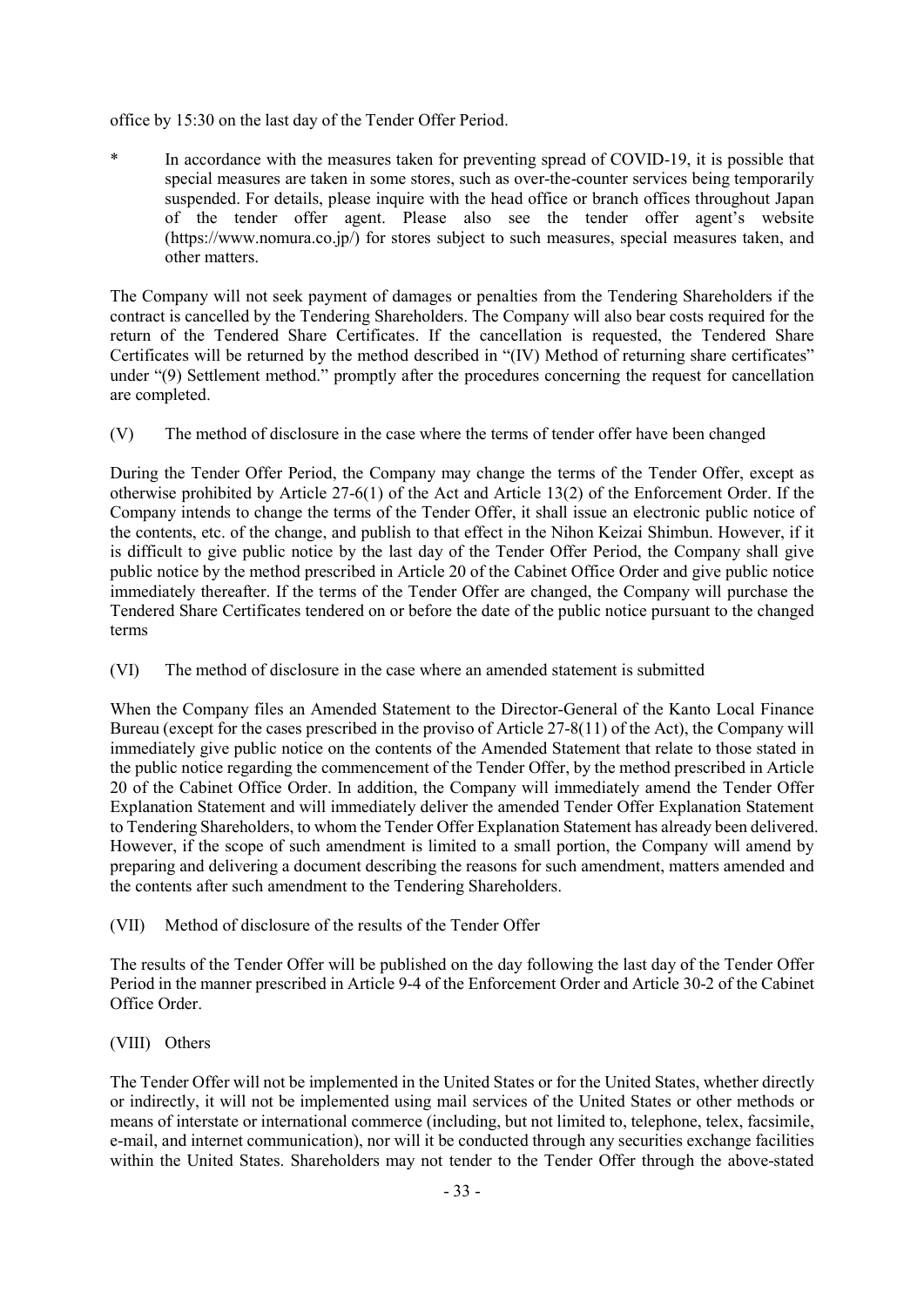methods or means, through the above-stated facility, or from inside the United States. Additionally, the Tender Offer Statement or related documents for purchase will not be sent or distributed in or to the United States, or from inside the United States, through mail services or other means, and they may not be sent or distributed as such. Any tendering to the Tender Offer directly or indirectly in violation of the restriction above will not be accepted. When tendering the Tender Offer, the Tendering Shareholders (in the case of foreign shareholders, their standing proxy) may be requested to represent and warrant to the following effect to the tender offer agent: that the Tendering Shareholder is not located in the United States both at the time of tendering and sending the application form for tendering the tender offer; that the Tendering Shareholders have not received or sent, whether directly or indirectly, any information (including copies thereof) regarding the Tender Offer within the United States, to the United States, or from the United States; that in relation to the purchase of share certificates or delivery of signatures on the application form for tendering the tender offer, the Tendering Shareholder has not used mail services of the United States or other methods or means of interstate or international commerce (including, but not limited to, telephone, telex, facsimile, e-mail, and internet communication), nor has it used any securities exchange facilities within the United States; and that it is not a party acting as an agent with any discretionary right of another party or a party acting as a trustee or a mandatary (excluding the case where such other party has granted all instructions regarding the purchase from outside the United States).

(11) Tender offer commencement public notice date

February 10, 2022 (Thursday)

(12) Tender offer agent

Nomura Securities Co., Ltd. 1-13-1 Nihonbashi, Chuo-ku, Tokyo

- 3. Post-Tender Offer Policy and Future Outlook
- (1) Post-Tender Offer policy

For the policy following the Tender Offer, please refer to "(2) Background, purpose, and decisionmaking process for the decision to implement the Tender Offer, and post-Tender Offer management policy," "(4) Plan to acquire additional share certificates, etc. of the Target after the Tender Offer," and "(5) Likelihood of delisting and reasons thereof" under "1. Purpose of Tender Offer" above.

(2) Future prospect

The Company is currently considering the effect of the Tender Offer on the business results in detail, and will promptly publish if there is any necessity to change the business results prospect or any matters to be disclosed.

- 4. Other Information
- (1) Agreements between the Company and the Target or its officers and the detail of such agreements
- (I) Existence of any agreement between the Company and the Target and details thereof

According to the Target's Press Release, in its board of directors meeting held today, the Target resolved that it will present its opinion to support the Tender Offer and leave the decision to the Target's shareholders whether they will tender to the Tender Offer.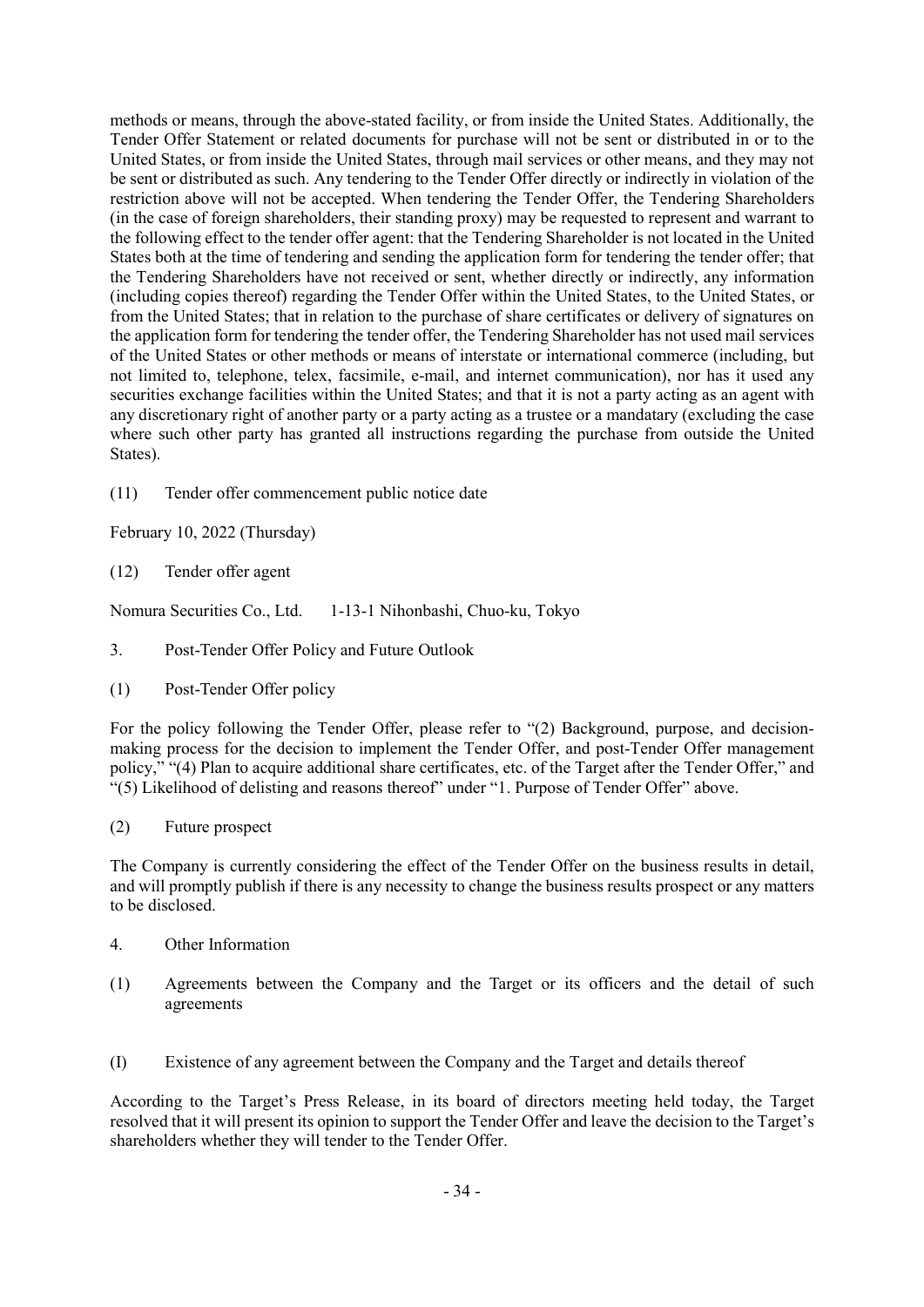For details concerning the resolution of board of directors of the Target, please refer to the Target's Press Release and "(VI) Approval of all directors of the Target without interests and opinion of all company auditors of the Target without interests that they have no objections" under "(3) Measures to ensure the fairness of the Tender Offer, including the measures to ensure the fairness of the Tender Offer Price and to avoid conflicts of interest" under "1. Purpose of Tender Offer" above.

(II) Background, purpose, and decision-making process for the decision to implement the Tender Offer, and post-Tender Offer management policy

Please refer to "(2) Background, purpose, and decision-making process for the decision to implement the Tender Offer, and post-Tender Offer management policy" under "1. Purpose of Tender Offer" above.

(III) Measures to ensure the fairness of the Tender Offer, including the measures to ensure the fairness of the Tender Offer Price and to avoid conflicts of interest

Please refer to "(3) Measures to ensure the fairness of the Tender Offer, including the measures to ensure the fairness of the Tender Offer Price and to avoid conflicts of interest" under "1. Purpose of Tender Offer" above.

(2) Other information deemed necessary for investors to judge whether or not to tender to the tender offer

Release of the Target's 3Q Financial Results

The Target published the 3Q Financial Results as of today. The outline of the release is as stated below. According to the Target, the content of the financial report has not undergone the quarterly review by an auditing firm pursuant to Article 193-2(1) of the Act. For details, please refer to the content of the release.

| Consolidated Accumulated Period for the |
|-----------------------------------------|
| Third Quarterly Period                  |
| (April 1, 2021 to December 31, 2021)    |
| $115,279$ million yen                   |
| 6,208 million yen                       |
| 6,539 million yen                       |
| 4,362 million yen                       |
|                                         |

# (A) Profit and loss status (consolidated)

# (B) Status per share (consolidated)

| <b>Accounting Period</b>       | Consolidated Accumulated Period for the |
|--------------------------------|-----------------------------------------|
|                                | Third Quarterly Period                  |
|                                | (April 1, 2021 to December 31, 2021)    |
| Ouarterly net income per share | 496.32 yen                              |
| Dividend per share             | $260$ yen                               |

**End**